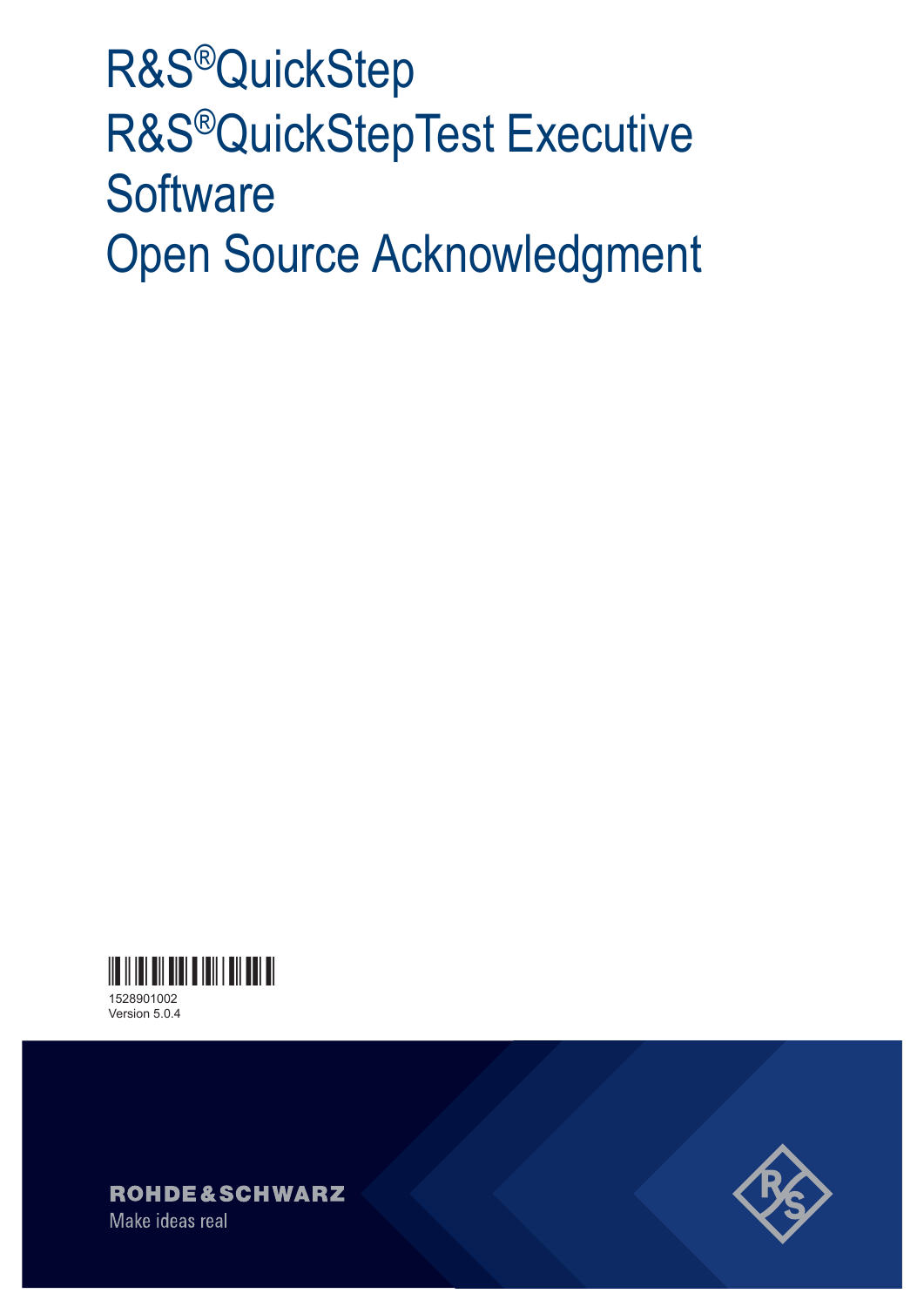© 2020 Rohde & Schwarz GmbH & Co. KG Mühldorfstr. 15, 81671 München, Germany Phone: +49 89 41 29 - 0 Fax: +49 89 41 29 12 164 Email: [info@rohde-schwarz.com](mailto:info@rohde-schwarz.com) Internet: [www.rohde-schwarz.com](http://www.rohde-schwarz.com) Subject to change – Data without tolerance limits is not binding. R&S® is a registered trademark of Rohde & Schwarz GmbH & Co. KG.

Trade names are trademarks of their owners.

1528.9010.02 | Version 5.0.4 | R&S®QuickStep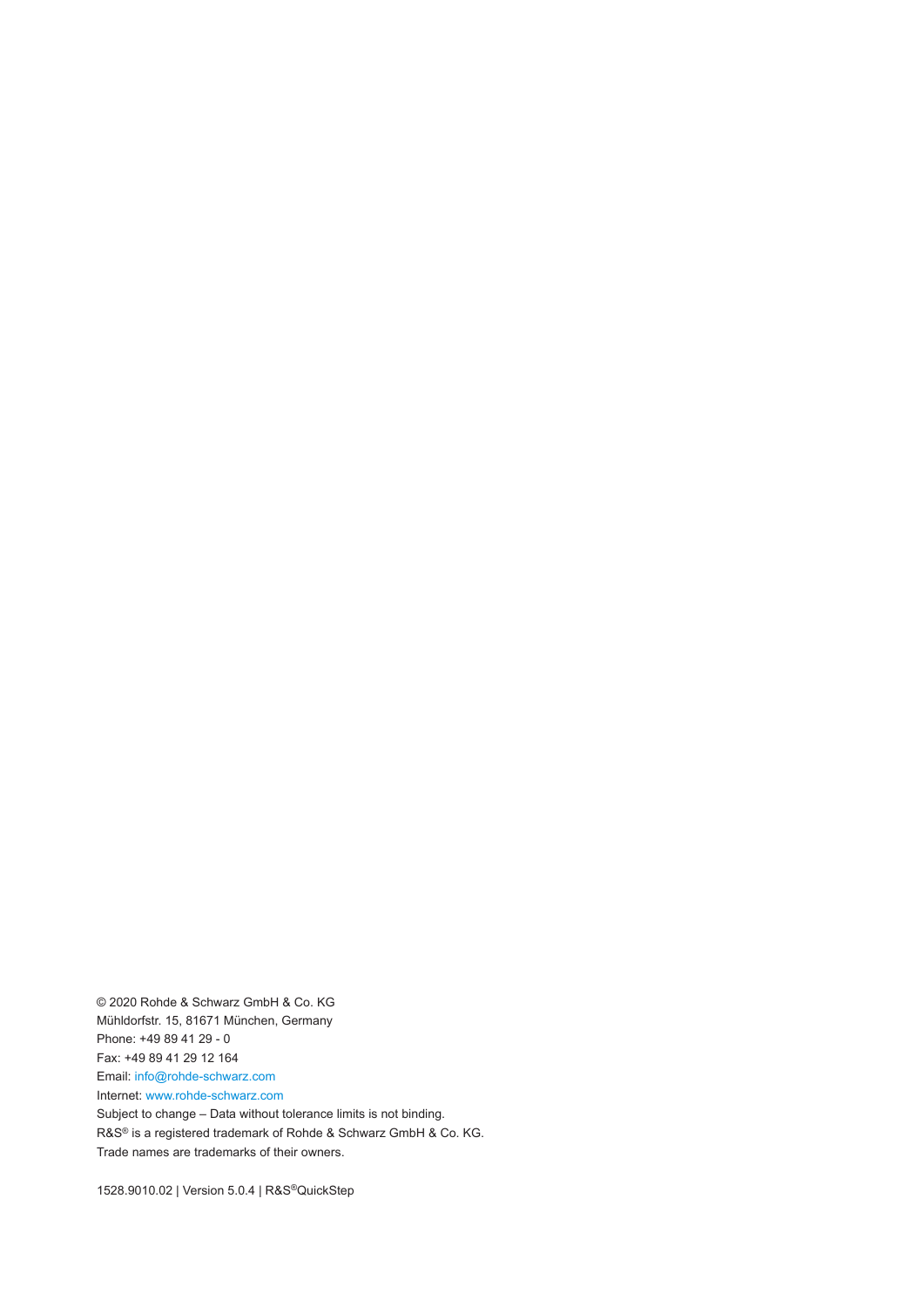## **Contents**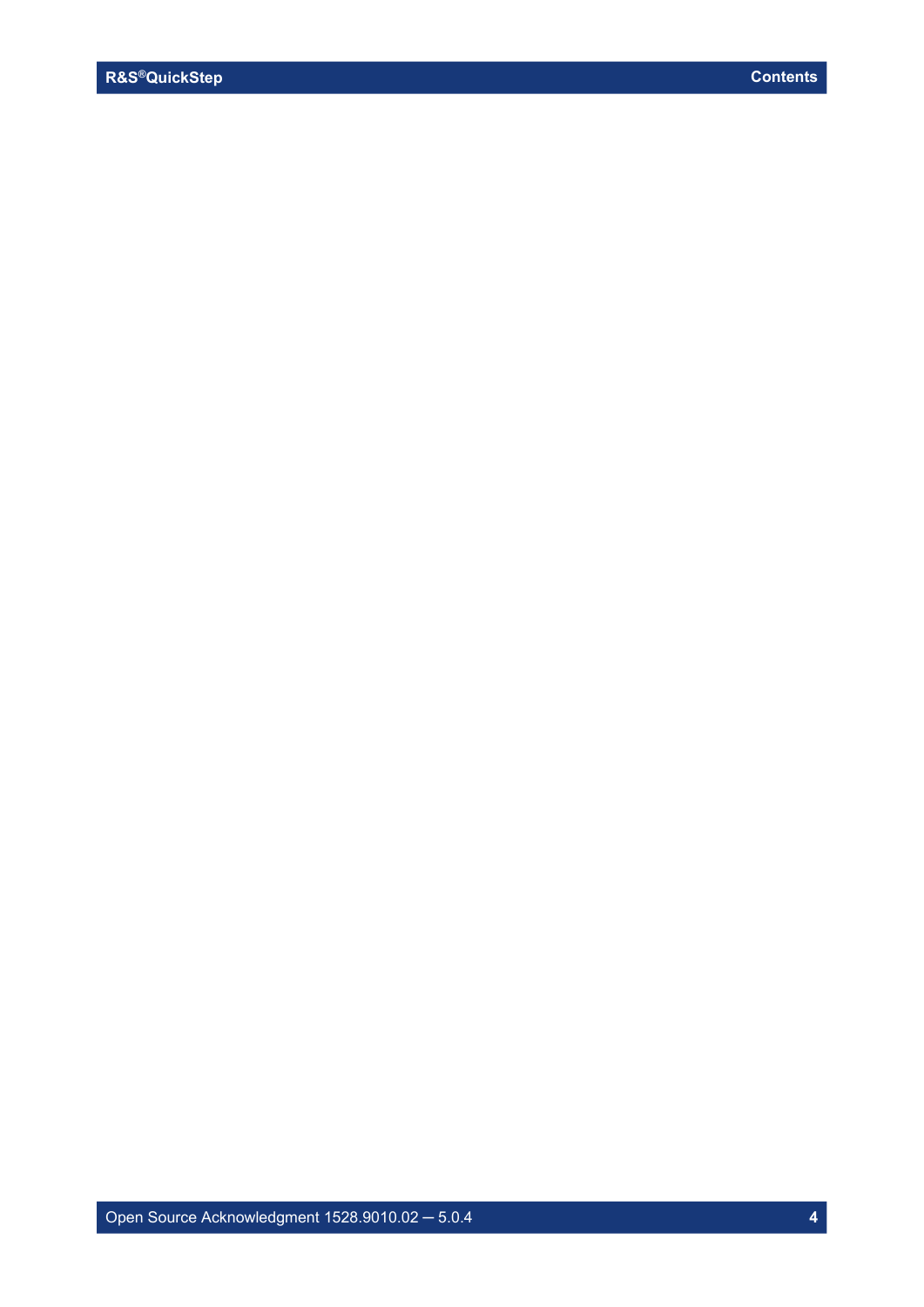## <span id="page-4-0"></span>1 Introduction

This product uses a number of open source software packages which are listed in the section ["Software packages" on page 6](#page-5-0).

The open source software is provided free of charge. You are entitled to use the open source software in accordance with the respective license conditions as provided in the following chapters.

Rohde & Schwarz would like to thank the open source community for their valuable contribution to our products.

## **1.1 Disclaimer**

The open source software is distributed WITHOUT ANY WARRANTY; without even the implied warranty of MERCHANTABILITY or FITNESS FOR A PARTICULAR PUR-POSE. The respective licenses may contain more details.

## **1.2 How to obtain the source code**

The software included in this product may contain copyrighted software that is licensed under a license requiring us to provide the source code of that software, such as the GPL or LGPL. You may obtain the complete corresponding source code for such copyrighted software from us for an unlimited period of time and at no charge. In this case, please contact:

Rohde & Schwarz GmbH & Co. KG

Mühldorfstr. 15, 81671 München, Germany

Phone: +49 89 41 29 - 12345

Email: customersupport@rohde-schwarz.com

Internet: www.customersupport.rohde-schwarz.com

This offer is valid to anyone in receipt of this information.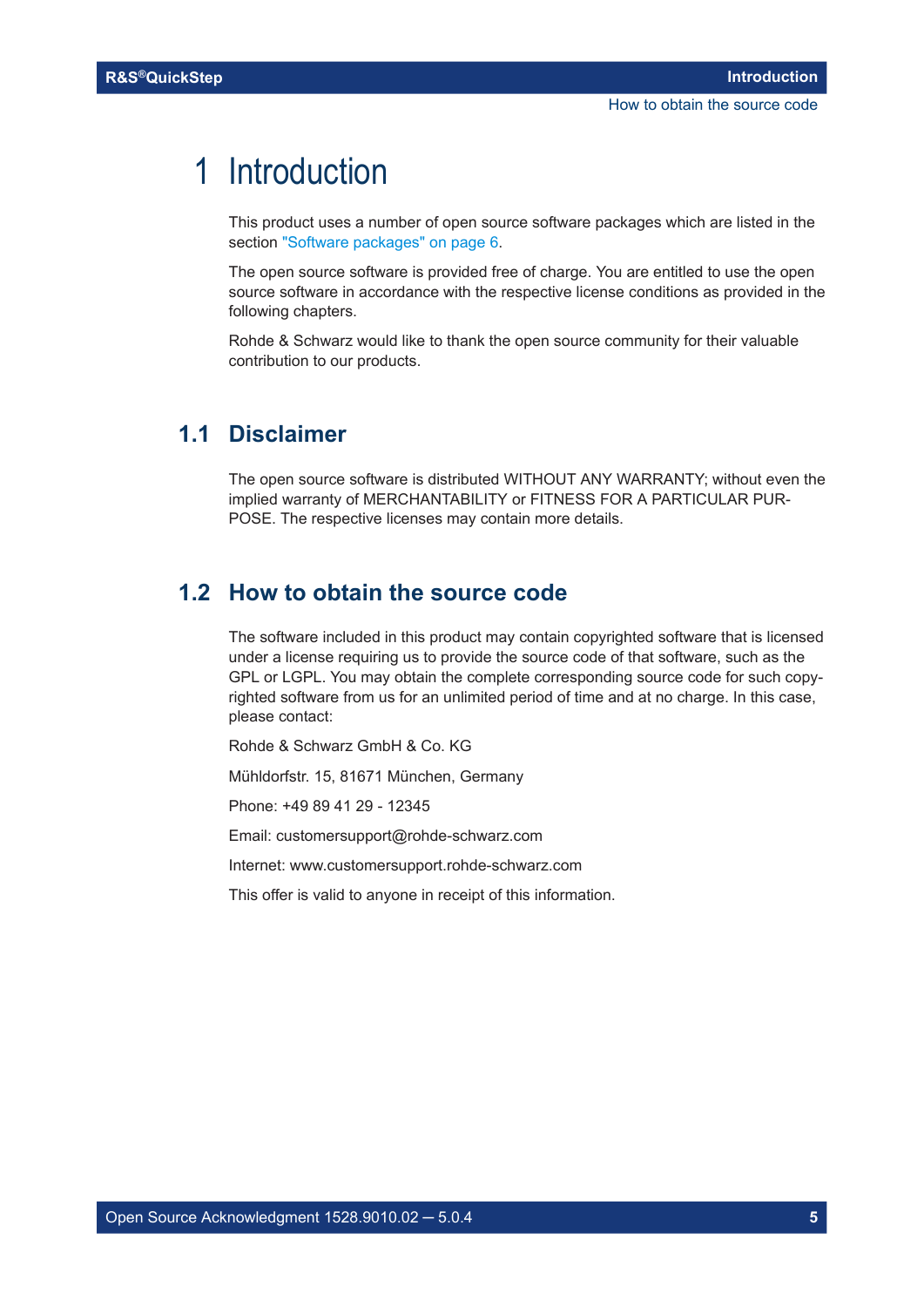## <span id="page-5-0"></span>2 Software packages

► The software contained in this product makes use of the following open source software packages.

| Package                                                 | <b>Version</b> | License                                               |
|---------------------------------------------------------|----------------|-------------------------------------------------------|
| angular/anima-<br>tions                                 | 6.1.9          | <b>MIT License</b>                                    |
| angular/common                                          | 619            | <b>MIT License</b>                                    |
| angular/compiler                                        | 6.1.9          | <b>MIT License</b>                                    |
| angular/core                                            | 6.1.9          | <b>MIT License</b>                                    |
| angular/forms                                           | 6.1.9          | <b>MIT License</b>                                    |
| angular/platform-<br>browser                            | 6.1.9          | <b>MIT License</b>                                    |
| angular/platform-<br>browser-dynamic                    | 6.1.9          | <b>MIT License</b>                                    |
| angular/router                                          | 6.1.9          | <b>MIT License</b>                                    |
| ap_snprintf.c                                           | 1.2.40         | Apache License 2.0                                    |
| ASN.1 Compiler                                          | 1.0            | <b>BSD 2-clause "Simplified" License</b>              |
| Boost C++ libra-<br>ries                                | 1.67.0         | <b>Boost Software License 1.0</b>                     |
| Castle.Core                                             | 4.3.1          | Apache License 2.0                                    |
| classlist.js                                            | 1.1.20150312   | <b>Public Domain</b>                                  |
| Code from the<br>FreeBSD Project                        | unspecific     | BSD 3-clause "New" or "Revised" License               |
| Code from the<br><b>LLVM Compiler</b><br>Infrastructure | unspecific     | The University of Illinois - NCSA Open Source License |
| ControlzEx                                              | 3.0.2.4        | <b>MIT License</b>                                    |
| core-js                                                 | 2.5.7          | <b>MIT License</b>                                    |
| double-conver-<br>sion (V8 project)                     | unspecific     | BSD 3-clause "New" or "Revised" License               |
| DynCall                                                 | 0.9            | <b>ISC License</b>                                    |
| Emscripten                                              | 1.37.9         | <b>MIT License</b>                                    |
| Expat XML<br>Parser Toolkit                             | 2.2.8          | <b>MIT License</b>                                    |
| Fast C++ Math<br>Expression<br>Parser                   | 2018-07-12     | <b>MIT License</b>                                    |
| file-saver                                              | 1.3.8          | <b>MIT License</b>                                    |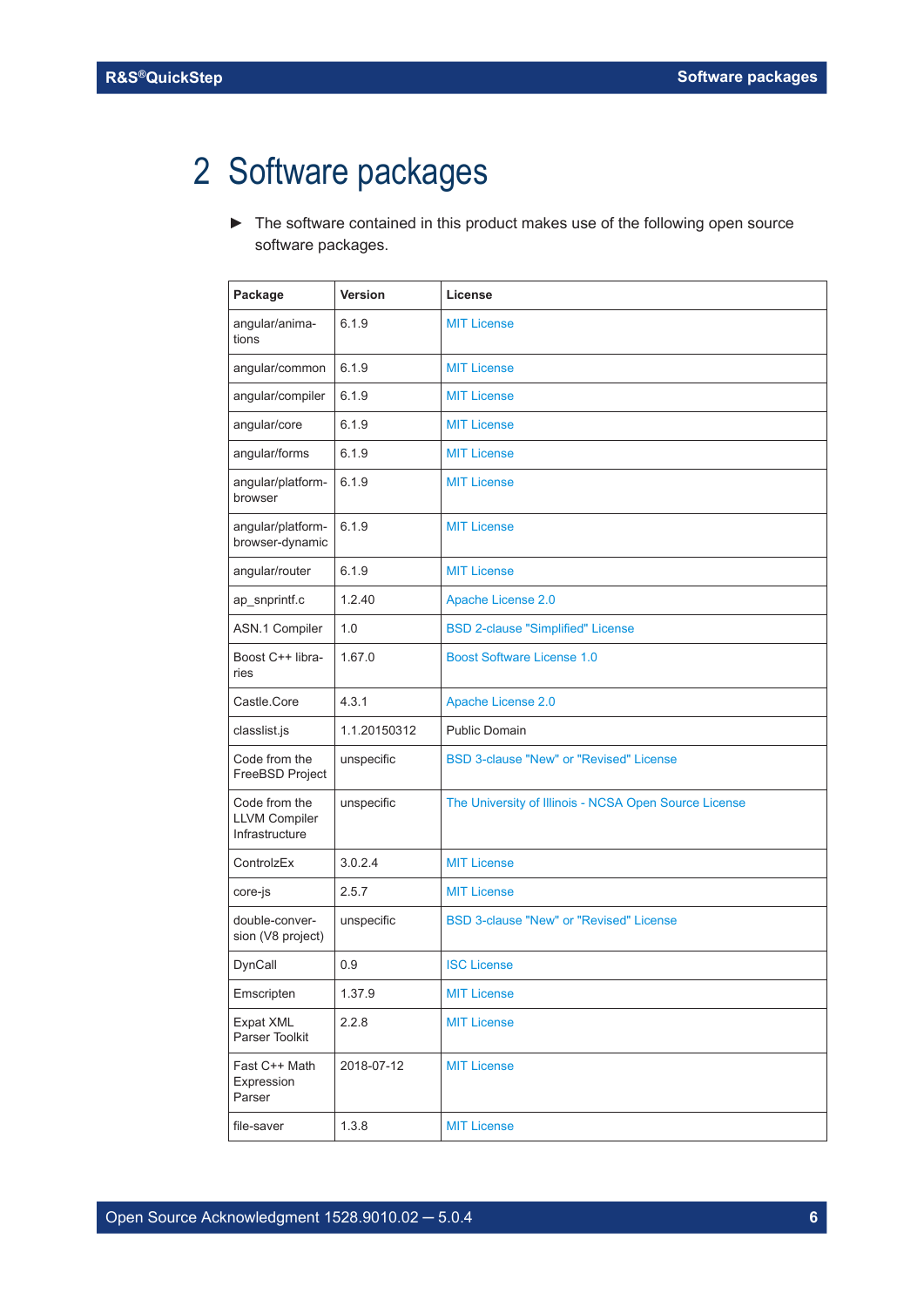| Package                                           | <b>Version</b>      | License                                                   |
|---------------------------------------------------|---------------------|-----------------------------------------------------------|
| FreeType                                          | 2.6.3               | <b>Freetype Project License</b>                           |
| GenericParser                                     | 1.1.3               | Code Project Open License 1.02                            |
| <b>GitVersionTask</b>                             | 4.0.0               | <b>MIT License</b>                                        |
| Glu                                               | 9.0.0               | SGI Free Software License B v2.0                          |
| Google Break-<br>pad crash report-<br>ing library | Chrome 58<br>branch | <b>BSD 3-clause "New" or "Revised" License</b>            |
| Google com-<br>mandline flags<br>module for C++   | 2.0                 | <b>BSD 3-clause "New" or "Revised" License</b>            |
| Google Glog log-<br>ging library for C<br>$^{++}$ | 0.3.4               | <b>BSD 3-clause "New" or "Revised" License</b>            |
| Google Protobuf<br>protocol buffers<br>library    | 2.6.1               | BSD 3-clause "New" or "Revised" License                   |
| Google Protobuf<br>protocol buffers<br>library    | 3.5.2               | BSD 3-clause "New" or "Revised" License                   |
| High perfor-<br>mance WPF 3D<br>Chart             | $0.1(2009-09-07)$   | Code Project Open License 1.02                            |
| Html Agility Pack                                 | 1.8.7               | <b>MIT License</b>                                        |
| libpng                                            | 1.5.13              | libpng License                                            |
| LingStatistics                                    | 1.1                 | Code Project Open License 1.02                            |
| MahApps.Metro                                     | 1.6.5               | <b>MIT License AND</b><br><b>Microsoft Public License</b> |
| MD4 (RFC 1320)<br>Message-Digest<br>Algorithm     | unspecific          | <b>MD4</b> license                                        |
| MD5 (RFC 1321)<br>Message-Digest<br>Algorithm     | unspecific          | <b>RSA Message-Digest License</b>                         |
| Mono.cecile                                       | 0.10.0              | <b>MIT License</b>                                        |
| Moq                                               | 4.10.1              | BSD 3-clause "New" or "Revised" License                   |
| <b>MSBuildTasks</b>                               | 1.5.0.235           | <b>BSD 2-clause "Simplified" License</b>                  |
| Newtonsoft.Json                                   | 7.0.1               | <b>MIT License</b>                                        |
| Newtonsoft.Json                                   | 11.0.2              | <b>MIT License</b>                                        |
| ngrx/store                                        | 6.1.0               | <b>MIT License</b>                                        |
| ngx-translate/<br>core                            | 10.0.2              | <b>MIT License</b>                                        |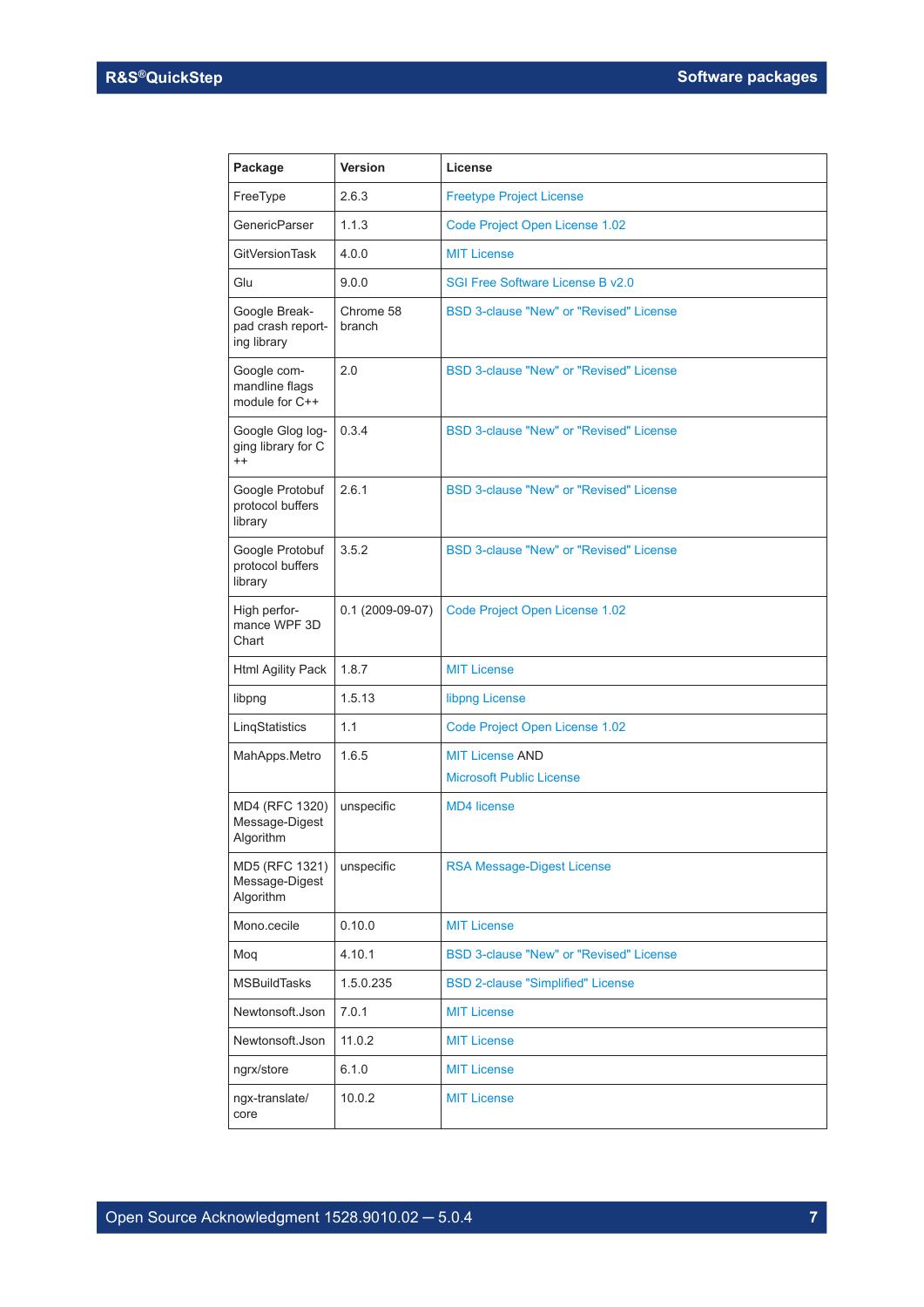| Package                                         | <b>Version</b>                                   | License                                                          |
|-------------------------------------------------|--------------------------------------------------|------------------------------------------------------------------|
| ngx-translate/<br>http-loader                   | 3.0.1                                            | <b>MIT License</b>                                               |
| OpenSSL crypto-<br>graphic library              | 1.1.1c                                           | <b>OpenSSL License</b>                                           |
| PCRE library                                    | 8.43                                             | BSD 3-clause "New" or "Revised" License                          |
| POCO C++ libra-<br>ries                         | 1.9.4 & 1.10.0                                   | Boost Software License 1.0                                       |
| primeicons                                      | 1.0.0-beta.10                                    | <b>MIT License</b>                                               |
| primeng                                         | 6.1.4                                            | <b>MIT License</b>                                               |
| Prism                                           | 4.1                                              | Microsoft patterns & practices License AND<br>Apache License 2.0 |
| Public Domain<br><b>JSON Parser for</b><br>C    | unspecific                                       | <b>The Unlicense</b>                                             |
| pugixml                                         | 1.9                                              | <b>MIT License</b>                                               |
| RapidXml XML<br>parser                          | 1.13                                             | <b>Boost Software License 1.0</b>                                |
| rxjs                                            | 6.3.3                                            | Apache License 2.0                                               |
| SQLite                                          | 3.29.0                                           | <b>SQLITE Copyright Notice</b>                                   |
| <b>StackWalker</b>                              | 2014-12-28                                       | <b>BSD 3-clause "New" or "Revised" License</b>                   |
| Tray (cross plat-<br>form tray icon<br>library) | 8dd1358b92562f<br>af7c032cf5362fa<br>97cbc7e13e9 | <b>MIT License</b>                                               |
| tslib                                           | 1.9.3                                            | Apache License 2.0                                               |
| types/node                                      | 10.11.6                                          | <b>MIT License</b>                                               |
| types/uuid                                      | 3.4.4                                            | <b>MIT License</b>                                               |
| Util-<br>Pack.NuGet.MS<br><b>Build</b>          | 2.9.1                                            | Apache License 2.0                                               |
| winsock2.h                                      | 2.2.x                                            | <b>BSD License for winsock</b>                                   |
| WiX installer<br>toolset                        | 3.11                                             | <b>Microsoft Reciprocal License</b>                              |
| WPF ImageBut-<br>ton                            | 1.0.0.0                                          | Code Project Open License 1.02                                   |
| Xerces                                          | 3.2.0.2                                          | Apache License 2.0                                               |
| ZLib                                            | 1.2.5                                            | zlib License                                                     |
| Zlib compression<br>library                     | 1.2.11                                           | zlib License                                                     |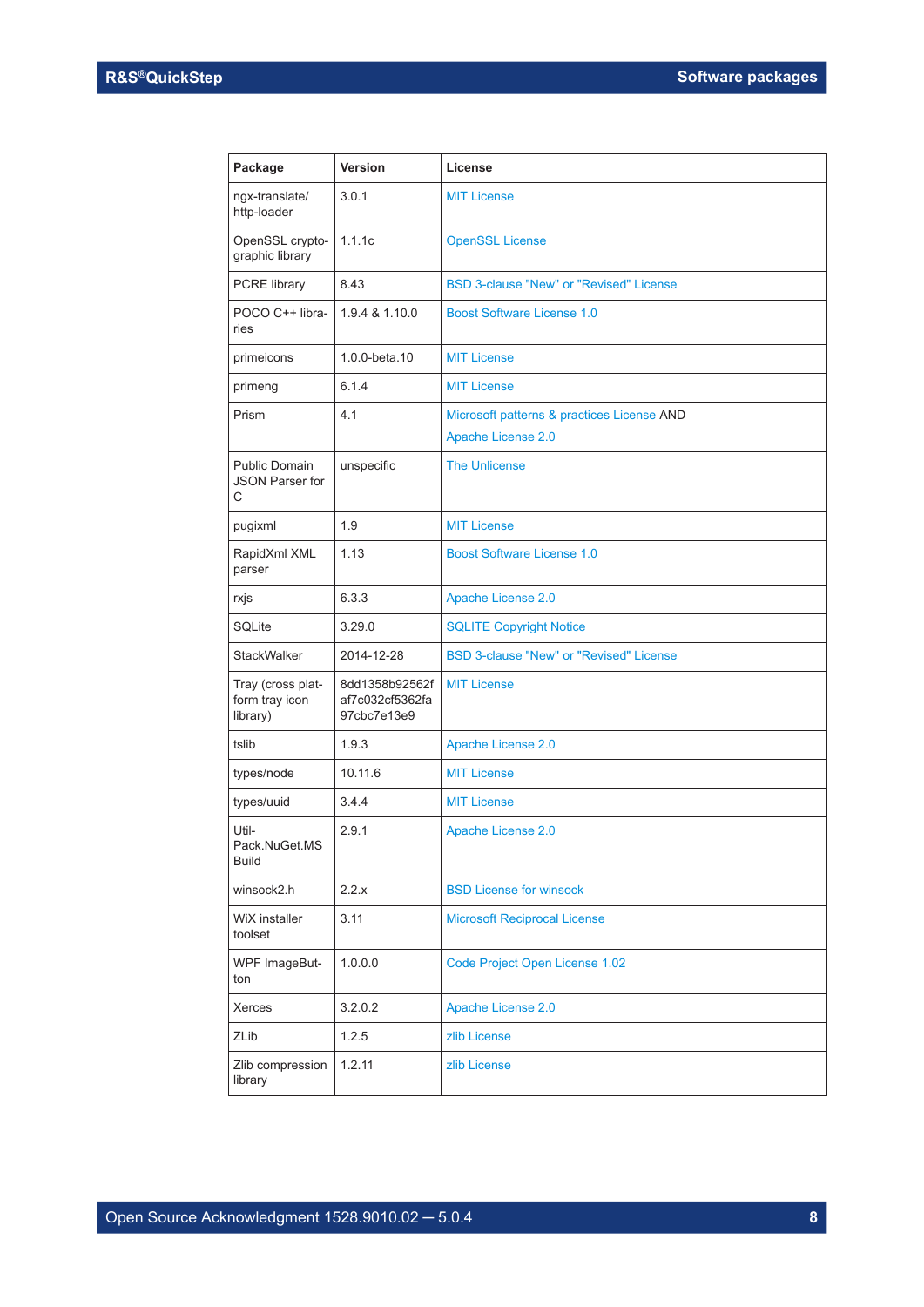| Package | <b>Version</b> | License                                            |
|---------|----------------|----------------------------------------------------|
| ZMQ     | 4.1.4          | <b>GNU General Public License v3.0 AND</b>         |
|         |                | <b>GNU Lesser General Public License v3.0 WITH</b> |
|         |                | ZeroMQ-static-linking-exception                    |
| zone.js | 0.8.26         | <b>MIT License</b>                                 |

Apache Tomcat Connectors

Copyright 2002-2014 The Apache Software Foundation

This product includes software developed at

The Apache Software Foundation (http://www.apache.org/).

This software contains code derived from UNIX V7, Copyright(C)

Caldera International Inc.

LLVM Compiler is developed by:

LLVM Team

University of Illinois at Urbana-Champaign

http://llvm.org

Original code from RangeSlider (AvalonControlsLibrary), ToggleSwitch (Microsoft's Silverlight "Cosmopolitan"), Callisto (@timheuer), WindowChrome (@Microsoft, @joecastro) and TransitioningContentControl from the Silverlight Toolkit 5 are licensed under MS-PL which is compatible with the terms of MIT.

MD4 (RFC 1320) Message-Digest Algorithm is derived from the RSA Data Security, Inc. MD4 Message-Digest Algorithm

MD5 (RFC 1321) Message-Digest Algorithm is derived from the RSA Data Security, Inc. MD5 Message-Digest Algorithm

Developed by the OpenSSL Project for use in the OpenSSL Toolkit (`http:// www.openssl.org/`) includes cryptographic software written by Eric Young (`eay@cryptsoft.com`) and software written by Tim Hudson (`tjh@cryptsoft.com`).

================================================================== =======

 $=$  NOTICE file corresponding to section 4(d) of the Apache License,  $=$ 

== Version 2.0, in this case for the Apache Xerces distribution. ==

================================================================== =======

This product includes software developed by

The Apache Software Foundation (http://www.apache.org/).

Portions of this software were originally based on the following:

- software copyright (c) 1999, IBM Corporation., http://www.ibm.com.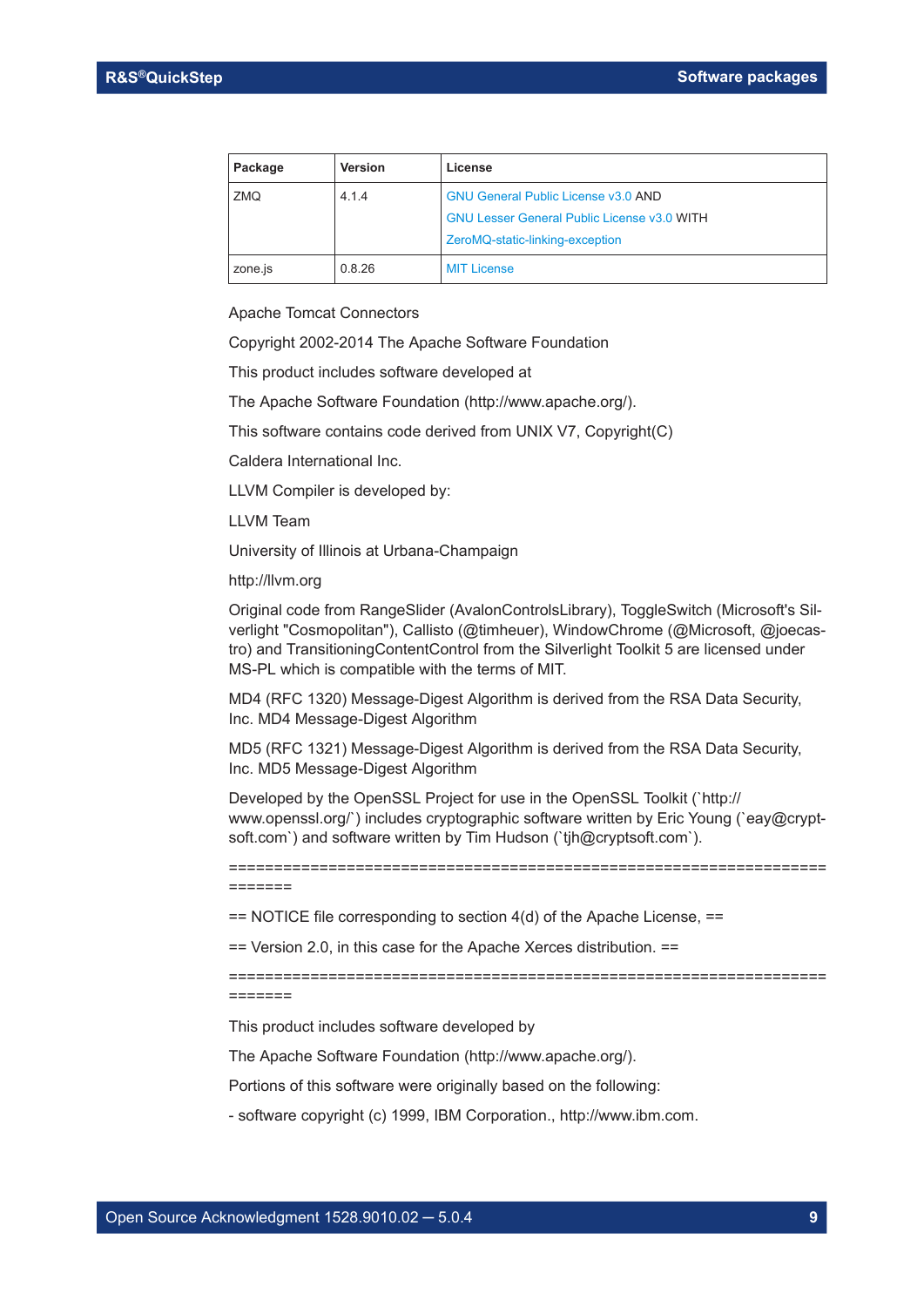## <span id="page-9-0"></span>3 Verbatim license texts

#### **3.1 Apache License 2.0**

Apache License

Version 2.0, January 2004

http://www.apache.org/licenses/

TERMS AND CONDITIONS FOR USE, REPRODUCTION, AND DISTRIBUTION

1. Definitions.

"License" shall mean the terms and conditions for use, reproduction, and distribution as defined by Sections 1 through 9 of this document.

"Licensor" shall mean the copyright owner or entity authorized by the copyright owner that is granting the License.

"Legal Entity" shall mean the union of the acting entity and all other entities that control, are controlled by, or are under common control with that entity. For the purposes of this definition, "control" means (i) the power, direct or indirect, to cause the direction or management of such entity, whether by contract or otherwise, or (ii) ownership of fifty percent (50%) or more of the outstanding shares, or (iii) beneficial ownership of such entity.

"You" (or "Your") shall mean an individual or Legal Entity exercising permissions granted by this License.

"Source" form shall mean the preferred form for making modifications, including but not limited to software source code, documentation source, and configuration files.

"Object" form shall mean any form resulting from mechanical transformation or translation of a Source form, including but not limited to compiled object code, generated documentation, and conversions to other media types.

"Work" shall mean the work of authorship, whether in Source or Object form, made available under the License, as indicated by a copyright notice that is included in or attached to the work (an example is provided in the Appendix below).

"Derivative Works" shall mean any work, whether in Source or Object form, that is based on (or derived from) the Work and for which the editorial revisions, annotations, elaborations, or other modifications represent, as a whole, an original work of authorship. For the purposes of this License, Derivative Works shall not include works that remain separable from, or merely link (or bind by name) to the interfaces of, the Work and Derivative Works thereof.

"Contribution" shall mean any work of authorship, including the original version of the Work and any modifications or additions to that Work or Derivative Works thereof, that is intentionally submitted to Licensor for inclusion in the Work by the copyright owner or by an individual or Legal Entity authorized to submit on behalf of the copyright owner. For the purposes of this definition, "submitted" means any form of electronic, verbal, or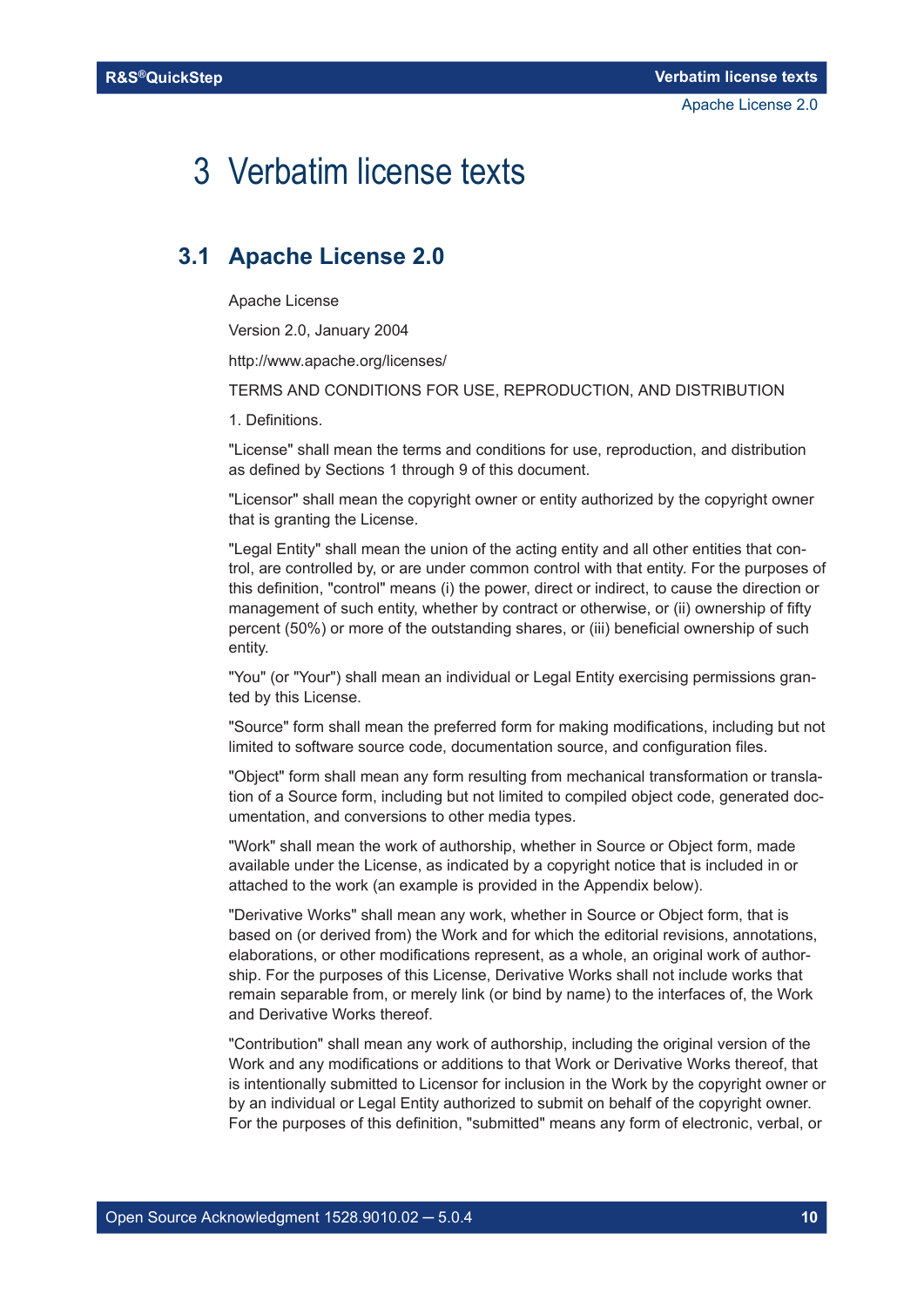written communication sent to the Licensor or its representatives, including but not limited to communication on electronic mailing lists, source code control systems, and issue tracking systems that are managed by, or on behalf of, the Licensor for the purpose of discussing and improving the Work, but excluding communication that is conspicuously marked or otherwise designated in writing by the copyright owner as "Not a Contribution."

"Contributor" shall mean Licensor and any individual or Legal Entity on behalf of whom a Contribution has been received by Licensor and subsequently incorporated within the **Work** 

2. Grant of Copyright License. Subject to the terms and conditions of this License, each Contributor hereby grants to You a perpetual, worldwide, non-exclusive, nocharge, royalty-free, irrevocable copyright license to reproduce, prepare Derivative Works of, publicly display, publicly perform, sublicense, and distribute the Work and such Derivative Works in Source or Object form.

3. Grant of Patent License. Subject to the terms and conditions of this License, each Contributor hereby grants to You a perpetual, worldwide, non-exclusive, no-charge, royalty-free, irrevocable (except as stated in this section) patent license to make, have made, use, offer to sell, sell, import, and otherwise transfer the Work, where such license applies only to those patent claims licensable by such Contributor that are necessarily infringed by their Contribution(s) alone or by combination of their Contribution(s) with the Work to which such Contribution(s) was submitted. If You institute patent litigation against any entity (including a cross-claim or counterclaim in a lawsuit) alleging that the Work or a Contribution incorporated within the Work constitutes direct or contributory patent infringement, then any patent licenses granted to You under this License for that Work shall terminate as of the date such litigation is filed.

4. Redistribution. You may reproduce and distribute copies of the Work or Derivative Works thereof in any medium, with or without modifications, and in Source or Object form, provided that You meet the following conditions:

a.You must give any other recipients of the Work or Derivative Works a copy of this License; and

b.You must cause any modified files to carry prominent notices stating that You changed the files; and

c.You must retain, in the Source form of any Derivative Works that You distribute, all copyright, patent, trademark, and attribution notices from the Source form of the Work, excluding those notices that do not pertain to any part of the Derivative Works; and

d.If the Work includes a "NOTICE" text file as part of its distribution, then any Derivative Works that You distribute must include a readable copy of the attribution notices contained within such NOTICE file, excluding those notices that do not pertain to any part of the Derivative Works, in at least one of the following places: within a NOTICE text file distributed as part of the Derivative Works; within the Source form or documentation, if provided along with the Derivative Works; or, within a display generated by the Derivative Works, if and wherever such third-party notices normally appear. The contents of the NOTICE file are for informational purposes only and do not modify the License. You may add Your own attribution notices within Derivative Works that You distribute, alongside or as an addendum to the NOTICE text from the Work, provided that such additional attribution notices cannot be construed as modifying the License.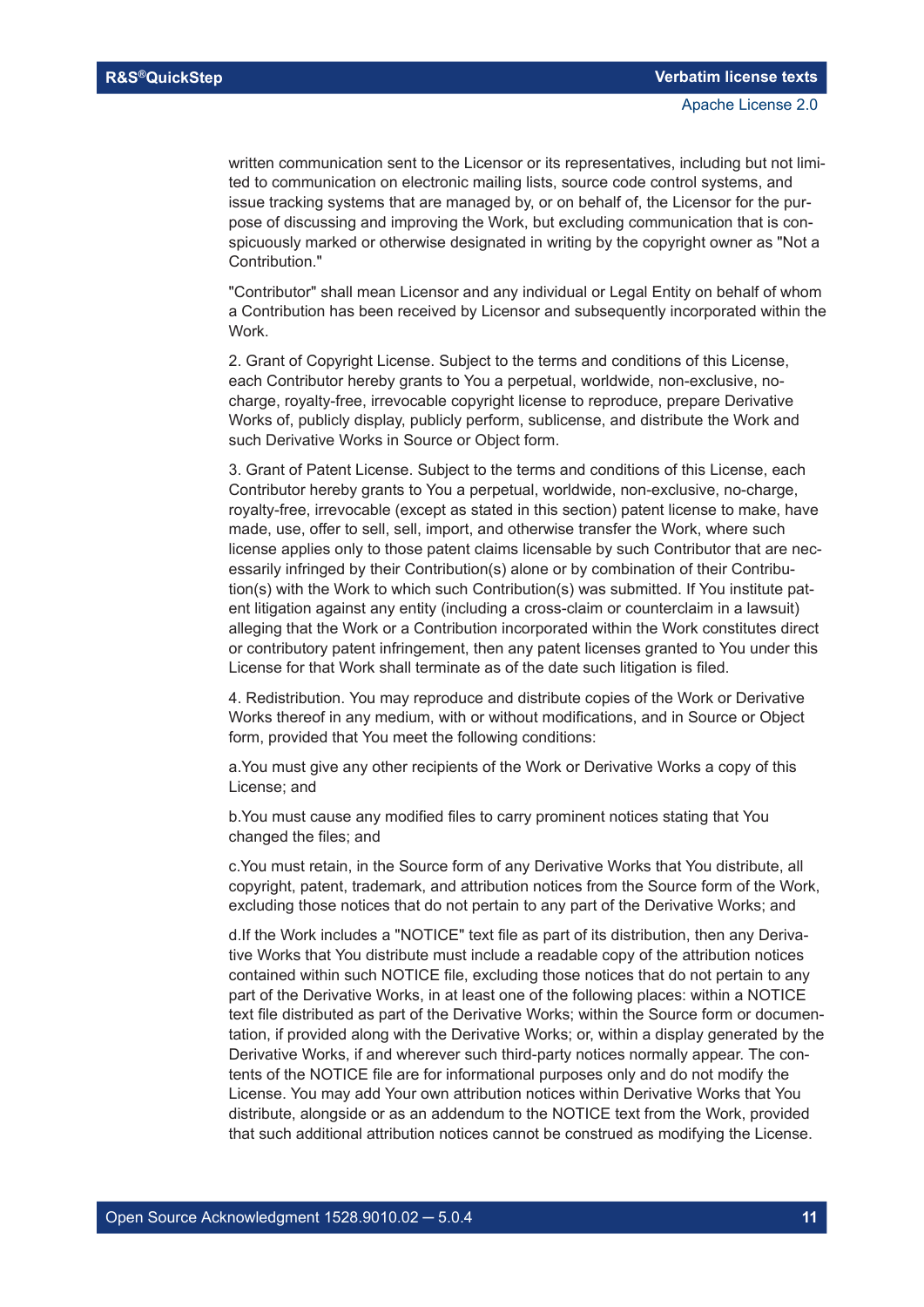<span id="page-11-0"></span>You may add Your own copyright statement to Your modifications and may provide additional or different license terms and conditions for use, reproduction, or distribution of Your modifications, or for any such Derivative Works as a whole, provided Your use, reproduction, and distribution of the Work otherwise complies with the conditions stated in this License.

5. Submission of Contributions. Unless You explicitly state otherwise, any Contribution intentionally submitted for inclusion in the Work by You to the Licensor shall be under the terms and conditions of this License, without any additional terms or conditions. Notwithstanding the above, nothing herein shall supersede or modify the terms of any separate license agreement you may have executed with Licensor regarding such Contributions.

6. Trademarks. This License does not grant permission to use the trade names, trademarks, service marks, or product names of the Licensor, except as required for reasonable and customary use in describing the origin of the Work and reproducing the content of the NOTICE file.

7. Disclaimer of Warranty. Unless required by applicable law or agreed to in writing, Licensor provides the Work (and each Contributor provides its Contributions) on an "AS IS" BASIS, WITHOUT WARRANTIES OR CONDITIONS OF ANY KIND, either express or implied, including, without limitation, any warranties or conditions of TITLE, NON-INFRINGEMENT, MERCHANTABILITY, or FITNESS FOR A PARTICULAR PUR-POSE. You are solely responsible for determining the appropriateness of using or redistributing the Work and assume any risks associated with Your exercise of permissions under this License.

8. Limitation of Liability. In no event and under no legal theory, whether in tort (including negligence), contract, or otherwise, unless required by applicable law (such as deliberate and grossly negligent acts) or agreed to in writing, shall any Contributor be liable to You for damages, including any direct, indirect, special, incidental, or consequential damages of any character arising as a result of this License or out of the use or inability to use the Work (including but not limited to damages for loss of goodwill, work stoppage, computer failure or malfunction, or any and all other commercial damages or losses), even if such Contributor has been advised of the possibility of such damages.

9. Accepting Warranty or Additional Liability. While redistributing the Work or Derivative Works thereof, You may choose to offer, and charge a fee for, acceptance of support, warranty, indemnity, or other liability obligations and/or rights consistent with this License. However, in accepting such obligations, You may act only on Your own behalf and on Your sole responsibility, not on behalf of any other Contributor, and only if You agree to indemnify, defend, and hold each Contributor harmless for any liability incurred by, or claims asserted against, such Contributor by reason of your accepting any such warranty or additional liability.

END OF TERMS AND CONDITIONS

## **3.2 BSD 2-clause "Simplified" License**

All rights reserved.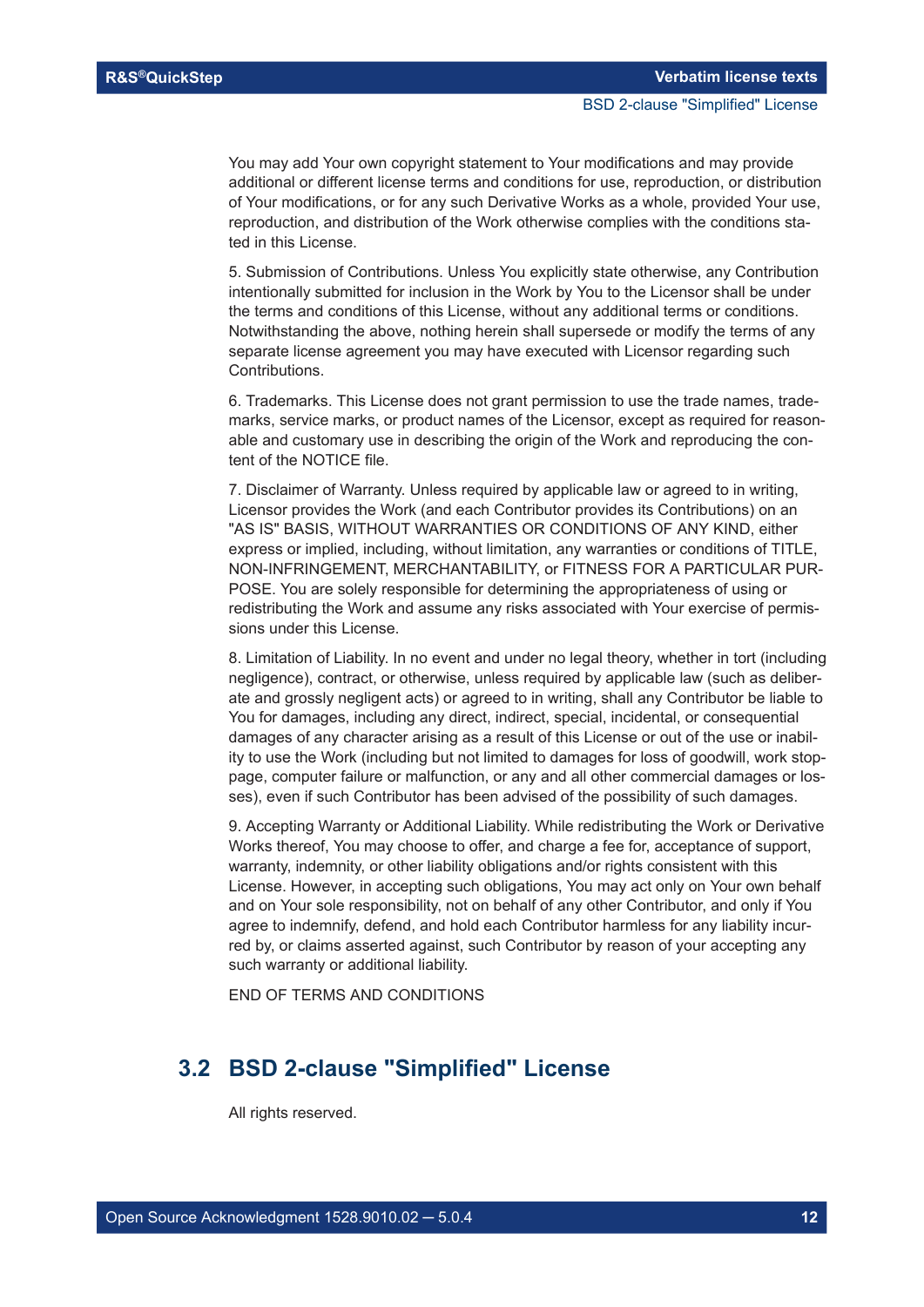<span id="page-12-0"></span>Redistribution and use in source and binary forms, with or without modification, are permitted provided that the following conditions are met:

1. Redistributions of source code must retain the above copyright notice, this list of conditions and the following disclaimer.

2. Redistributions in binary form must reproduce the above copyright notice, this list of conditions and the following disclaimer in the documentation and/or other materials provided with the distribution.

THIS SOFTWARE IS PROVIDED BY THE COPYRIGHT HOLDERS AND CONTRIBU-TORS "AS IS" AND ANY EXPRESS OR IMPLIED WARRANTIES, INCLUDING, BUT NOT LIMITED TO, THE IMPLIED WARRANTIES OF MERCHANTABILITY AND FIT-NESS FOR A PARTICULAR PURPOSE ARE DISCLAIMED. IN NO EVENT SHALL THE COPYRIGHT HOLDER OR CONTRIBUTORS BE LIABLE FOR ANY DIRECT, INDIRECT, INCIDENTAL, SPECIAL, EXEMPLARY, OR CONSEQUENTIAL DAMAGES (INCLUDING, BUT NOT LIMITED TO, PROCUREMENT OF SUBSTITUTE GOODS OR SERVICES; LOSS OF USE, DATA, OR PROFITS; OR BUSINESS INTERRUP-TION) HOWEVER CAUSED AND ON ANY THEORY OF LIABILITY, WHETHER IN CONTRACT, STRICT LIABILITY, OR TORT (INCLUDING NEGLIGENCE OR OTHER-WISE) ARISING IN ANY WAY OUT OF THE USE OF THIS SOFTWARE, EVEN IF ADVISED OF THE POSSIBILITY OF SUCH DAMAGE.

#### **3.3 BSD 3-clause "New" or "Revised" License**

All rights reserved.

Redistribution and use in source and binary forms, with or without modification, are permitted provided that the following conditions are met:

1. Redistributions of source code must retain the above copyright notice, this list of conditions and the following disclaimer.

2. Redistributions in binary form must reproduce the above copyright notice, this list of conditions and the following disclaimer in the documentation and/or other materials provided with the distribution.

3. Neither the name of the copyright holder nor the names of its contributors may be used to endorse or promote products derived from this software without specific prior written permission.

THIS SOFTWARE IS PROVIDED BY THE COPYRIGHT HOLDERS AND CONTRIBU-TORS "AS IS" AND ANY EXPRESS OR IMPLIED WARRANTIES, INCLUDING, BUT NOT LIMITED TO, THE IMPLIED WARRANTIES OF MERCHANTABILITY AND FIT-NESS FOR A PARTICULAR PURPOSE ARE DISCLAIMED. IN NO EVENT SHALL THE COPYRIGHT HOLDER OR CONTRIBUTORS BE LIABLE FOR ANY DIRECT, INDIRECT, INCIDENTAL, SPECIAL, EXEMPLARY, OR CONSEQUENTIAL DAMAGES (INCLUDING, BUT NOT LIMITED TO, PROCUREMENT OF SUBSTITUTE GOODS OR SERVICES; LOSS OF USE, DATA, OR PROFITS; OR BUSINESS INTERRUP-TION) HOWEVER CAUSED AND ON ANY THEORY OF LIABILITY, WHETHER IN CONTRACT, STRICT LIABILITY, OR TORT (INCLUDING NEGLIGENCE OR OTHER-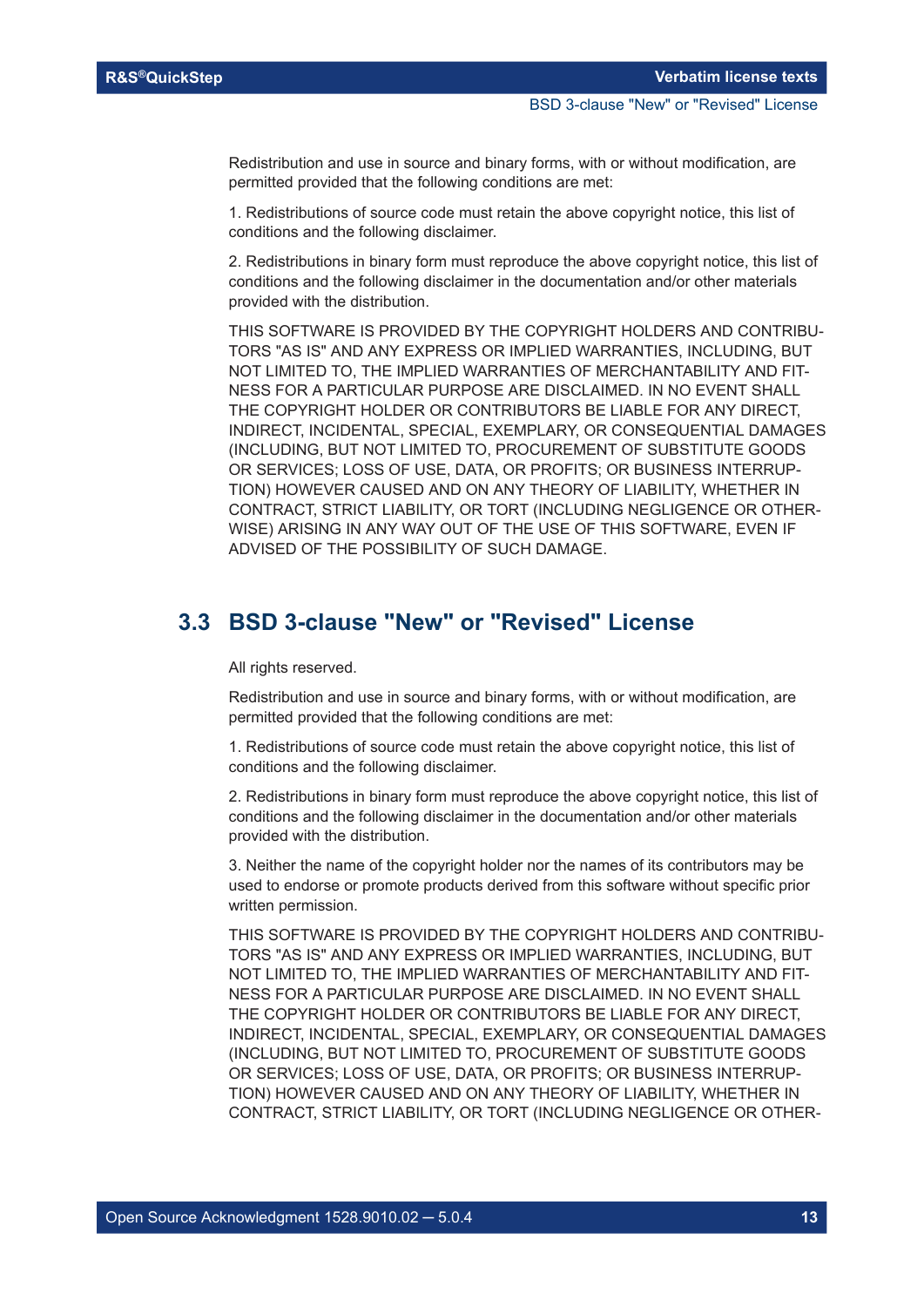<span id="page-13-0"></span>WISE) ARISING IN ANY WAY OUT OF THE USE OF THIS SOFTWARE, EVEN IF ADVISED OF THE POSSIBILITY OF SUCH DAMAGE.

#### **3.4 BSD License for winsock**

Redistribution and use in source and binary forms are permitted provided that the above copyright notice and this paragraph are duplicated in all such forms and that any documentation, advertising materials, and other materials related to such distribution

and use acknowledge that the software was developed by the University of California, Berkeley. The name of the University may not be used to endorse or promote products derived from this software without specific prior written permission.

THIS SOFTWARE IS PROVIDED ''AS IS'' AND WITHOUT ANY EXPRESS OR IMPLIED WARRANTIES, INCLUDING, WITHOUT LIMITATION, THE IMPLIED WAR-RANTIES OF MERCHANTABILITY AND FITNESS FOR A PARTICULAR PURPOSE.

### **3.5 Boost Software License 1.0**

Boost Software License - Version 1.0 - August 17th, 2003

Permission is hereby granted, free of charge, to any person or organization obtaining a copy of the software and accompanying documentation covered by this license (the "Software") to use, reproduce, display, distribute, execute, and transmit the Software, and to prepare derivative works of the Software, and to permit third-parties to whom the Software is furnished to do so, all subject to the following:

The copyright notices in the Software and this entire statement, including the above license grant, this restriction and the following disclaimer, must be included in all copies of the Software, in whole or in part, and all derivative works of the Software, unless such copies or derivative works are solely in the form of machine-executable object code generated by a source language processor.

THE SOFTWARE IS PROVIDED "AS IS", WITHOUT WARRANTY OF ANY KIND, EXPRESS OR IMPLIED, INCLUDING BUT NOT LIMITED TO THE WARRANTIES OF MERCHANTABILITY, FITNESS FOR A PARTICULAR PURPOSE, TITLE AND NON-INFRINGEMENT. IN NO EVENT SHALL THE COPYRIGHT HOLDERS OR ANYONE DISTRIBUTING THE SOFTWARE BE LIABLE FOR ANY DAMAGES OR OTHER LIA-BILITY, WHETHER IN CONTRACT, TORT OR OTHERWISE, ARISING FROM, OUT OF OR IN CONNECTION WITH THE SOFTWARE OR THE USE OR OTHER DEAL-INGS IN THE SOFTWARE.

#### **3.6 Code Project Open License 1.02**

Preamble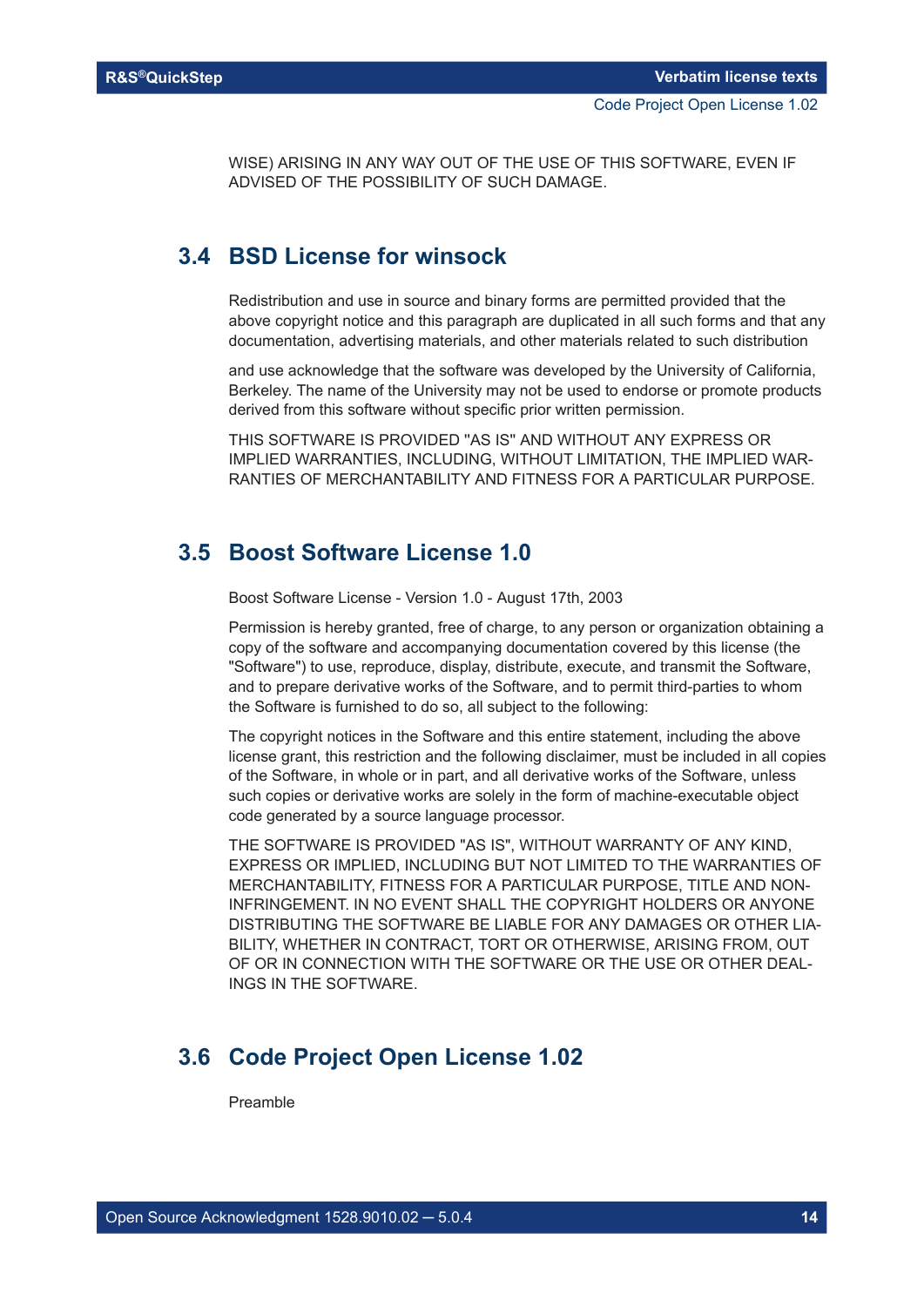This License governs Your use of the Work. This License is intended to allow developers to use the Source Code and Executable Files provided as part of the Work in any application in any form.

The main points subject to the terms of the License are:

- Source Code and Executable Files can be used in commercial applications;
- Source Code and Executable Files can be redistributed; and
- Source Code can be modified to create derivative works.

- No claim of suitability, guarantee, or any warranty whatsoever is provided. The software is provided "as-is".

- The Article(s) accompanying the Work may not be distributed or republished without the Author's consent

This License is entered between You, the individual or other entity reading or otherwise making use of the Work licensed pursuant to this License and the individual or other entity which offers the Work under the terms of this License ("Author").

#### License

THE WORK (AS DEFINED BELOW) IS PROVIDED UNDER THE TERMS OF THIS CODE PROJECT OPEN LICENSE ("LICENSE"). THE WORK IS PROTECTED BY COPYRIGHT AND/OR OTHER APPLICABLE LAW. ANY USE OF THE WORK OTHER THAN AS AUTHORIZED UNDER THIS LICENSE OR COPYRIGHT LAW IS **PROHIBITED.** 

BY EXERCISING ANY RIGHTS TO THE WORK PROVIDED HEREIN, YOU ACCEPT AND AGREE TO BE BOUND BY THE TERMS OF THIS LICENSE. THE AUTHOR GRANTS YOU THE RIGHTS CONTAINED HEREIN IN CONSIDERATION OF YOUR ACCEPTANCE OF SUCH TERMS AND CONDITIONS. IF YOU DO NOT AGREE TO ACCEPT AND BE BOUND BY THE TERMS OF THIS LICENSE, YOU CANNOT MAKE ANY USE OF THE WORK.

1.Definitions. a."Articles" means, collectively, all articles written by Author which describes how the Source Code and Executable Files for the Work may be used by a user.

b."Author" means the individual or entity that offers the Work under the terms of this License.

c."Derivative Work" means a work based upon the Work or upon the Work and other pre-existing works.

d."Executable Files" refer to the executables, binary files, configuration and any required data files included in the Work.

e."Publisher" means the provider of the website, magazine, CD-ROM, DVD or other medium from or by which the Work is obtained by You.

f."Source Code" refers to the collection of source code and configuration files used to create the Executable Files.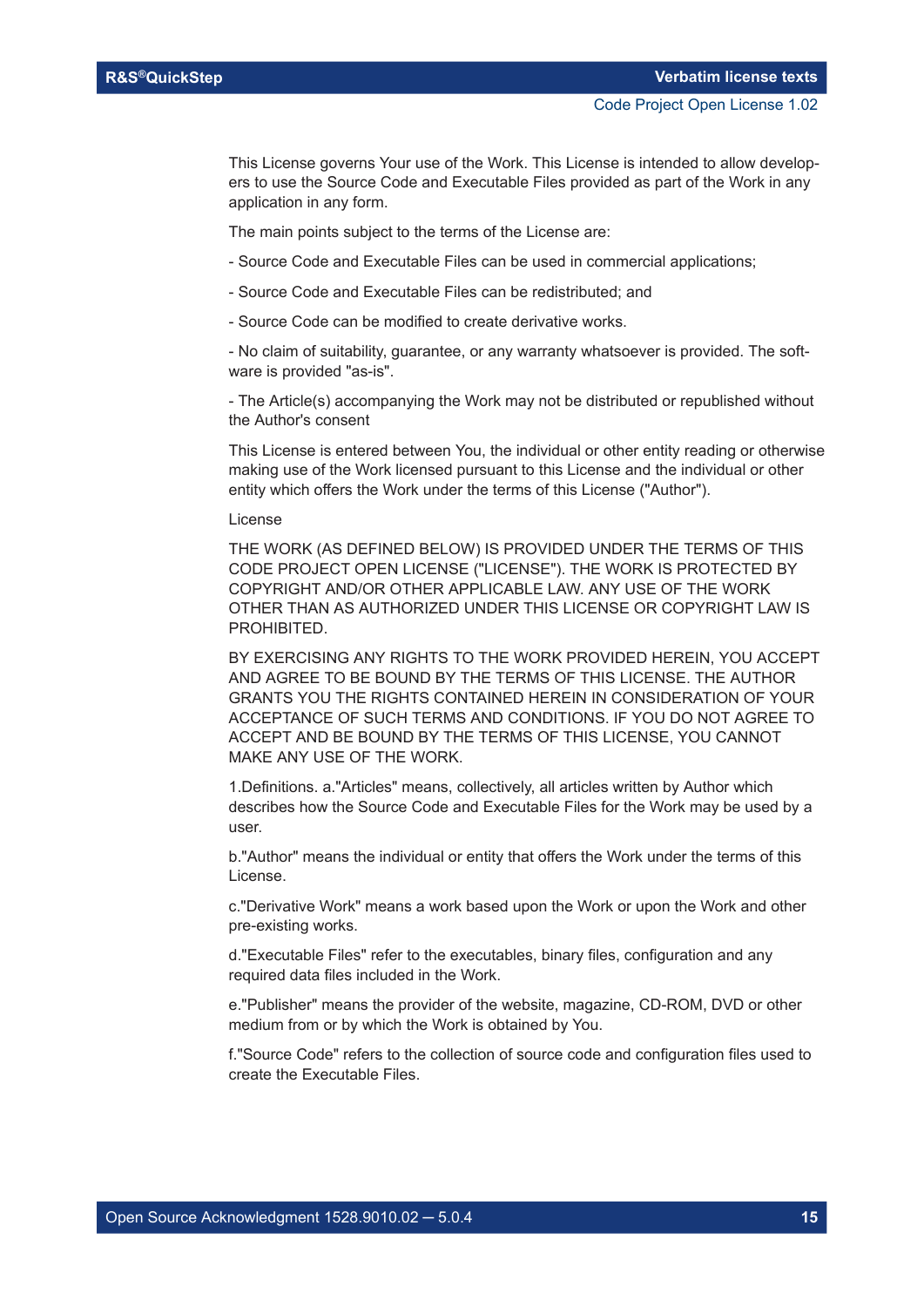g."Standard Version" refers to such a Work if it has not been modified, or has been modified in accordance with the consent of the Author, such consent being in the full discretion of the Author.

h."Work" refers to the collection of files distributed by the Publisher, including the Source Code, Executable Files, binaries, data files, documentation, whitepapers and the Articles.

i."You" is you, an individual or entity wishing to use the Work and exercise your rights under this License.

2.Fair Use/Fair Use Rights. Nothing in this License is intended to reduce, limit, or restrict any rights arising from fair use, fair dealing, first sale or other limitations on the exclusive rights of the copyright owner under copyright law or other applicable laws.

3.License Grant. Subject to the terms and conditions of this License, the Author hereby grants You a worldwide, royalty-free, non-exclusive, perpetual (for the duration of the applicable copyright) license to exercise the rights in the Work as stated below: a.You may use the standard version of the Source Code or Executable Files in Your own applications.

b.You may apply bug fixes, portability fixes and other modifications obtained from the Public Domain or from the Author. A Work modified in such a way shall still be considered the standard version and will be subject to this License.

c.You may otherwise modify Your copy of this Work (excluding the Articles) in any way to create a Derivative Work, provided that You insert a prominent notice in each changed file stating how, when and where You changed that file.

d.You may distribute the standard version of the Executable Files and Source Code or Derivative Work in aggregate with other (possibly commercial) programs as part of a larger (possibly commercial) software distribution.

e.The Articles discussing the Work published in any form by the author may not be distributed or republished without the Author's consent. The author retains copyright to any such Articles. You may use the Executable Files and Source Code pursuant to this License but you may not repost or republish or otherwise distribute or make available the Articles, without the prior written consent of the Author.

Any subroutines or modules supplied by You and linked into the Source Code or Executable Files of this Work shall not be considered part of this Work and will not be subject to the terms of this License.

4.Patent License. Subject to the terms and conditions of this License, each Author hereby grants to You a perpetual, worldwide, non-exclusive, no-charge, royalty-free, irrevocable (except as stated in this section) patent license to make, have made, use, import, and otherwise transfer the Work.

5.Restrictions. The license granted in Section 3 above is expressly made subject to and limited by the following restrictions: a.You agree not to remove any of the original copyright, patent, trademark, and attribution notices and associated disclaimers that may appear in the Source Code or Executable Files.

b.You agree not to advertise or in any way imply that this Work is a product of Your own.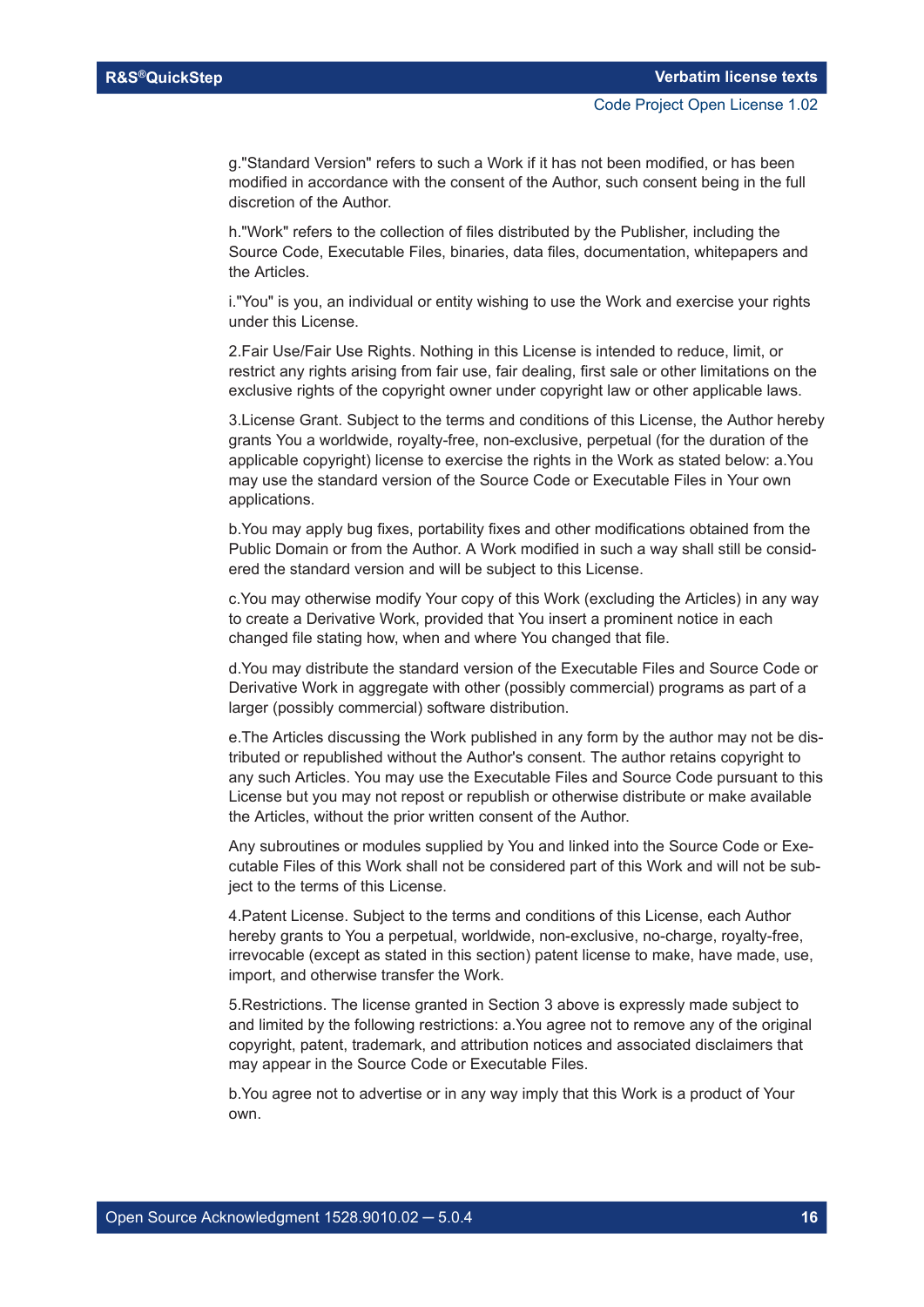c.The name of the Author may not be used to endorse or promote products derived from the Work without the prior written consent of the Author.

d.You agree not to sell, lease, or rent any part of the Work. This does not restrict you from including the Work or any part of the Work inside a larger software distribution that itself is being sold. The Work by itself, though, cannot be sold, leased or rented.

e.You may distribute the Executable Files and Source Code only under the terms of this License, and You must include a copy of, or the Uniform Resource Identifier for, this License with every copy of the Executable Files or Source Code You distribute and ensure that anyone receiving such Executable Files and Source Code agrees that the terms of this License apply to such Executable Files and/or Source Code. You may not offer or impose any terms on the Work that alter or restrict the terms of this License or the recipients' exercise of the rights granted hereunder. You may not sublicense the Work. You must keep intact all notices that refer to this License and to the disclaimer of warranties. You may not distribute the Executable Files or Source Code with any technological measures that control access or use of the Work in a manner inconsistent with the terms of this License.

f.You agree not to use the Work for illegal, immoral or improper purposes, or on pages containing illegal, immoral or improper material. The Work is subject to applicable export laws. You agree to comply with all such laws and regulations that may apply to the Work after Your receipt of the Work.

6.Representations, Warranties and Disclaimer. THIS WORK IS PROVIDED "AS IS", "WHERE IS" AND "AS AVAILABLE", WITHOUT ANY EXPRESS OR IMPLIED WAR-RANTIES OR CONDITIONS OR GUARANTEES. YOU, THE USER, ASSUME ALL RISK IN ITS USE, INCLUDING COPYRIGHT INFRINGEMENT, PATENT INFRINGE-MENT, SUITABILITY, ETC. AUTHOR EXPRESSLY DISCLAIMS ALL EXPRESS, IMPLIED OR STATUTORY WARRANTIES OR CONDITIONS, INCLUDING WITHOUT LIMITATION, WARRANTIES OR CONDITIONS OF MERCHANTABILITY, MER-CHANTABLE QUALITY OR FITNESS FOR A PARTICULAR PURPOSE, OR ANY WARRANTY OF TITLE OR NON-INFRINGEMENT, OR THAT THE WORK (OR ANY PORTION THEREOF) IS CORRECT, USEFUL, BUG-FREE OR FREE OF VIRUSES. YOU MUST PASS THIS DISCLAIMER ON WHENEVER YOU DISTRIBUTE THE WORK OR DERIVATIVE WORKS.

7.Indemnity. You agree to defend, indemnify and hold harmless the Author and the Publisher from and against any claims, suits, losses, damages, liabilities, costs, and expenses (including reasonable legal or attorneys' fees) resulting from or relating to any use of the Work by You.

8.Limitation on Liability. EXCEPT TO THE EXTENT REQUIRED BY APPLICABLE LAW, IN NO EVENT WILL THE AUTHOR OR THE PUBLISHER BE LIABLE TO YOU ON ANY LEGAL THEORY FOR ANY SPECIAL, INCIDENTAL, CONSEQUENTIAL, PUNITIVE OR EXEMPLARY DAMAGES ARISING OUT OF THIS LICENSE OR THE USE OF THE WORK OR OTHERWISE, EVEN IF THE AUTHOR OR THE PUB-LISHER HAS BEEN ADVISED OF THE POSSIBILITY OF SUCH DAMAGES.

9.Termination. a.This License and the rights granted hereunder will terminate automatically upon any breach by You of any term of this License. Individuals or entities who have received Derivative Works from You under this License, however, will not have their licenses terminated provided such individuals or entities remain in full compliance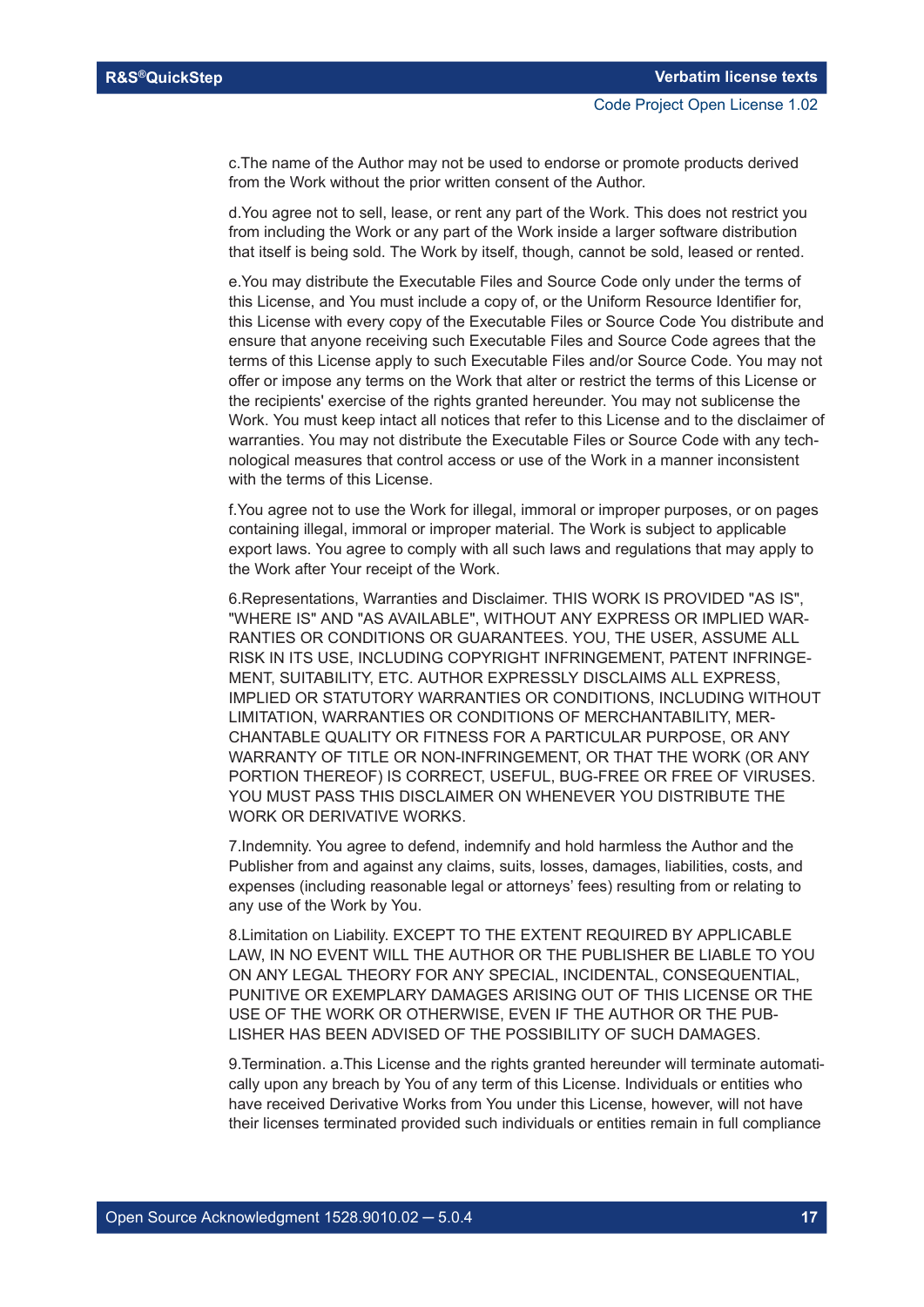<span id="page-17-0"></span>with those licenses. Sections 1, 2, 6, 7, 8, 9, 10 and 11 will survive any termination of this License.

b.If You bring a copyright, trademark, patent or any other infringement claim against any contributor over infringements You claim are made by the Work, your License from such contributor to the Work ends automatically.

c.Subject to the above terms and conditions, this License is perpetual (for the duration of the applicable copyright in the Work). Notwithstanding the above, the Author reserves the right to release the Work under different license terms or to stop distributing the Work at any time; provided, however that any such election will not serve to withdraw this License (or any other license that has been, or is required to be, granted under the terms of this License), and this License will continue in full force and effect unless terminated as stated above.

10.Publisher. The parties hereby confirm that the Publisher shall not, under any circumstances, be responsible for and shall not have any liability in respect of the subject matter of this License. The Publisher makes no warranty whatsoever in connection with the Work and shall not be liable to You or any party on any legal theory for any damages whatsoever, including without limitation any general, special, incidental or consequential damages arising in connection to this license. The Publisher reserves the right to cease making the Work available to You at any time without notice

11.Miscellaneous a.This License shall be governed by the laws of the location of the head office of the Author or if the Author is an individual, the laws of location of the principal place of residence of the Author.

b.If any provision of this License is invalid or unenforceable under applicable law, it shall not affect the validity or enforceability of the remainder of the terms of this License, and without further action by the parties to this License, such provision shall be reformed to the minimum extent necessary to make such provision valid and enforceable.

c.No term or provision of this License shall be deemed waived and no breach consented to unless such waiver or consent shall be in writing and signed by the party to be charged with such waiver or consent.

d.This License constitutes the entire agreement between the parties with respect to the Work licensed herein. There are no understandings, agreements or representations with respect to the Work not specified herein. The Author shall not be bound by any additional provisions that may appear in any communication from You. This License may not be modified without the mutual written agreement of the Author and You.

## **3.7 Freetype Project License**

#### Introduction

The FreeType Project is distributed in several archive packages; some of them may contain, in addition to the FreeType font engine, various tools and contributions which rely on, or relate to, the FreeType Project.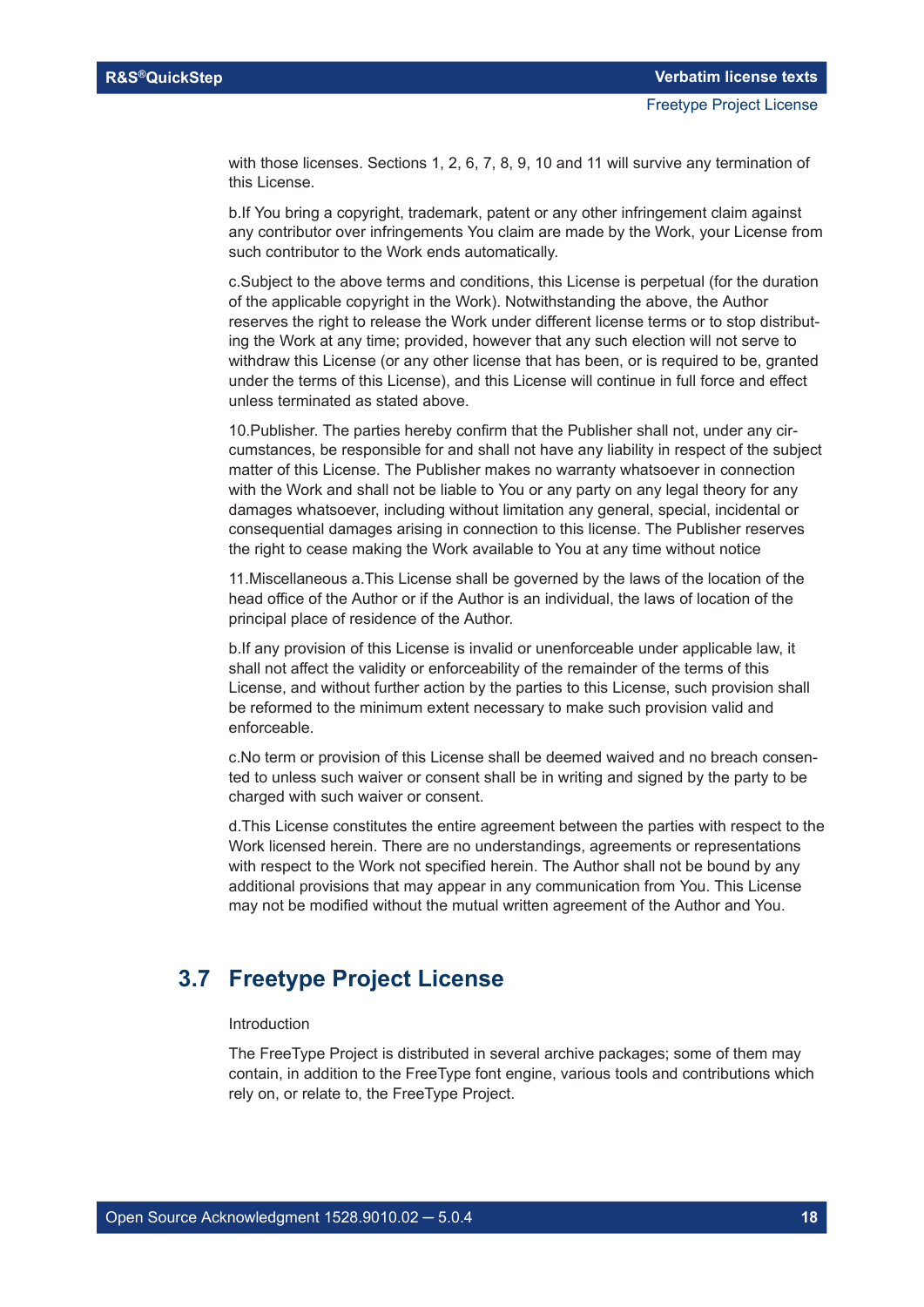This license applies to all files found in such packages, and which do not fall under their own explicit license. The license affects thus the FreeType font engine, the test programs, documentation and makefiles, at the very least.

This license was inspired by the BSD, Artistic, and IJG (Independent JPEG Group) licenses, which all encourage inclusion and use of free software in commercial and freeware products alike. As a consequence, its main points are that:

- We don't promise that this software works. However, we will be interested in any kind of bug reports. (`as is' distribution)

- You can use this software for whatever you want, in parts or full form, without having to pay us. (`royalty-free' usage)

- You may not pretend that you wrote this software. If you use it, or only parts of it, in a program, you must acknowledge somewhere in your documentation that you have used the FreeType code. (`credits')

We specifically permit and encourage the inclusion of this software, with or without modifications, in commercial products. We disclaim all warranties covering The Free-Type Project and assume no liability related to The FreeType Project.

Finally, many people asked us for a preferred form for a credit/disclaimer to use in compliance with this license. We thus encourage you to use the following text:

Portions of this software are copyright © ´year´ The FreeType Project (www.freetype.org). All rights reserved. """

Please replace ´year´ with the value from the FreeType version you actually use.

Legal Terms

0. Definitions

Throughout this license, the terms `package', `FreeType Project', and `FreeType archive' refer to the set of files originally distributed by the authors (David Turner, Robert Wilhelm, and Werner Lemberg) as the `FreeType Project', be they named as alpha, beta or final release.

`You' refers to the licensee, or person using the project, where `using' is a generic term including compiling the project's source code as well as linking it to form a `program' or `executable'. This program is referred to as `a program using the FreeType engine'.

This license applies to all files distributed in the original FreeType Project, including all source code, binaries and documentation, unless otherwise stated in the file in its original, unmodified form as distributed in the original archive. If you are unsure whether or not a particular file is covered by this license, you must contact us to verify this.

The FreeType Project is copyright (C) 1996-2000 by David Turner, Robert Wilhelm, and Werner Lemberg. All rights reserved except as specified below.

#### 1. No Warranty

THE FREETYPE PROJECT IS PROVIDED `AS IS' WITHOUT WARRANTY OF ANY KIND, EITHER EXPRESS OR IMPLIED, INCLUDING, BUT NOT LIMITED TO, WAR-RANTIES OF MERCHANTABILITY AND FITNESS FOR A PARTICULAR PURPOSE. IN NO EVENT WILL ANY OF THE AUTHORS OR COPYRIGHT HOLDERS BE LIA-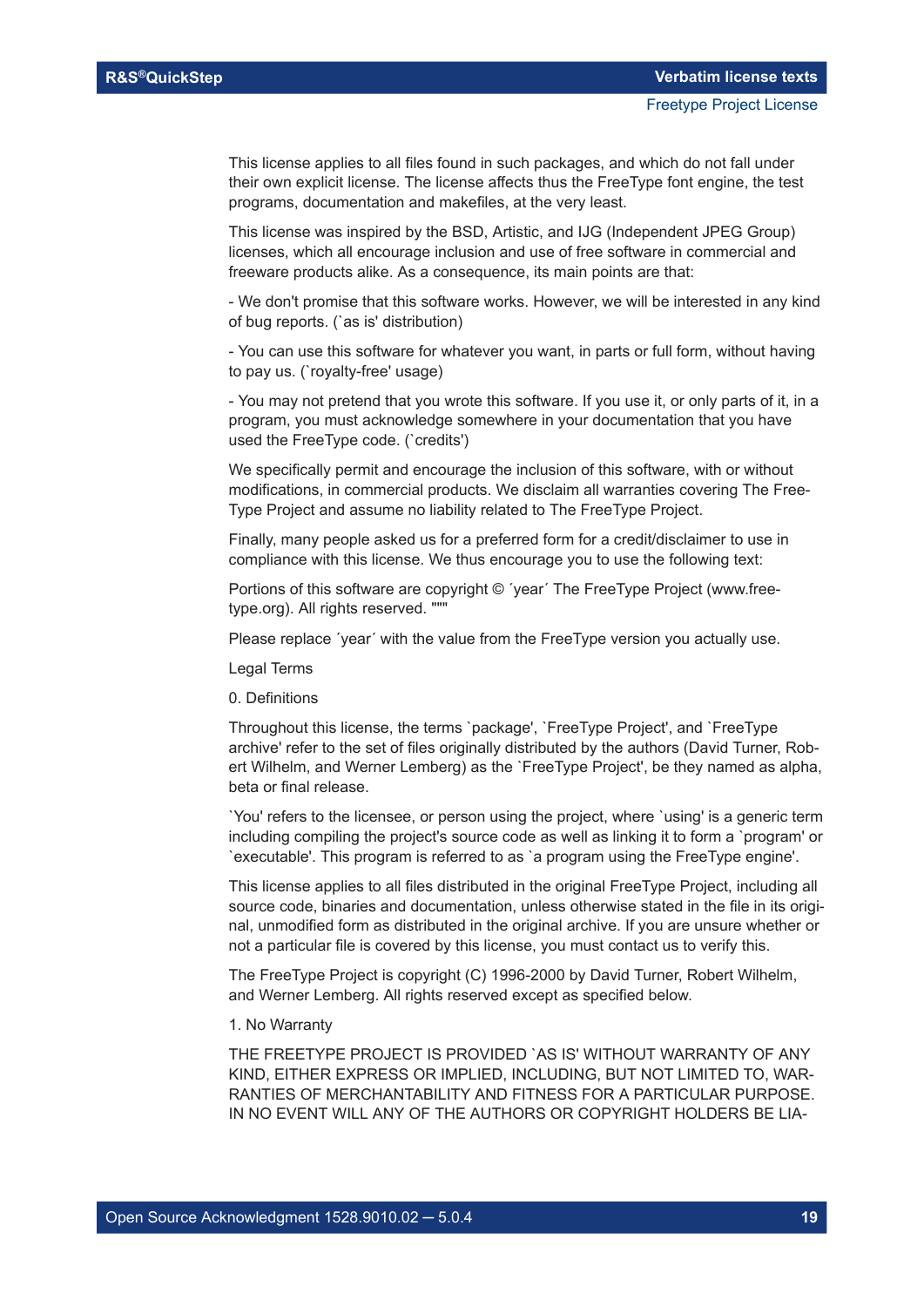BLE FOR ANY DAMAGES CAUSED BY THE USE OR THE INABILITY TO USE, OF THE FREETYPE PROJECT.

#### 2. Redistribution

This license grants a worldwide, royalty-free, perpetual and irrevocable right and license to use, execute, perform, compile, display, copy, create derivative works of, distribute and sublicense the FreeType Project (in both source and object code forms) and derivative works thereof for any purpose; and to authorize others to exercise some or all of the rights granted herein, subject to the following conditions:

- Redistribution of source code must retain this license file (`FTL.TXT') unaltered; any additions, deletions or changes to the original files must be clearly indicated in accompanying documentation. The copyright notices of the unaltered, original files must be preserved in all copies of source files.

- Redistribution in binary form must provide a disclaimer that states that the software is based in part of the work of the FreeType Team, in the distribution documentation. We also encourage you to put an URL to the FreeType web page in your documentation, though this isn't mandatory.

These conditions apply to any software derived from or based on the FreeType Project, not just the unmodified files. If you use our work, you must acknowledge us. However, no fee need be paid to us.

#### 3. Advertising

Neither the FreeType authors and contributors nor you shall use the name of the other for commercial, advertising, or promotional purposes without specific prior written permission.

We suggest, but do not require, that you use one or more of the following phrases to refer to this software in your documentation or advertising materials: `FreeType Project', `FreeType Engine', `FreeType library', or `FreeType Distribution'.

As you have not signed this license, you are not required to accept it. However, as the FreeType Project is copyrighted material, only this license, or another one contracted with the authors, grants you the right to use, distribute, and modify it. Therefore, by using, distributing, or modifying the FreeType Project, you indicate that you understand and accept all the terms of this license.

#### 4. Contacts

There are two mailing lists related to FreeType:

- freetype@nongnu.org

Discusses general use and applications of FreeType, as well as future and wanted additions to the library and distribution. If you are looking for support, start in this list if you haven't found anything to help you in the documentation.

#### - freetype-devel@nongnu.org

Discusses bugs, as well as engine internals, design issues, specific licenses, porting, etc.

Our home page can be found at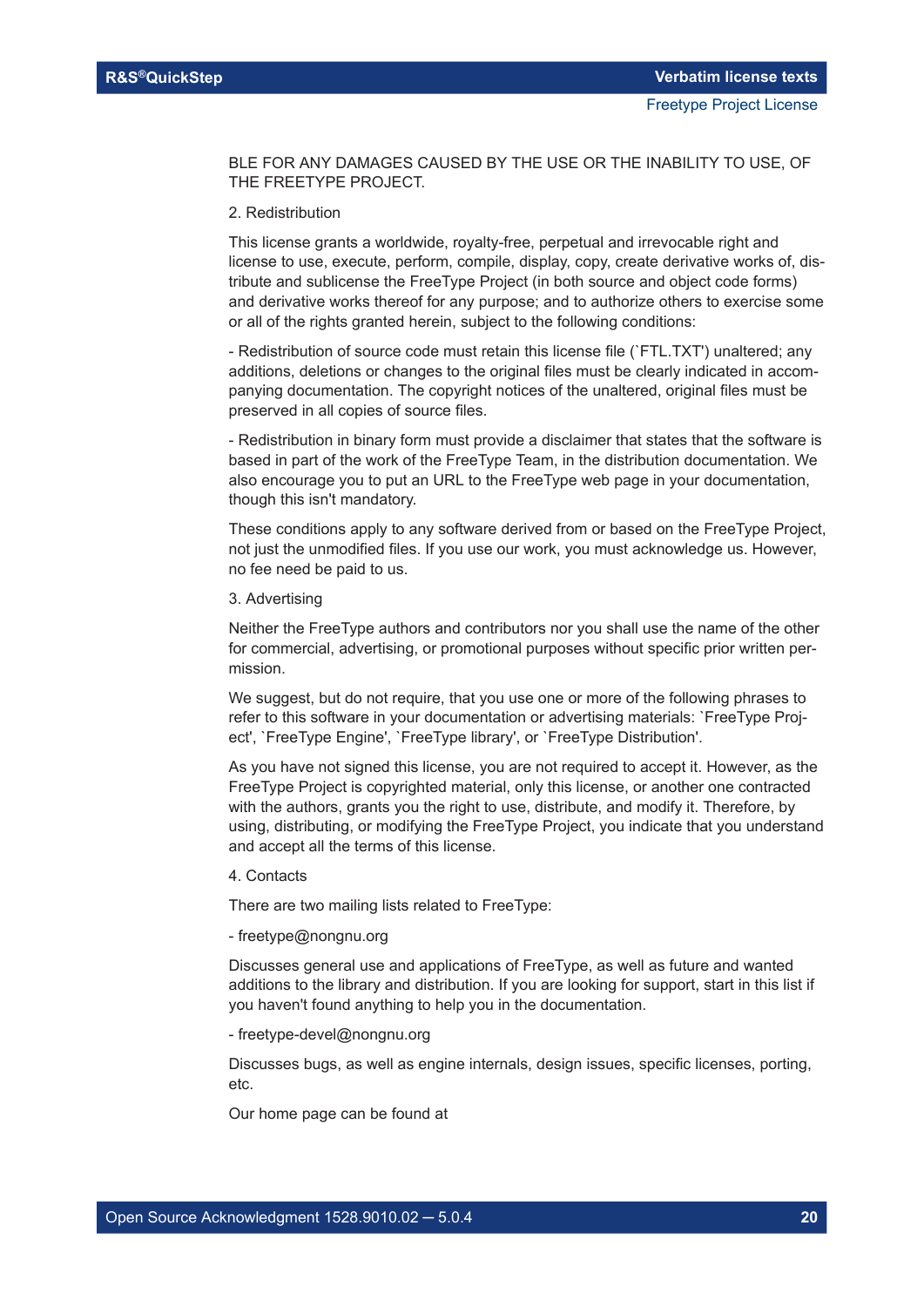<span id="page-20-0"></span>http://www.freetype.org

### **3.8 GNU General Public License v3.0**

GNU GENERAL PUBLIC LICENSE

Copyright © 2007 Free Software Foundation, Inc. http://fsf.org/

Everyone is permitted to copy and distribute verbatim copies of this license document, but changing it is not allowed.

Preamble

The GNU General Public License is a free, copyleft license for software and other kinds of works.

The licenses for most software and other practical works are designed to take away your freedom to share and change the works. By contrast, the GNU General Public License is intended to guarantee your freedom to share and change all versions of a program--to make sure it remains free software for all its users. We, the Free Software Foundation, use the GNU General Public License for most of our software; it applies also to any other work released this way by its authors. You can apply it to your programs, too.

When we speak of free software, we are referring to freedom, not price. Our General Public Licenses are designed to make sure that you have the freedom to distribute copies of free software (and charge for them if you wish), that you receive source code or can get it if you want it, that you can change the software or use pieces of it in new free programs, and that you know you can do these things.

To protect your rights, we need to prevent others from denying you these rights or asking you to surrender the rights. Therefore, you have certain responsibilities if you distribute copies of the software, or if you modify it: responsibilities to respect the freedom of others.

For example, if you distribute copies of such a program, whether gratis or for a fee, you must pass on to the recipients the same freedoms that you received. You must make sure that they, too, receive or can get the source code. And you must show them these terms so they know their rights.

Developers that use the GNU GPL protect your rights with two steps: (1) assert copyright on the software, and (2) offer you this License giving you legal permission to copy, distribute and/or modify it.

For the developers' and authors' protection, the GPL clearly explains that there is no warranty for this free software. For both users' and authors' sake, the GPL requires that modified versions be marked as changed, so that their problems will not be attributed erroneously to authors of previous versions.

Some devices are designed to deny users access to install or run modified versions of the software inside them, although the manufacturer can do so. This is fundamentally incompatible with the aim of protecting users' freedom to change the software. The systematic pattern of such abuse occurs in the area of products for individuals to use,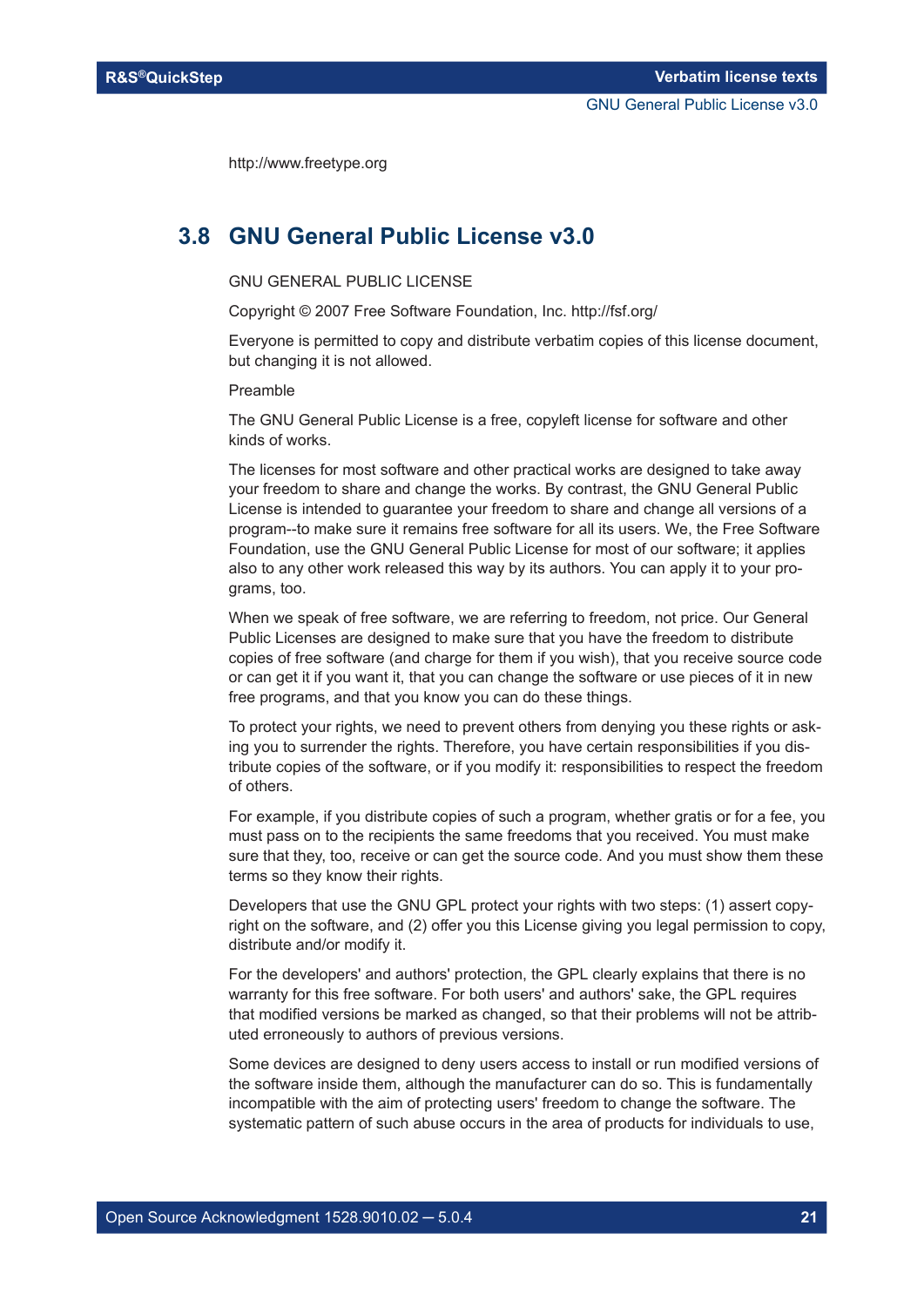which is precisely where it is most unacceptable. Therefore, we have designed this version of the GPL to prohibit the practice for those products. If such problems arise substantially in other domains, we stand ready to extend this provision to those domains in future versions of the GPL, as needed to protect the freedom of users.

Finally, every program is threatened constantly by software patents. States should not allow patents to restrict development and use of software on general-purpose computers, but in those that do, we wish to avoid the special danger that patents applied to a free program could make it effectively proprietary. To prevent this, the GPL assures that patents cannot be used to render the program non-free.

The precise terms and conditions for copying, distribution and modification follow.

TERMS AND CONDITIONS

0. Definitions.

"This License" refers to version 3 of the GNU General Public License.

"Copyright" also means copyright-like laws that apply to other kinds of works, such as semiconductor masks.

"The Program" refers to any copyrightable work licensed under this License. Each licensee is addressed as "you". "Licensees" and "recipients" may be individuals or organizations.

To "modify" a work means to copy from or adapt all or part of the work in a fashion requiring copyright permission, other than the making of an exact copy. The resulting work is called a "modified version" of the earlier work or a work "based on" the earlier work.

A "covered work" means either the unmodified Program or a work based on the Program.

To "propagate" a work means to do anything with it that, without permission, would make you directly or secondarily liable for infringement under applicable copyright law, except executing it on a computer or modifying a private copy. Propagation includes copying, distribution (with or without modification), making available to the public, and in some countries other activities as well.

To "convey" a work means any kind of propagation that enables other parties to make or receive copies. Mere interaction with a user through a computer network, with no transfer of a copy, is not conveying.

An interactive user interface displays "Appropriate Legal Notices" to the extent that it includes a convenient and prominently visible feature that (1) displays an appropriate copyright notice, and (2) tells the user that there is no warranty for the work (except to the extent that warranties are provided), that licensees may convey the work under this License, and how to view a copy of this License. If the interface presents a list of user commands or options, such as a menu, a prominent item in the list meets this criterion.

1. Source Code.

The "source code" for a work means the preferred form of the work for making modifications to it. "Object code" means any non-source form of a work.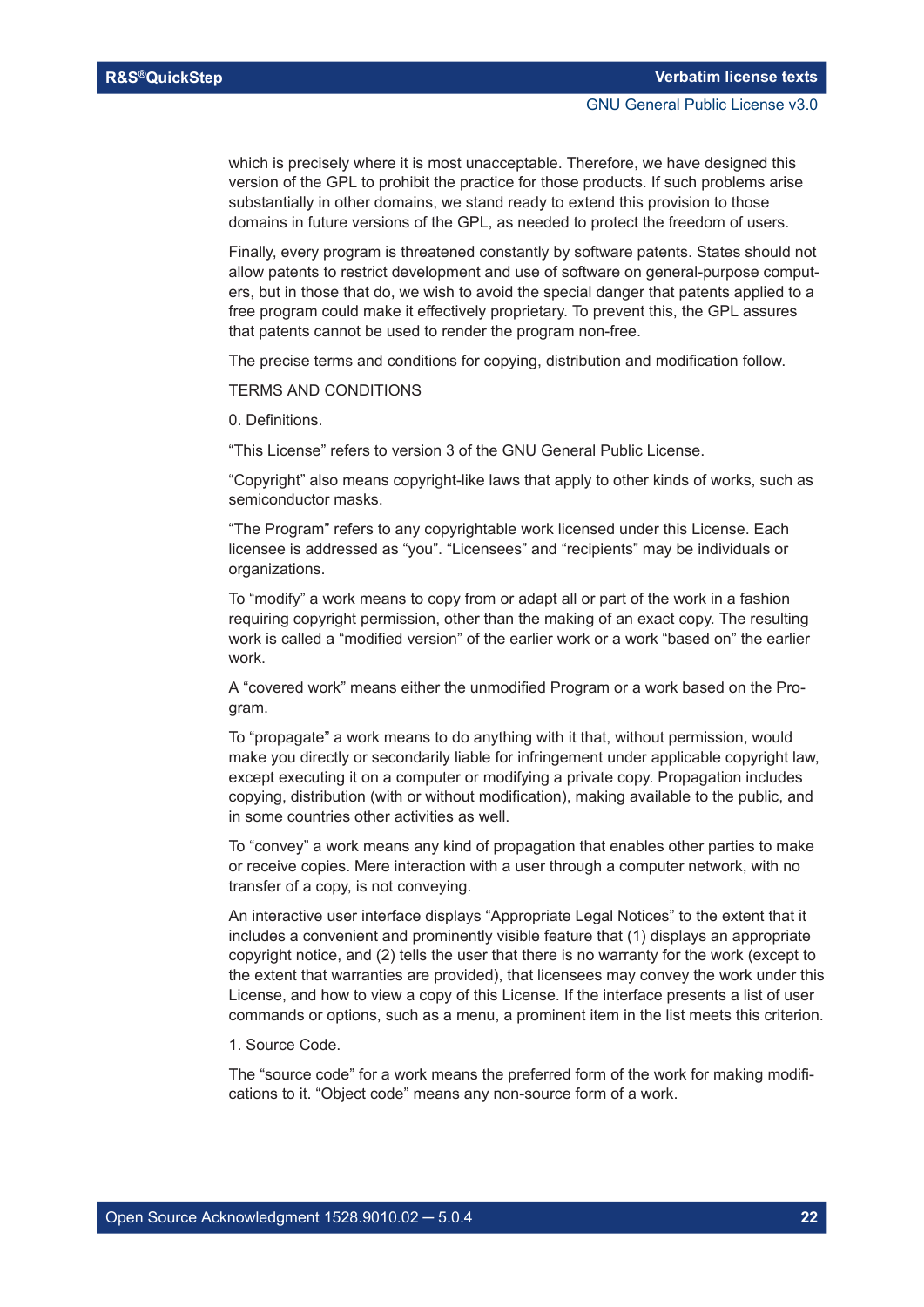A "Standard Interface" means an interface that either is an official standard defined by a recognized standards body, or, in the case of interfaces specified for a particular programming language, one that is widely used among developers working in that language.

The "System Libraries" of an executable work include anything, other than the work as a whole, that (a) is included in the normal form of packaging a Major Component, but which is not part of that Major Component, and (b) serves only to enable use of the work with that Major Component, or to implement a Standard Interface for which an implementation is available to the public in source code form. A "Major Component", in this context, means a major essential component (kernel, window system, and so on) of the specific operating system (if any) on which the executable work runs, or a compiler used to produce the work, or an object code interpreter used to run it.

The "Corresponding Source" for a work in object code form means all the source code needed to generate, install, and (for an executable work) run the object code and to modify the work, including scripts to control those activities. However, it does not include the work's System Libraries, or general-purpose tools or generally available free programs which are used unmodified in performing those activities but which are not part of the work. For example, Corresponding Source includes interface definition files associated with source files for the work, and the source code for shared libraries and dynamically linked subprograms that the work is specifically designed to require, such as by intimate data communication or control flow between those subprograms and other parts of the work.

The Corresponding Source need not include anything that users can regenerate automatically from other parts of the Corresponding Source.

The Corresponding Source for a work in source code form is that same work.

2. Basic Permissions.

All rights granted under this License are granted for the term of copyright on the Program, and are irrevocable provided the stated conditions are met. This License explicitly affirms your unlimited permission to run the unmodified Program. The output from running a covered work is covered by this License only if the output, given its content, constitutes a covered work. This License acknowledges your rights of fair use or other equivalent, as provided by copyright law.

You may make, run and propagate covered works that you do not convey, without conditions so long as your license otherwise remains in force. You may convey covered works to others for the sole purpose of having them make modifications exclusively for you, or provide you with facilities for running those works, provided that you comply with the terms of this License in conveying all material for which you do not control copyright. Those thus making or running the covered works for you must do so exclusively on your behalf, under your direction and control, on terms that prohibit them from making any copies of your copyrighted material outside their relationship with you.

Conveying under any other circumstances is permitted solely under the conditions stated below. Sublicensing is not allowed; section 10 makes it unnecessary.

3. Protecting Users' Legal Rights From Anti-Circumvention Law.

No covered work shall be deemed part of an effective technological measure under any applicable law fulfilling obligations under article 11 of the WIPO copyright treaty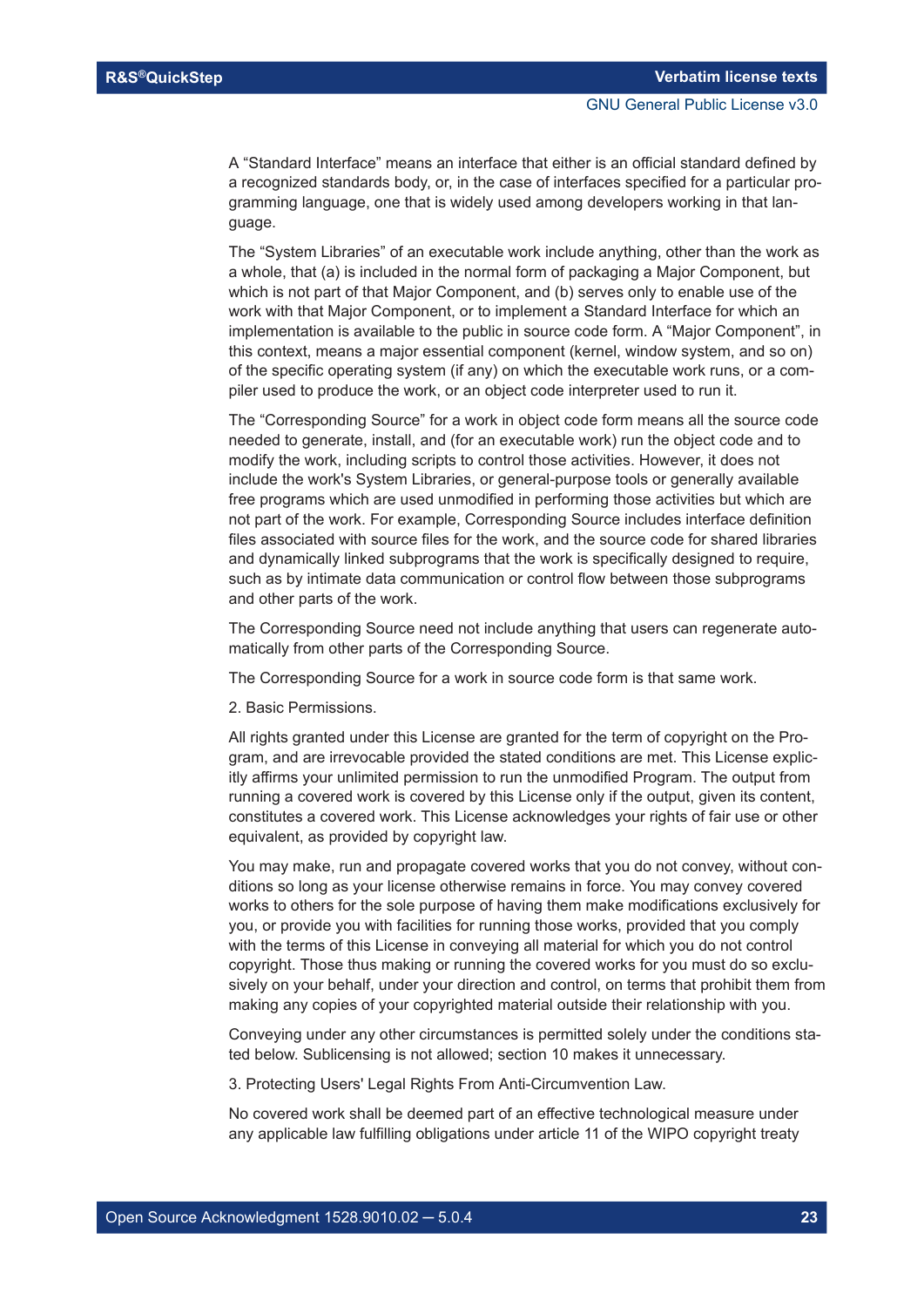adopted on 20 December 1996, or similar laws prohibiting or restricting circumvention of such measures.

When you convey a covered work, you waive any legal power to forbid circumvention of technological measures to the extent such circumvention is effected by exercising rights under this License with respect to the covered work, and you disclaim any intention to limit operation or modification of the work as a means of enforcing, against the work's users, your or third parties' legal rights to forbid circumvention of technological measures.

4. Conveying Verbatim Copies.

You may convey verbatim copies of the Program's source code as you receive it, in any medium, provided that you conspicuously and appropriately publish on each copy an appropriate copyright notice; keep intact all notices stating that this License and any non-permissive terms added in accord with section 7 apply to the code; keep intact all notices of the absence of any warranty; and give all recipients a copy of this License along with the Program.

You may charge any price or no price for each copy that you convey, and you may offer support or warranty protection for a fee.

5. Conveying Modified Source Versions.

You may convey a work based on the Program, or the modifications to produce it from the Program, in the form of source code under the terms of section 4, provided that you also meet all of these conditions:

a) The work must carry prominent notices stating that you modified it, and giving a relevant date.

b) The work must carry prominent notices stating that it is released under this License and any conditions added under section 7. This requirement modifies the requirement in section 4 to "keep intact all notices".

c) You must license the entire work, as a whole, under this License to anyone who comes into possession of a copy. This License will therefore apply, along with any applicable section 7 additional terms, to the whole of the work, and all its parts, regardless of how they are packaged. This License gives no permission to license the work in any other way, but it does not invalidate such permission if you have separately received it.

d) If the work has interactive user interfaces, each must display Appropriate Legal Notices; however, if the Program has interactive interfaces that do not display Appropriate Legal Notices, your work need not make them do so.

A compilation of a covered work with other separate and independent works, which are not by their nature extensions of the covered work, and which are not combined with it such as to form a larger program, in or on a volume of a storage or distribution medium, is called an "aggregate" if the compilation and its resulting copyright are not used to limit the access or legal rights of the compilation's users beyond what the individual works permit. Inclusion of a covered work in an aggregate does not cause this License to apply to the other parts of the aggregate.

6. Conveying Non-Source Forms.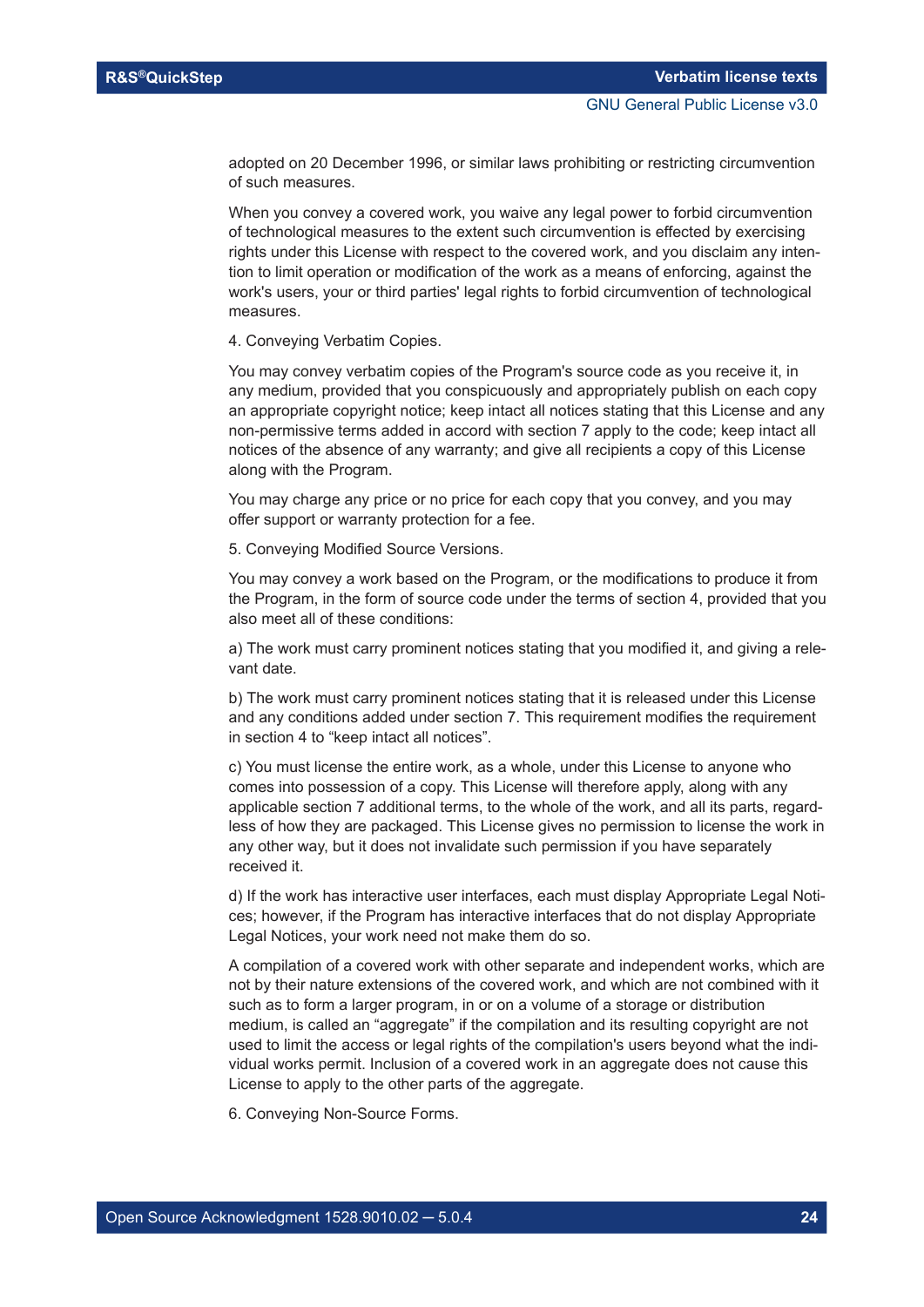You may convey a covered work in object code form under the terms of sections 4 and 5, provided that you also convey the machine-readable Corresponding Source under the terms of this License, in one of these ways:

a) Convey the object code in, or embodied in, a physical product (including a physical distribution medium), accompanied by the Corresponding Source fixed on a durable physical medium customarily used for software interchange.

b) Convey the object code in, or embodied in, a physical product (including a physical distribution medium), accompanied by a written offer, valid for at least three years and valid for as long as you offer spare parts or customer support for that product model, to give anyone who possesses the object code either (1) a copy of the Corresponding Source for all the software in the product that is covered by this License, on a durable physical medium customarily used for software interchange, for a price no more than your reasonable cost of physically performing this conveying of source, or (2) access to copy the Corresponding Source from a network server at no charge.

c) Convey individual copies of the object code with a copy of the written offer to provide the Corresponding Source. This alternative is allowed only occasionally and noncommercially, and only if you received the object code with such an offer, in accord with subsection 6b.

d) Convey the object code by offering access from a designated place (gratis or for a charge), and offer equivalent access to the Corresponding Source in the same way through the same place at no further charge. You need not require recipients to copy the Corresponding Source along with the object code. If the place to copy the object code is a network server, the Corresponding Source may be on a different server (operated by you or a third party) that supports equivalent copying facilities, provided you maintain clear directions next to the object code saying where to find the Corresponding Source. Regardless of what server hosts the Corresponding Source, you remain obligated to ensure that it is available for as long as needed to satisfy these requirements.

e) Convey the object code using peer-to-peer transmission, provided you inform other peers where the object code and Corresponding Source of the work are being offered to the general public at no charge under subsection 6d.

A separable portion of the object code, whose source code is excluded from the Corresponding Source as a System Library, need not be included in conveying the object code work.

A "User Product" is either (1) a "consumer product", which means any tangible personal property which is normally used for personal, family, or household purposes, or (2) anything designed or sold for incorporation into a dwelling. In determining whether a product is a consumer product, doubtful cases shall be resolved in favor of coverage. For a particular product received by a particular user, "normally used" refers to a typical or common use of that class of product, regardless of the status of the particular user or of the way in which the particular user actually uses, or expects or is expected to use, the product. A product is a consumer product regardless of whether the product has substantial commercial, industrial or non-consumer uses, unless such uses represent the only significant mode of use of the product.

"Installation Information" for a User Product means any methods, procedures, authorization keys, or other information required to install and execute modified versions of a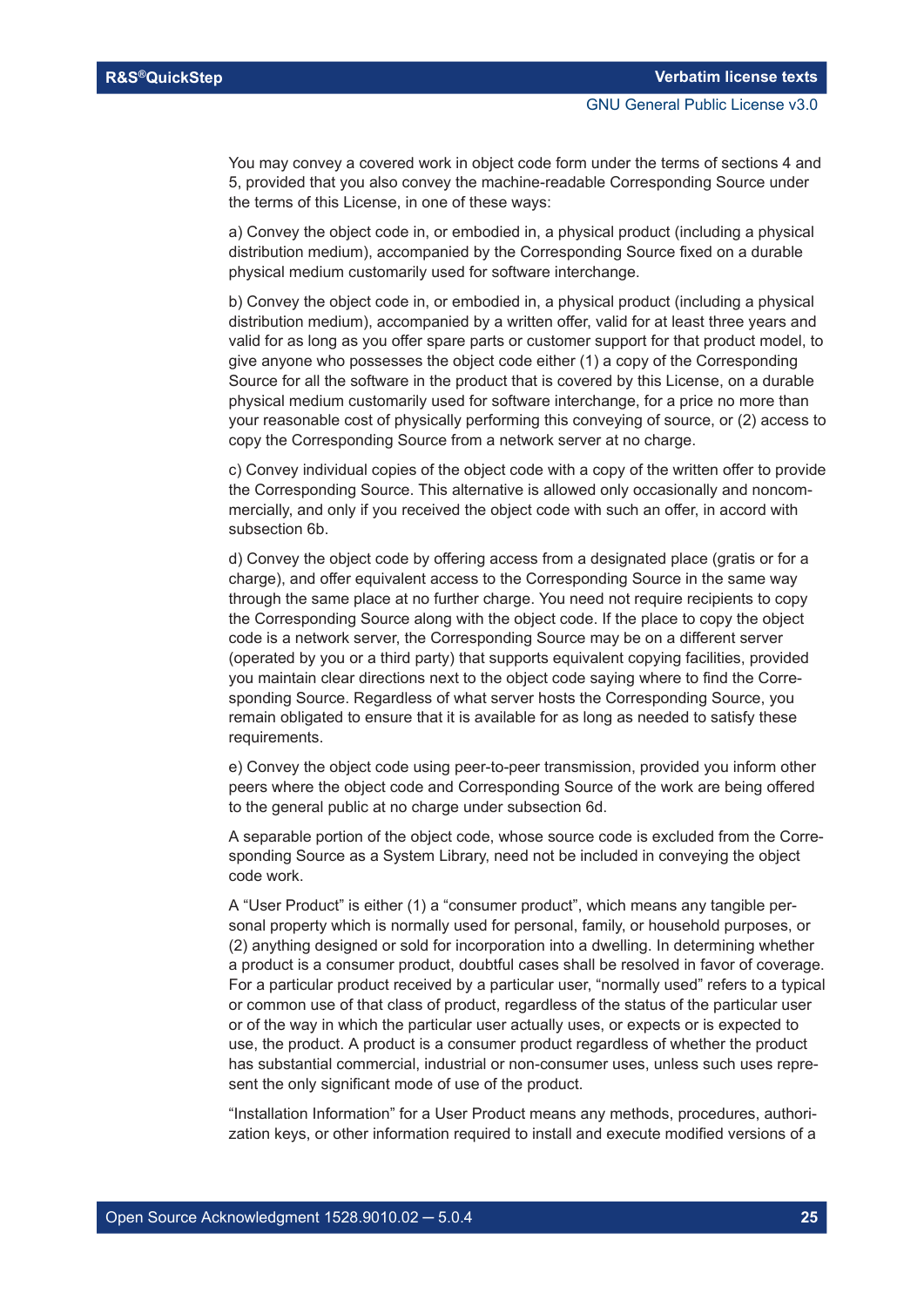covered work in that User Product from a modified version of its Corresponding Source. The information must suffice to ensure that the continued functioning of the modified object code is in no case prevented or interfered with solely because modification has been made.

If you convey an object code work under this section in, or with, or specifically for use in, a User Product, and the conveying occurs as part of a transaction in which the right of possession and use of the User Product is transferred to the recipient in perpetuity or for a fixed term (regardless of how the transaction is characterized), the Corresponding Source conveyed under this section must be accompanied by the Installation Information. But this requirement does not apply if neither you nor any third party retains the ability to install modified object code on the User Product (for example, the work has been installed in ROM).

The requirement to provide Installation Information does not include a requirement to continue to provide support service, warranty, or updates for a work that has been modified or installed by the recipient, or for the User Product in which it has been modified or installed. Access to a network may be denied when the modification itself materially and adversely affects the operation of the network or violates the rules and protocols for communication across the network.

Corresponding Source conveyed, and Installation Information provided, in accord with this section must be in a format that is publicly documented (and with an implementation available to the public in source code form), and must require no special password or key for unpacking, reading or copying.

7. Additional Terms.

"Additional permissions" are terms that supplement the terms of this License by making exceptions from one or more of its conditions. Additional permissions that are applicable to the entire Program shall be treated as though they were included in this License, to the extent that they are valid under applicable law. If additional permissions apply only to part of the Program, that part may be used separately under those permissions, but the entire Program remains governed by this License without regard to the additional permissions.

When you convey a copy of a covered work, you may at your option remove any additional permissions from that copy, or from any part of it. (Additional permissions may be written to require their own removal in certain cases when you modify the work.) You may place additional permissions on material, added by you to a covered work, for which you have or can give appropriate copyright permission.

Notwithstanding any other provision of this License, for material you add to a covered work, you may (if authorized by the copyright holders of that material) supplement the terms of this License with terms:

a) Disclaiming warranty or limiting liability differently from the terms of sections 15 and 16 of this License; or

b) Requiring preservation of specified reasonable legal notices or author attributions in that material or in the Appropriate Legal Notices displayed by works containing it; or

c) Prohibiting misrepresentation of the origin of that material, or requiring that modified versions of such material be marked in reasonable ways as different from the original version; or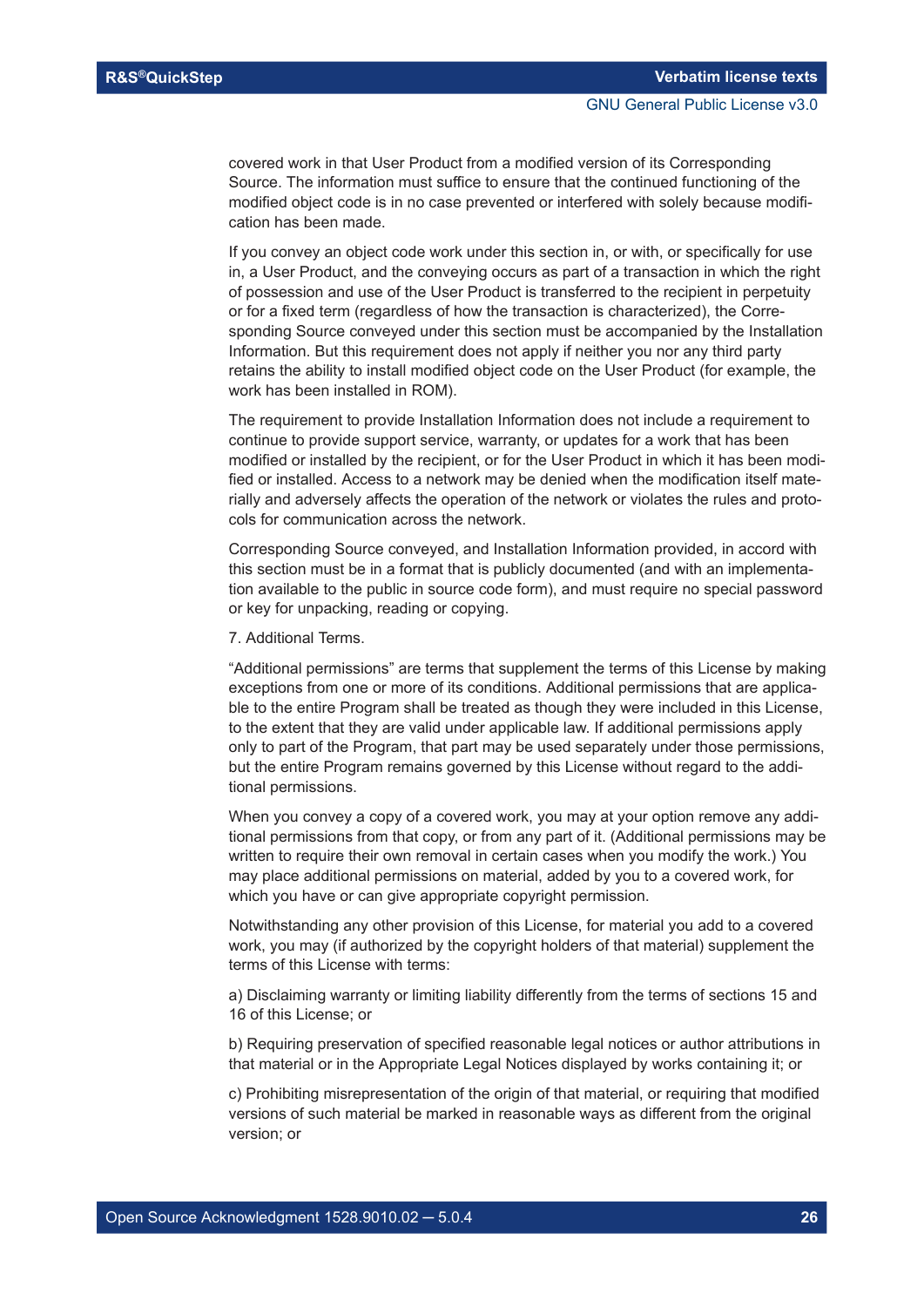d) Limiting the use for publicity purposes of names of licensors or authors of the material; or

e) Declining to grant rights under trademark law for use of some trade names, trademarks, or service marks; or

f) Requiring indemnification of licensors and authors of that material by anyone who conveys the material (or modified versions of it) with contractual assumptions of liability to the recipient, for any liability that these contractual assumptions directly impose on those licensors and authors.

All other non-permissive additional terms are considered "further restrictions" within the meaning of section 10. If the Program as you received it, or any part of it, contains a notice stating that it is governed by this License along with a term that is a further restriction, you may remove that term. If a license document contains a further restriction but permits relicensing or conveying under this License, you may add to a covered work material governed by the terms of that license document, provided that the further restriction does not survive such relicensing or conveying.

If you add terms to a covered work in accord with this section, you must place, in the relevant source files, a statement of the additional terms that apply to those files, or a notice indicating where to find the applicable terms.

Additional terms, permissive or non-permissive, may be stated in the form of a separately written license, or stated as exceptions; the above requirements apply either way.

8. Termination.

You may not propagate or modify a covered work except as expressly provided under this License. Any attempt otherwise to propagate or modify it is void, and will automatically terminate your rights under this License (including any patent licenses granted under the third paragraph of section 11).

However, if you cease all violation of this License, then your license from a particular copyright holder is reinstated (a) provisionally, unless and until the copyright holder explicitly and finally terminates your license, and (b) permanently, if the copyright holder fails to notify you of the violation by some reasonable means prior to 60 days after the cessation.

Moreover, your license from a particular copyright holder is reinstated permanently if the copyright holder notifies you of the violation by some reasonable means, this is the first time you have received notice of violation of this License (for any work) from that copyright holder, and you cure the violation prior to 30 days after your receipt of the notice.

Termination of your rights under this section does not terminate the licenses of parties who have received copies or rights from you under this License. If your rights have been terminated and not permanently reinstated, you do not qualify to receive new licenses for the same material under section 10.

9. Acceptance Not Required for Having Copies.

You are not required to accept this License in order to receive or run a copy of the Program. Ancillary propagation of a covered work occurring solely as a consequence of using peer-to-peer transmission to receive a copy likewise does not require accept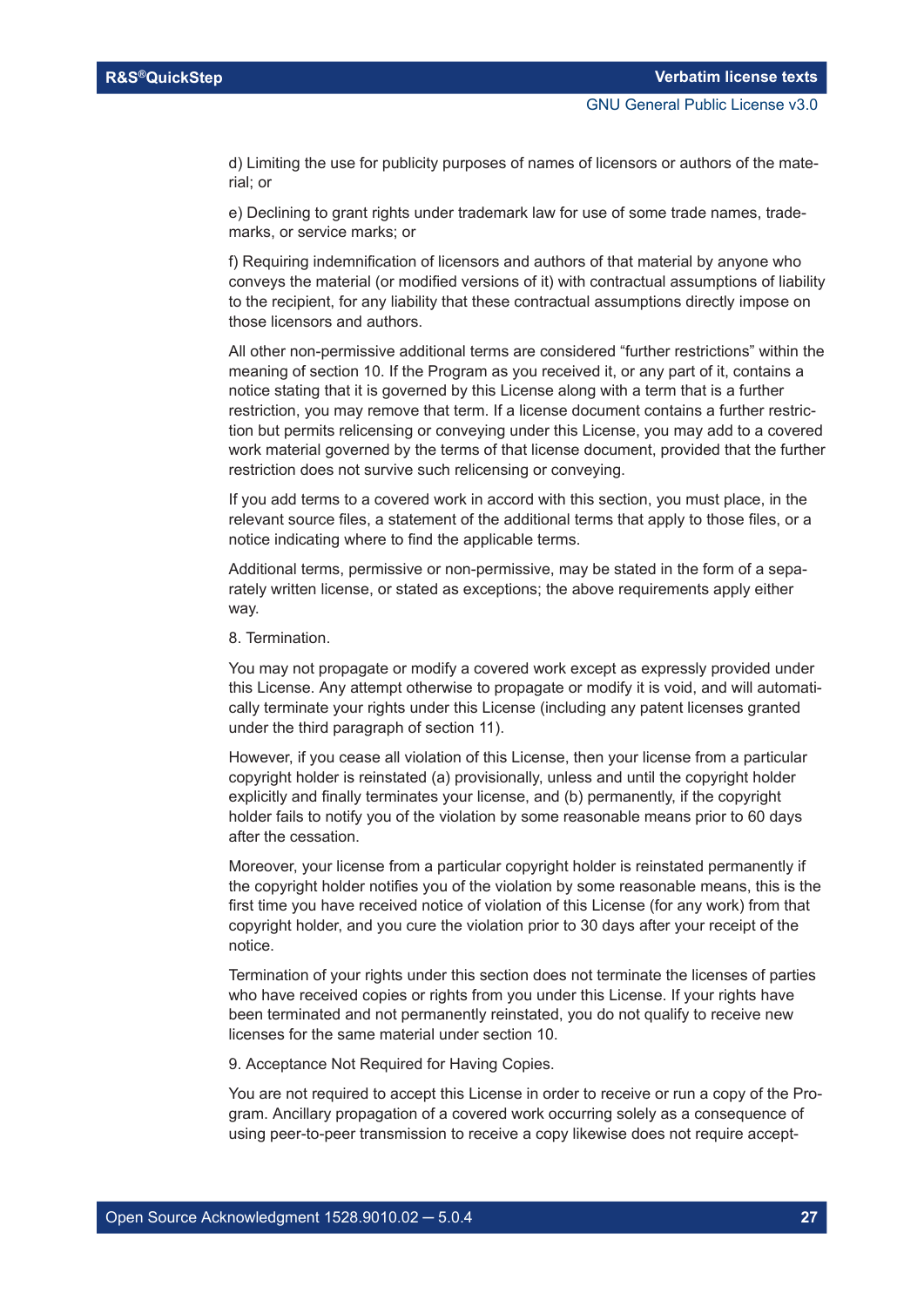ance. However, nothing other than this License grants you permission to propagate or modify any covered work. These actions infringe copyright if you do not accept this License. Therefore, by modifying or propagating a covered work, you indicate your acceptance of this License to do so.

10. Automatic Licensing of Downstream Recipients.

Each time you convey a covered work, the recipient automatically receives a license from the original licensors, to run, modify and propagate that work, subject to this License. You are not responsible for enforcing compliance by third parties with this License.

An "entity transaction" is a transaction transferring control of an organization, or substantially all assets of one, or subdividing an organization, or merging organizations. If propagation of a covered work results from an entity transaction, each party to that transaction who receives a copy of the work also receives whatever licenses to the work the party's predecessor in interest had or could give under the previous paragraph, plus a right to possession of the Corresponding Source of the work from the predecessor in interest, if the predecessor has it or can get it with reasonable efforts.

You may not impose any further restrictions on the exercise of the rights granted or affirmed under this License. For example, you may not impose a license fee, royalty, or other charge for exercise of rights granted under this License, and you may not initiate litigation (including a cross-claim or counterclaim in a lawsuit) alleging that any patent claim is infringed by making, using, selling, offering for sale, or importing the Program or any portion of it.

11. Patents.

A "contributor" is a copyright holder who authorizes use under this License of the Program or a work on which the Program is based. The work thus licensed is called the contributor's "contributor version".

A contributor's "essential patent claims" are all patent claims owned or controlled by the contributor, whether already acquired or hereafter acquired, that would be infringed by some manner, permitted by this License, of making, using, or selling its contributor version, but do not include claims that would be infringed only as a consequence of further modification of the contributor version. For purposes of this definition, "control" includes the right to grant patent sublicenses in a manner consistent with the requirements of this License.

Each contributor grants you a non-exclusive, worldwide, royalty-free patent license under the contributor's essential patent claims, to make, use, sell, offer for sale, import and otherwise run, modify and propagate the contents of its contributor version.

In the following three paragraphs, a "patent license" is any express agreement or commitment, however denominated, not to enforce a patent (such as an express permission to practice a patent or covenant not to sue for patent infringement). To "grant" such a patent license to a party means to make such an agreement or commitment not to enforce a patent against the party.

If you convey a covered work, knowingly relying on a patent license, and the Corresponding Source of the work is not available for anyone to copy, free of charge and under the terms of this License, through a publicly available network server or other readily accessible means, then you must either (1) cause the Corresponding Source to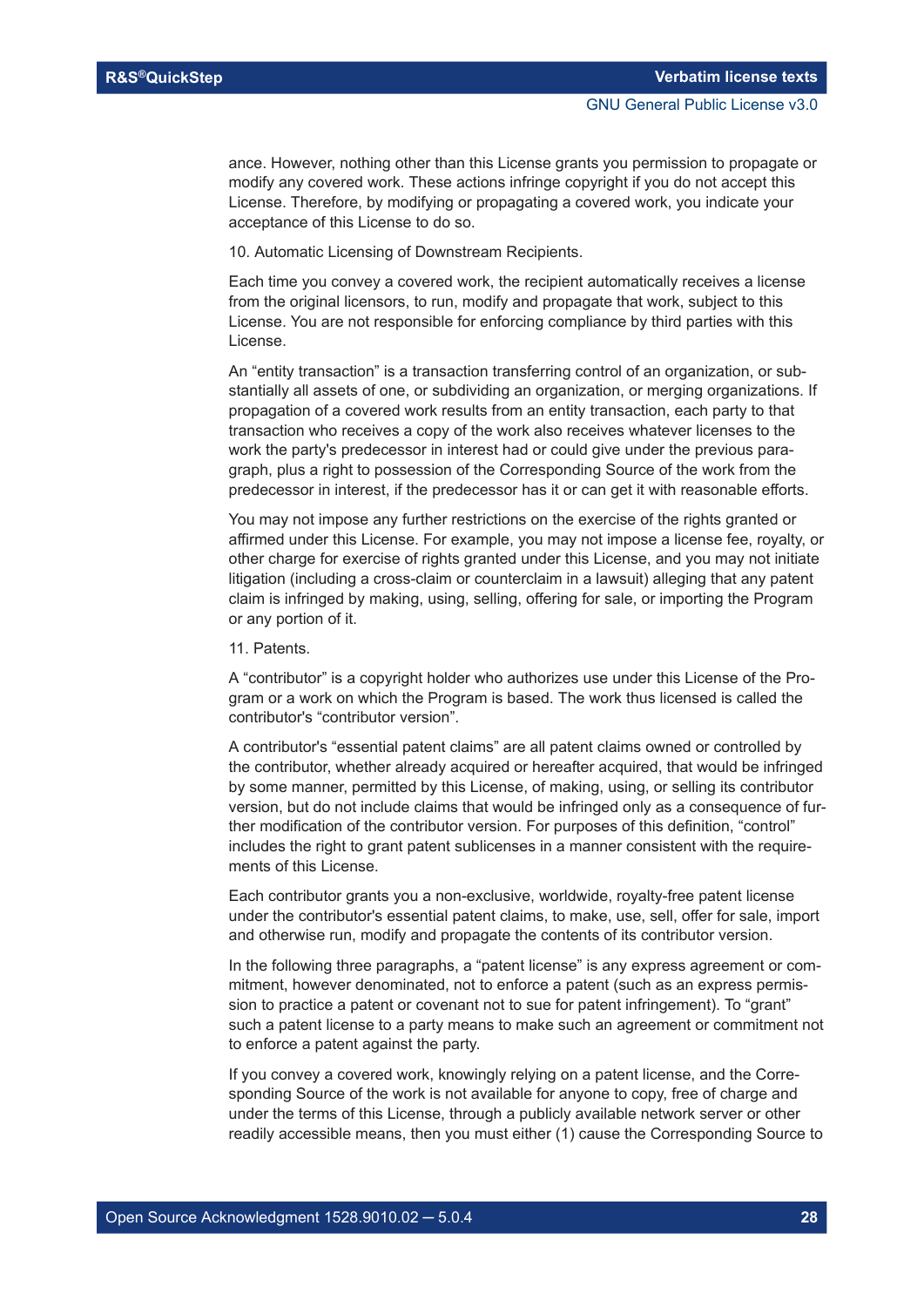be so available, or (2) arrange to deprive yourself of the benefit of the patent license for this particular work, or (3) arrange, in a manner consistent with the requirements of this License, to extend the patent license to downstream recipients. "Knowingly relying" means you have actual knowledge that, but for the patent license, your conveying the covered work in a country, or your recipient's use of the covered work in a country, would infringe one or more identifiable patents in that country that you have reason to believe are valid.

If, pursuant to or in connection with a single transaction or arrangement, you convey, or propagate by procuring conveyance of, a covered work, and grant a patent license to some of the parties receiving the covered work authorizing them to use, propagate, modify or convey a specific copy of the covered work, then the patent license you grant is automatically extended to all recipients of the covered work and works based on it.

A patent license is "discriminatory" if it does not include within the scope of its coverage, prohibits the exercise of, or is conditioned on the non-exercise of one or more of the rights that are specifically granted under this License. You may not convey a covered work if you are a party to an arrangement with a third party that is in the business of distributing software, under which you make payment to the third party based on the extent of your activity of conveying the work, and under which the third party grants, to any of the parties who would receive the covered work from you, a discriminatory patent license (a) in connection with copies of the covered work conveyed by you (or copies made from those copies), or (b) primarily for and in connection with specific products or compilations that contain the covered work, unless you entered into that arrangement, or that patent license was granted, prior to 28 March 2007.

Nothing in this License shall be construed as excluding or limiting any implied license or other defenses to infringement that may otherwise be available to you under applicable patent law.

12. No Surrender of Others´ Freedom.

If conditions are imposed on you (whether by court order, agreement or otherwise) that contradict the conditions of this License, they do not excuse you from the conditions of this License. If you cannot convey a covered work so as to satisfy simultaneously your obligations under this License and any other pertinent obligations, then as a consequence you may not convey it at all. For example, if you agree to terms that obligate you to collect a royalty for further conveying from those to whom you convey the Program, the only way you could satisfy both those terms and this License would be to refrain entirely from conveying the Program.

13. Use with the GNU Affero General Public License.

Notwithstanding any other provision of this License, you have permission to link or combine any covered work with a work licensed under version 3 of the GNU Affero General Public License into a single combined work, and to convey the resulting work. The terms of this License will continue to apply to the part which is the covered work, but the special requirements of the GNU Affero General Public License, section 13, concerning interaction through a network will apply to the combination as such.

14. Revised Versions of this License.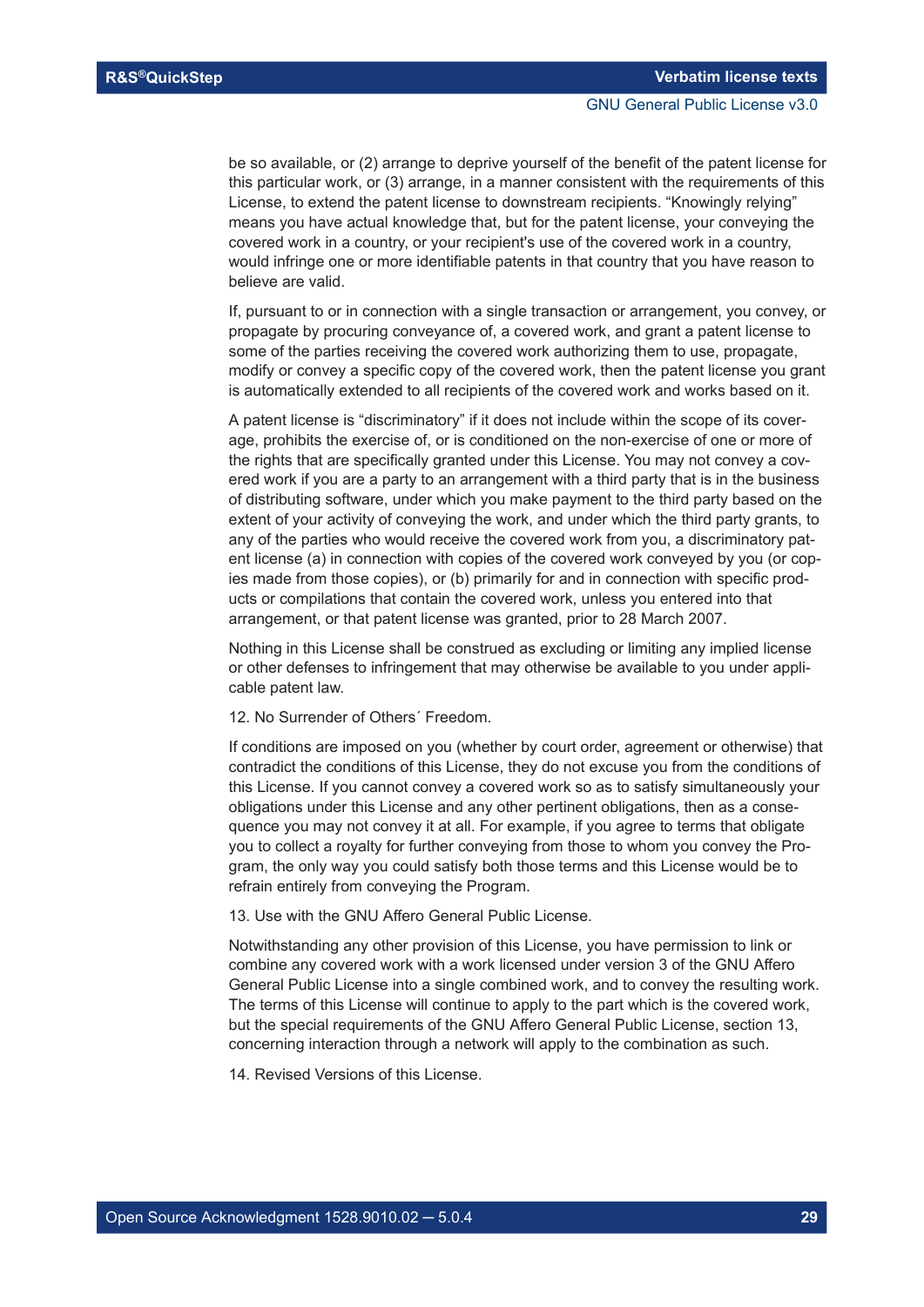The Free Software Foundation may publish revised and/or new versions of the GNU General Public License from time to time. Such new versions will be similar in spirit to the present version, but may differ in detail to address new problems or concerns.

Each version is given a distinguishing version number. If the Program specifies that a certain numbered version of the GNU General Public License "or any later version" applies to it, you have the option of following the terms and conditions either of that numbered version or of any later version published by the Free Software Foundation. If the Program does not specify a version number of the GNU General Public License, you may choose any version ever published by the Free Software Foundation.

If the Program specifies that a proxy can decide which future versions of the GNU General Public License can be used, that proxy´s public statement of acceptance of a version permanently authorizes you to choose that version for the Program.

Later license versions may give you additional or different permissions. However, no additional obligations are imposed on any author or copyright holder as a result of your choosing to follow a later version.

15. Disclaimer of Warranty.

THERE IS NO WARRANTY FOR THE PROGRAM, TO THE EXTENT PERMITTED BY APPLICABLE LAW. EXCEPT WHEN OTHERWISE STATED IN WRITING THE COPYRIGHT HOLDERS AND/OR OTHER PARTIES PROVIDE THE PROGRAM "AS IS" WITHOUT WARRANTY OF ANY KIND, EITHER EXPRESSED OR IMPLIED, INCLUDING, BUT NOT LIMITED TO, THE IMPLIED WARRANTIES OF MERCHANT-ABILITY AND FITNESS FOR A PARTICULAR PURPOSE. THE ENTIRE RISK AS TO THE QUALITY AND PERFORMANCE OF THE PROGRAM IS WITH YOU. SHOULD THE PROGRAM PROVE DEFECTIVE, YOU ASSUME THE COST OF ALL NECES-SARY SERVICING, REPAIR OR CORRECTION.

16. Limitation of Liability.

IN NO EVENT UNLESS REQUIRED BY APPLICABLE LAW OR AGREED TO IN WRITING WILL ANY COPYRIGHT HOLDER, OR ANY OTHER PARTY WHO MODI-FIES AND/OR CONVEYS THE PROGRAM AS PERMITTED ABOVE, BE LIABLE TO YOU FOR DAMAGES, INCLUDING ANY GENERAL, SPECIAL, INCIDENTAL OR CONSEQUENTIAL DAMAGES ARISING OUT OF THE USE OR INABILITY TO USE THE PROGRAM (INCLUDING BUT NOT LIMITED TO LOSS OF DATA OR DATA BEING RENDERED INACCURATE OR LOSSES SUSTAINED BY YOU OR THIRD PARTIES OR A FAILURE OF THE PROGRAM TO OPERATE WITH ANY OTHER PROGRAMS), EVEN IF SUCH HOLDER OR OTHER PARTY HAS BEEN ADVISED OF THE POSSIBILITY OF SUCH DAMAGES.

17. Interpretation of Sections 15 and 16.

If the disclaimer of warranty and limitation of liability provided above cannot be given local legal effect according to their terms, reviewing courts shall apply local law that most closely approximates an absolute waiver of all civil liability in connection with the Program, unless a warranty or assumption of liability accompanies a copy of the Program in return for a fee.

END OF TERMS AND CONDITIONS

How to Apply These Terms to Your New Programs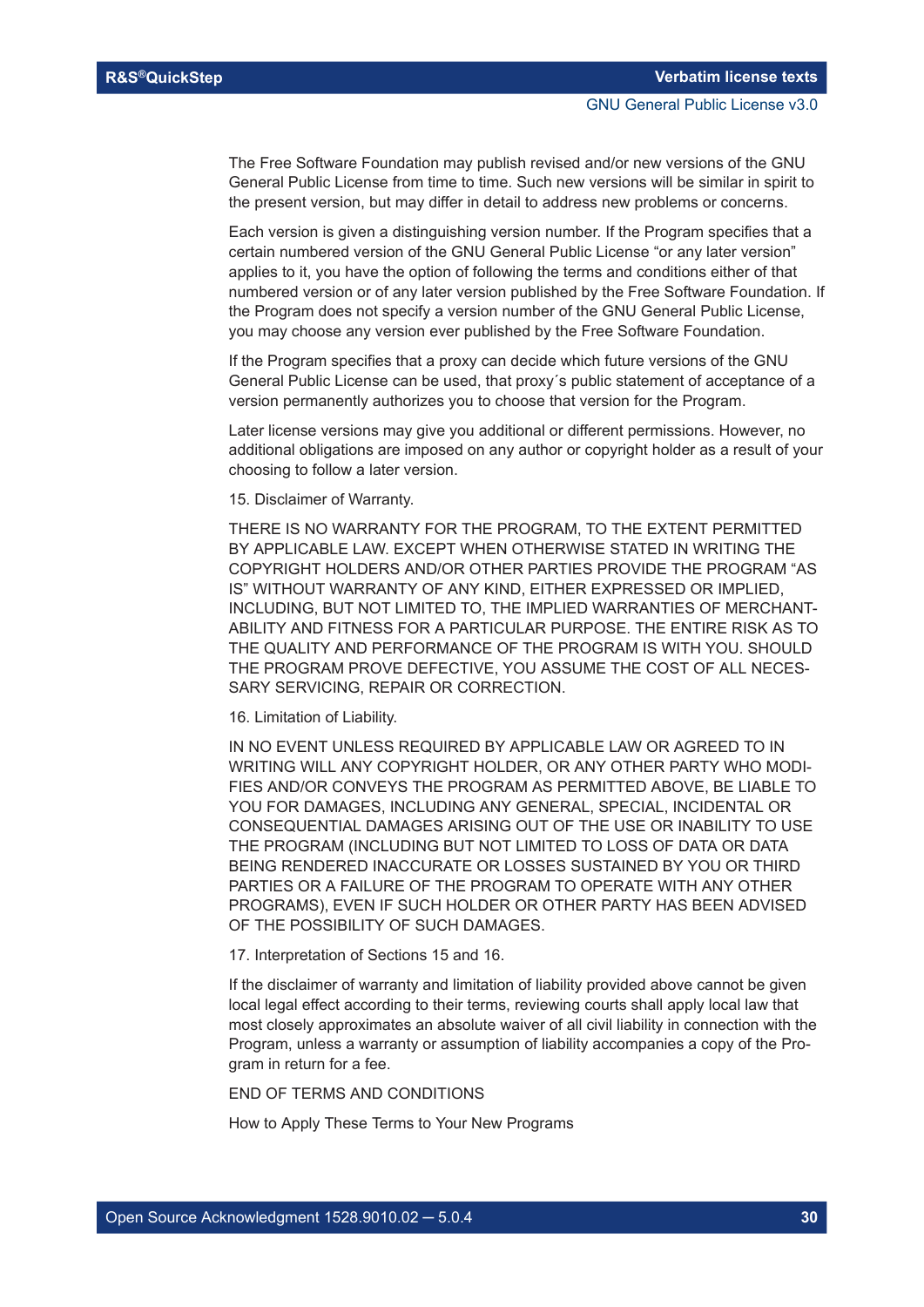<span id="page-30-0"></span>If you develop a new program, and you want it to be of the greatest possible use to the public, the best way to achieve this is to make it free software which everyone can redistribute and change under these terms.

To do so, attach the following notices to the program. It is safest to attach them to the start of each source file to most effectively state the exclusion of warranty; and each file should have at least the "copyright" line and a pointer to where the full notice is found.

 $\langle$  one line to give the program's name and a brief idea of what it does  $\rangle$ 

Copyright  $(C) \langle \text{year} \rangle \langle \text{name of author} \rangle$ 

This program is free software: you can redistribute it and/or modify it under the terms of the GNU General Public License as published by the Free Software Foundation, either version 3 of the License, or (at your option) any later version.

This program is distributed in the hope that it will be useful, but WITHOUT ANY WAR-RANTY; without even the implied warranty of MERCHANTABILITY or FITNESS FOR A PARTICULAR PURPOSE. See the GNU General Public License for more details.

You should have received a copy of the GNU General Public License long with this program. If not, see http://www.gnu.org/licenses/

Also add information on how to contact you by electronic and paper mail.

If the program does terminal interaction, make it output a short notice like this when it starts in an interactive mode:  $\langle \langle \rangle$   $\langle$  program  $\rangle$  Copyright (C)  $\langle$  year  $\rangle$   $\langle$  name of author 〉

This program comes with ABSOLUTELY NO WARRANTY; for details type `show w´. This is free software, and you are welcome to redistribute it under certain conditions; type `show c´ for details.

The hypothetical commands `show w' and `show c' should show the appropriate parts of the General Public License. Of course, your program's commands might be different; for a GUI interface, you would use an "about box".

You should also get your employer (if you work as a programmer) or school, if any, to sign a "copyright disclaimer" for the program, if necessary. For more information on this, and how to apply and follow the GNU GPL, see http://www.gnu.org/licenses/

The GNU General Public License does not permit incorporating your program into proprietary programs. If your program is a subroutine library, you may consider it more useful to permit linking proprietary applications with the library. If this is what you want to do, use the GNU Lesser General Public License instead of this License. But first, please read http://www.gnu.org/philosophy/why-not-lgpl.html

## **3.9 ISC License**

Permission to use, copy, modify, and/or distribute this software for any purpose with or without fee is hereby granted, provided that the above copyright notice and this permission notice appear in all copies.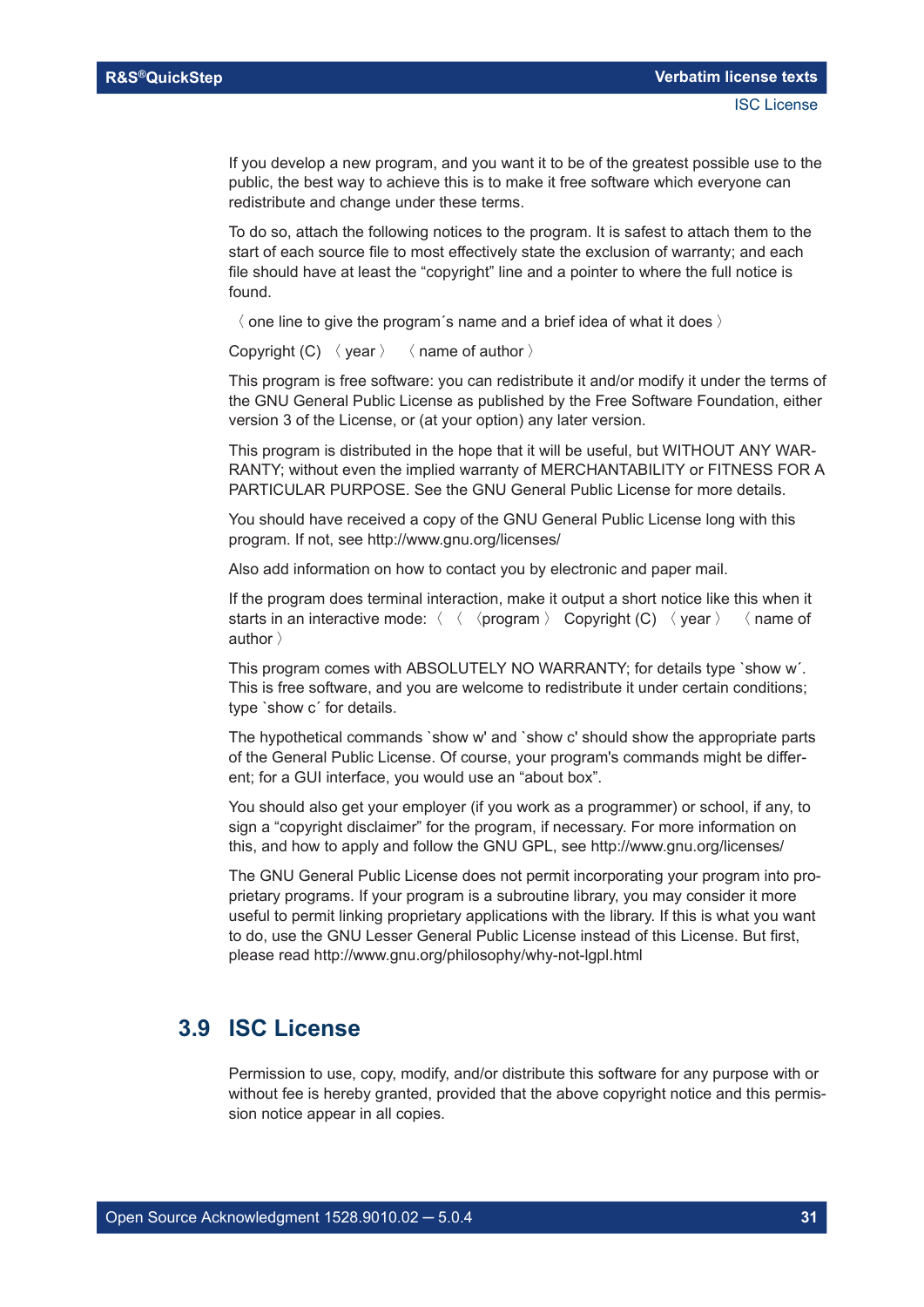<span id="page-31-0"></span>THE SOFTWARE IS PROVIDED "AS IS" AND ISC DISCLAIMS ALL WARRANTIES WITH REGARD TO THIS SOFTWARE INCLUDING ALL IMPLIED WARRANTIES OF MERCHANTABILITY AND FITNESS. IN NO EVENT SHALL THE COPYRIGHT HOLDER BE LIABLE FOR ANY SPECIAL, DIRECT, INDIRECT, OR CONSEQUEN-TIAL DAMAGES OR ANY DAMAGES WHATSOEVER RESULTING FROM LOSS OF USE, DATA OR PROFITS, WHETHER IN AN ACTION OF CONTRACT, NEGLI-GENCE OR OTHER TORTIOUS ACTION, ARISING OUT OF OR IN CONNECTION WITH THE USE OR PERFORMANCE OF THIS SOFTWARE.

#### **3.10 GNU Lesser General Public License v3.0**

GNU LESSER GENERAL PUBLIC LICENSE

Version 3, 29 June 2007

Copyright © 2007 Free Software Foundation, Inc. http://fsf.org/

Everyone is permitted to copy and distribute verbatim copies of this license document, but changing it is not allowed.

This version of the GNU Lesser General Public License incorporates the terms and conditions of version 3 of the GNU General Public License, supplemented by the additional permissions listed below.

0. Additional Definitions.

As used herein, "this License" refers to version 3 of the GNU Lesser General Public License, and the "GNU GPL" refers to version 3 of the GNU General Public License.

"The Library" refers to a covered work governed by this License, other than an Application or a Combined Work as defined below.

An "Application" is any work that makes use of an interface provided by the Library, but which is not otherwise based on the Library. Defining a subclass of a class defined by the Library is deemed a mode of using an interface provided by the Library.

A "Combined Work" is a work produced by combining or linking an Application with the Library. The particular version of the Library with which the Combined Work was made is also called the "Linked Version".

The "Minimal Corresponding Source" for a Combined Work means the Corresponding Source for the Combined Work, excluding any source code for portions of the Combined Work that, considered in isolation, are based on the Application, and not on the Linked Version.

The "Corresponding Application Code" for a Combined Work means the object code and/or source code for the Application, including any data and utility programs needed for reproducing the Combined Work from the Application, but excluding the System Libraries of the Combined Work.

1. Exception to Section 3 of the GNU GPL.

You may convey a covered work under sections 3 and 4 of this License without being bound by section 3 of the GNU GPL.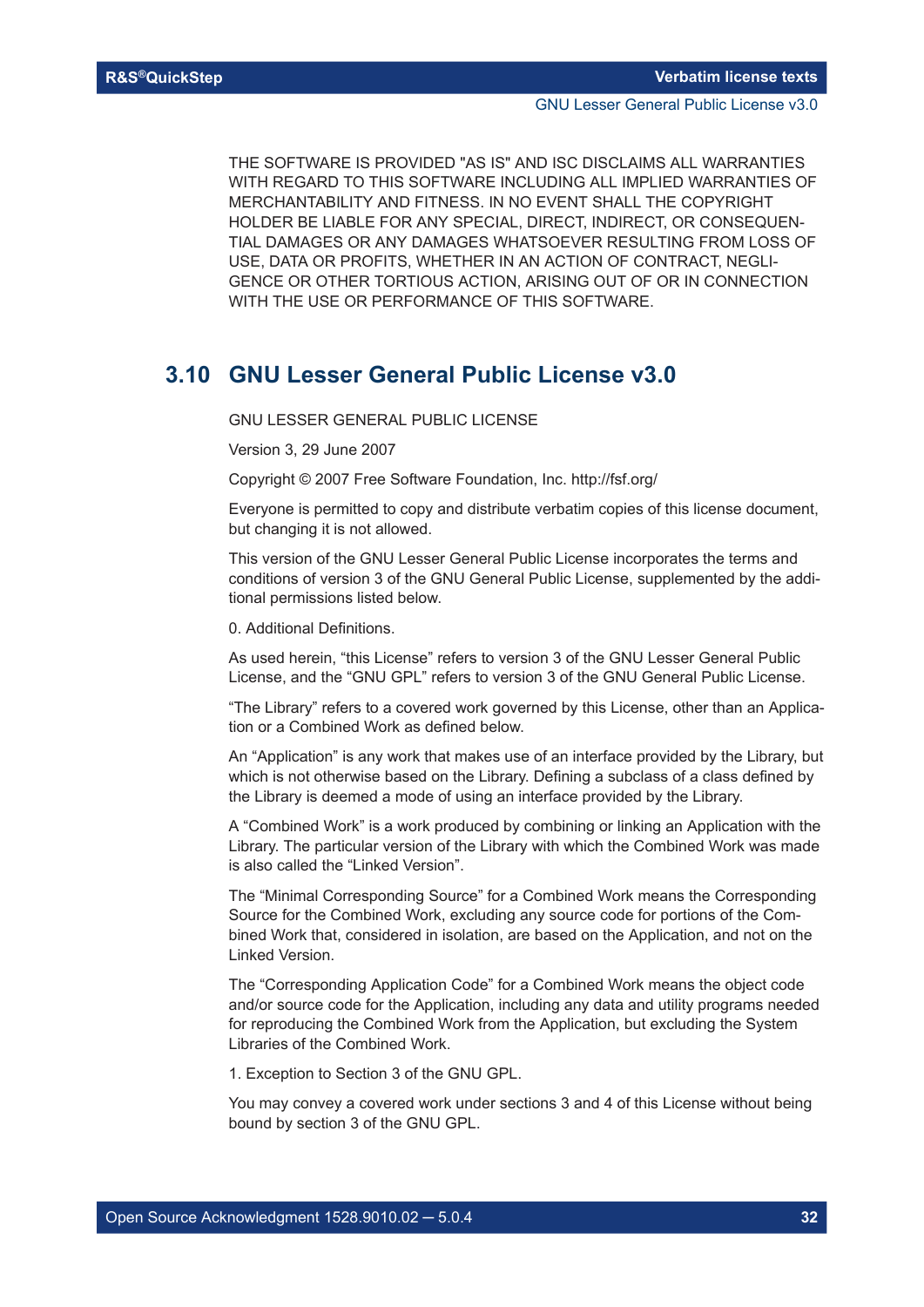2. Conveying Modified Versions.

If you modify a copy of the Library, and, in your modifications, a facility refers to a function or data to be supplied by an Application that uses the facility (other than as an argument passed when the facility is invoked), then you may convey a copy of the modified version:

a) under this License, provided that you make a good faith effort to ensure that, in the event an Application does not supply the function or data, the facility still operates, and performs whatever part of its purpose remains meaningful, or

b) under the GNU GPL, with none of the additional permissions of this License applicable to that copy.

3. Object Code Incorporating Material from Library Header Files.

The object code form of an Application may incorporate material from a header file that is part of the Library. You may convey such object code under terms of your choice, provided that, if the incorporated material is not limited to numerical parameters, data structure layouts and accessors, or small macros, inline functions and templates (ten or fewer lines in length), you do both of the following:

a) Give prominent notice with each copy of the object code that the Library is used in it and that the Library and its use are covered by this License.

b) Accompany the object code with a copy of the GNU GPL and this license document.

4. Combined Works.

You may convey a Combined Work under terms of your choice that, taken together, effectively do not restrict modification of the portions of the Library contained in the Combined Work and reverse engineering for debugging such modifications, if you also do each of the following:

a) Give prominent notice with each copy of the Combined Work that the Library is used in it and that the Library and its use are covered by this License.

b) Accompany the Combined Work with a copy of the GNU GPL and this license document.

c) For a Combined Work that displays copyright notices during execution, include the copyright notice for the Library among these notices, as well as a reference directing the user to the copies of the GNU GPL and this license document.

d) Do one of the following: ◦0) Convey the Minimal Corresponding Source under the terms of this License, and the Corresponding Application Code in a form suitable for, and under terms that permit, the user to recombine or relink the Application with a modified version of the Linked Version to produce a modified Combined Work, in the manner specified by section 6 of the GNU GPL for conveying Corresponding Source.

1) Use a suitable shared library mechanism for linking with the Library. A suitable mechanism is one that (a) uses at run time a copy of the Library already present on the user's computer system, and (b) will operate properly with a modified version of the Library that is interface-compatible with the Linked Version.

e) Provide Installation Information, but only if you would otherwise be required to provide such information under section 6 of the GNU GPL, and only to the extent that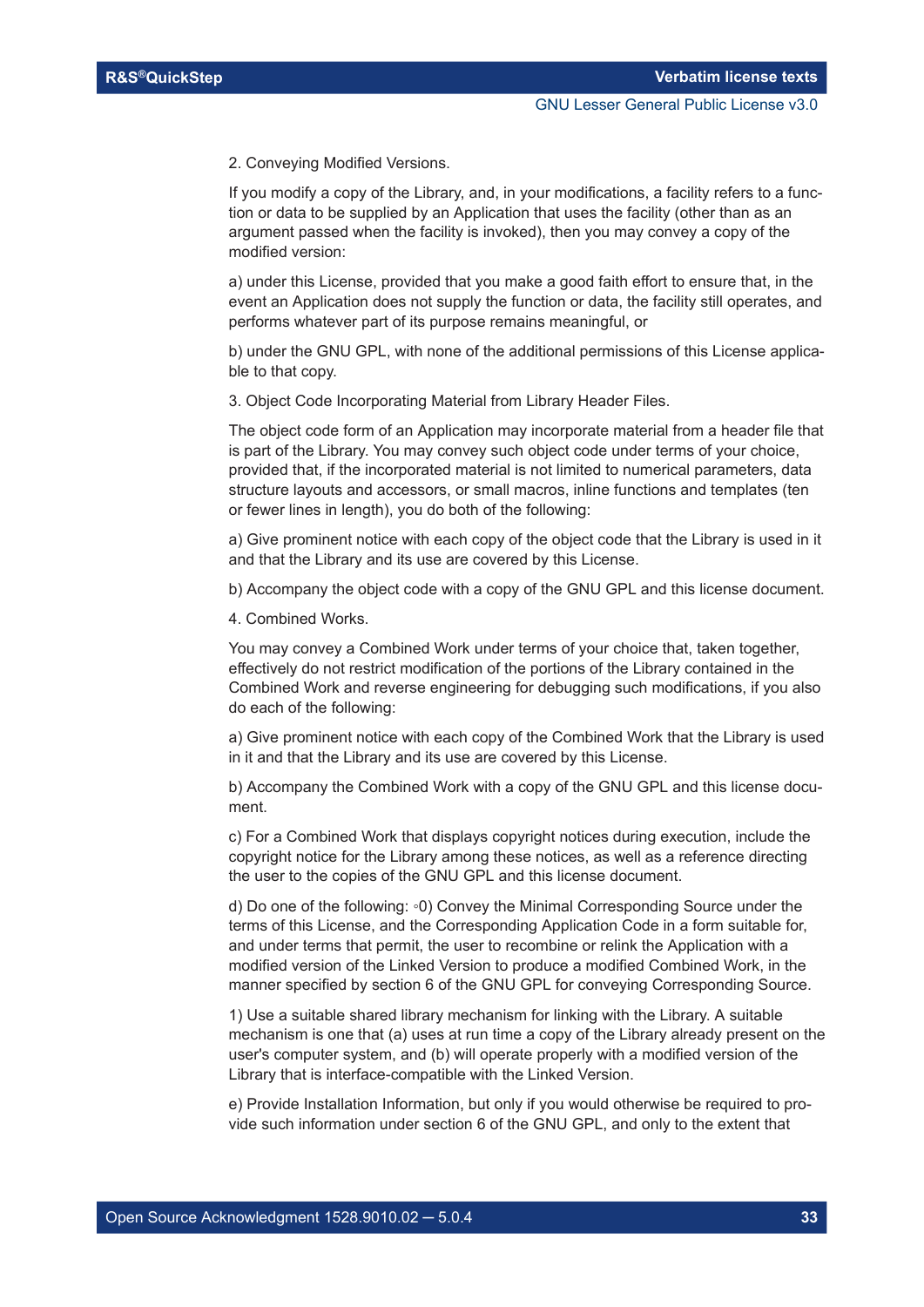<span id="page-33-0"></span>such information is necessary to install and execute a modified version of the Combined Work produced by recombining or relinking the Application with a modified version of the Linked Version. (If you use option 4d0, the Installation Information must accompany the Minimal Corresponding Source and Corresponding Application Code. If you use option 4d1, you must provide the Installation Information in the manner specified by section 6 of the GNU GPL for conveying Corresponding Source.)

5. Combined Libraries.

You may place library facilities that are a work based on the Library side by side in a single library together with other library facilities that are not Applications and are not covered by this License, and convey such a combined library under terms of your choice, if you do both of the following:

a) Accompany the combined library with a copy of the same work based on the Library, uncombined with any other library facilities, conveyed under the terms of this License.

b) Give prominent notice with the combined library that part of it is a work based on the Library, and explaining where to find the accompanying uncombined form of the same work.

6. Revised Versions of the GNU Lesser General Public License.

The Free Software Foundation may publish revised and/or new versions of the GNU Lesser General Public License from time to time. Such new versions will be similar in spirit to the present version, but may differ in detail to address new problems or concerns.

Each version is given a distinguishing version number. If the Library as you received it specifies that a certain numbered version of the GNU Lesser General Public License "or any later version" applies to it, you have the option of following the terms and conditions either of that published version or of any later version published by the Free Software Foundation. If the Library as you received it does not specify a version number of the GNU Lesser General Public License, you may choose any version of the GNU Lesser General Public License ever published by the Free Software Foundation.

If the Library as you received it specifies that a proxy can decide whether future versions of the GNU Lesser General Public License shall apply, that proxy's public statement of acceptance of any version is permanent authorization for you to choose that version for the Library.

## **3.11 libpng License**

This copy of the libpng notices is provided for your convenience. In case of any discrepancy between this copy and the notices in the file png.h that is included in the libpng distribution, the latter shall prevail.

COPYRIGHT NOTICE, DISCLAIMER, and LICENSE:

If you modify libpng you may insert additional notices immediately following this sentence.

This code is released under the libpng license.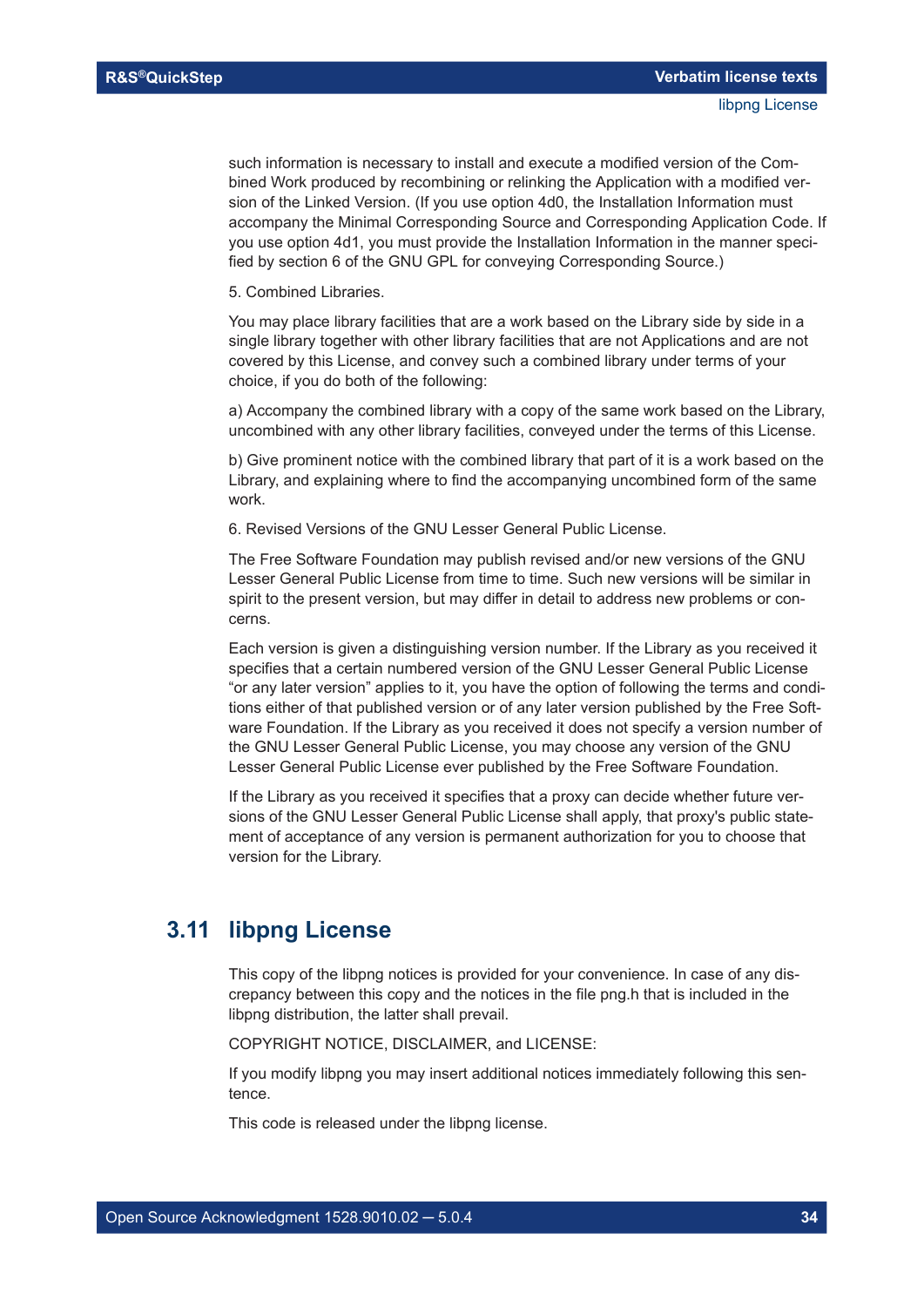libpng versions 1.2.6, August 15, 2004, through 1.4.5, December 9, 2010, are Copyright (c) 2004, 2006-2010 Glenn Randers-Pehrson, and are distributed according to the same disclaimer and license as libpng-1.2.5 with the following individual added to the list of Contributing Authors

Cosmin Truta

libpng versions 1.0.7, July 1, 2000, through 1.2.5 - October 3, 2002, are

Copyright (c) 2000-2002 Glenn Randers-Pehrson, and are distributed according to the same disclaimer and license as libpng-1.0.6 with the following individuals added to the list of Contributing Authors

Simon-Pierre Cadieux

Eric S. Raymond

Gilles Vollant

and with the following additions to the disclaimer:

There is no warranty against interference with your enjoyment of the library or against infringement. There is no warranty that our efforts or the library will fulfill any of your particular purposes or needs. This library is provided with all faults, and the entire risk of satisfactory quality, performance, accuracy, and effort is with the user.

libpng versions 0.97, January 1998, through 1.0.6, March 20, 2000, are

Copyright (c) 1998, 1999 Glenn Randers-Pehrson, and are distributed according to the same disclaimer and license as libpng-0.96, with the following individuals added to the list of Contributing Authors:

Tom Lane

Glenn Randers-Pehrson

Willem van Schaik

libpng versions 0.89, June 1996, through 0.96, May 1997, are

Copyright (c) 1996, 1997 Andreas Digger

Distributed according to the same disclaimer and license as libpng-0.88, with the following individuals added to the list of Contributing Authors:

John Bowler

Kevin Bracey

Sam Bushell

Magnus Holmgren

Greg Roelofs

Tom Tanner

libpng versions 0.5, May 1995, through 0.88, January 1996, are

Copyright (c) 1995, 1996 Guy Eric Schalnat, Group 42, Inc.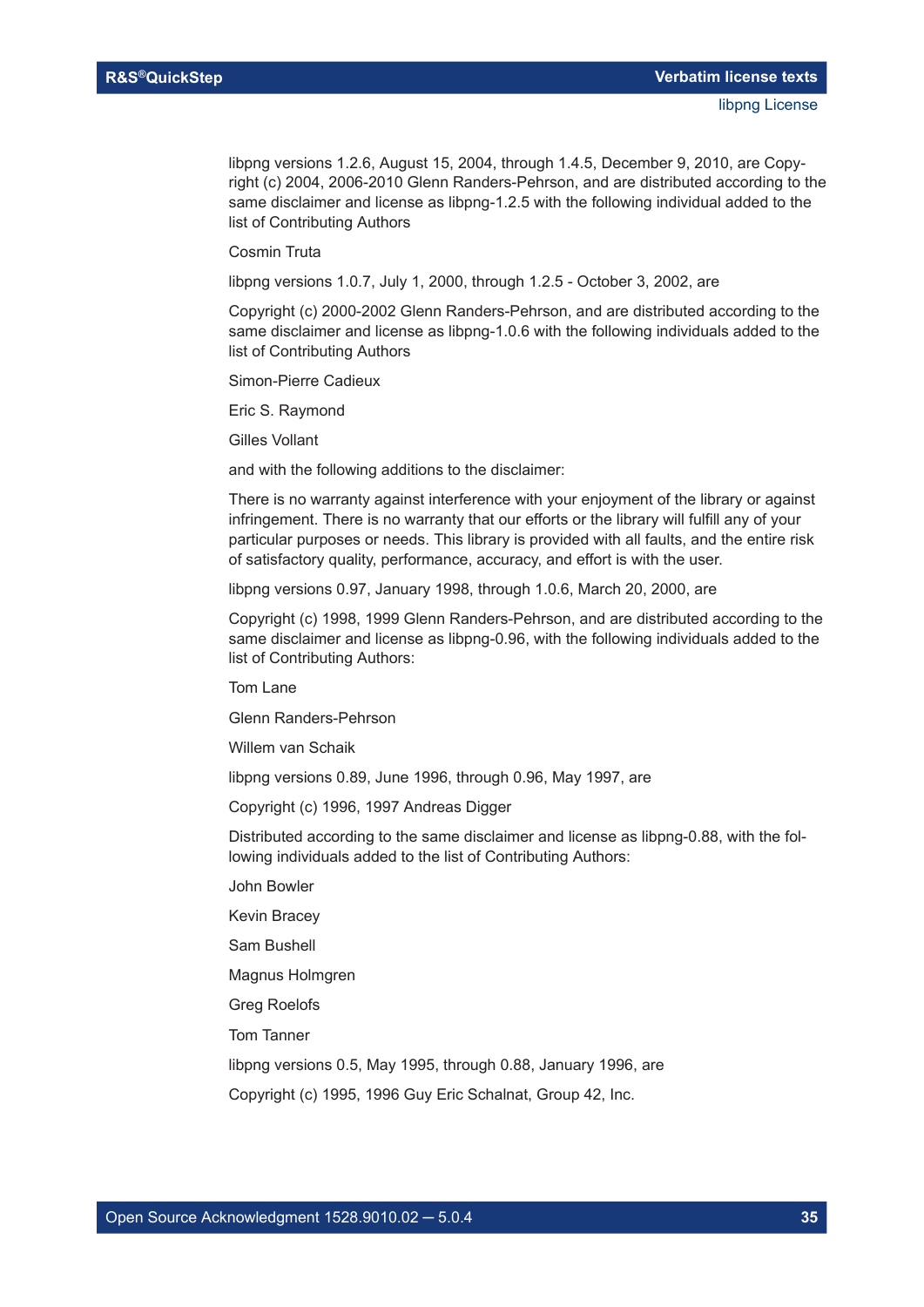<span id="page-35-0"></span>For the purposes of this copyright and license, "Contributing Authors" is defined as the following set of individuals:

Andreas Dilger

Dave Martindale

Guy Eric Schalnat

Paul Schmidt

Tim Wegner

The PNG Reference Library is supplied "AS IS". The Contributing Authors and Group 42, Inc. disclaim all warranties, expressed or implied, including, without limitation, the warranties of merchantability and of fitness for any purpose. The Contributing Authors and Group 42, Inc. assume no liability for direct, indirect, incidental, special, exemplary, or consequential damages, which may result from the use of the PNG Reference Library, even if advised of the possibility of such damage.

Permission is hereby granted to use, copy, modify, and distribute this source code, or portions hereof, for any purpose, without fee, subject to the following restrictions:

1. The origin of this source code must not be misrepresented.

2. Altered versions must be plainly marked as such and must not be misrepresented as being the original source.

3. This Copyright notice may not be removed or altered from any source or altered source distribution.

The Contributing Authors and Group 42, Inc. specifically permit, without fee, and encourage the use of this source code as a component to supporting the PNG file format in commercial products. If you use this source code in a product, acknowledgment is not required but would be appreciated.

A "png\_get\_copyright" function is available, for convenient use in "about" boxes and the like:

printf("%s",png\_get\_copyright(NULL));

Also, the PNG logo (in PNG format, of course) is supplied in the files "pngbar.png" and "pngbar.jpg (88x31) and "pngnow.png" (98x31).

Libpng is OSI Certified Open Source Software. OSI Certified Open Source is a certification mark of the Open Source Initiative.

Glenn Randers-Pehrson

glennrp at users.sourceforge.net

December 9, 2010

#### **3.12 MD4 license**

MD4 (RFC-1320) message digest.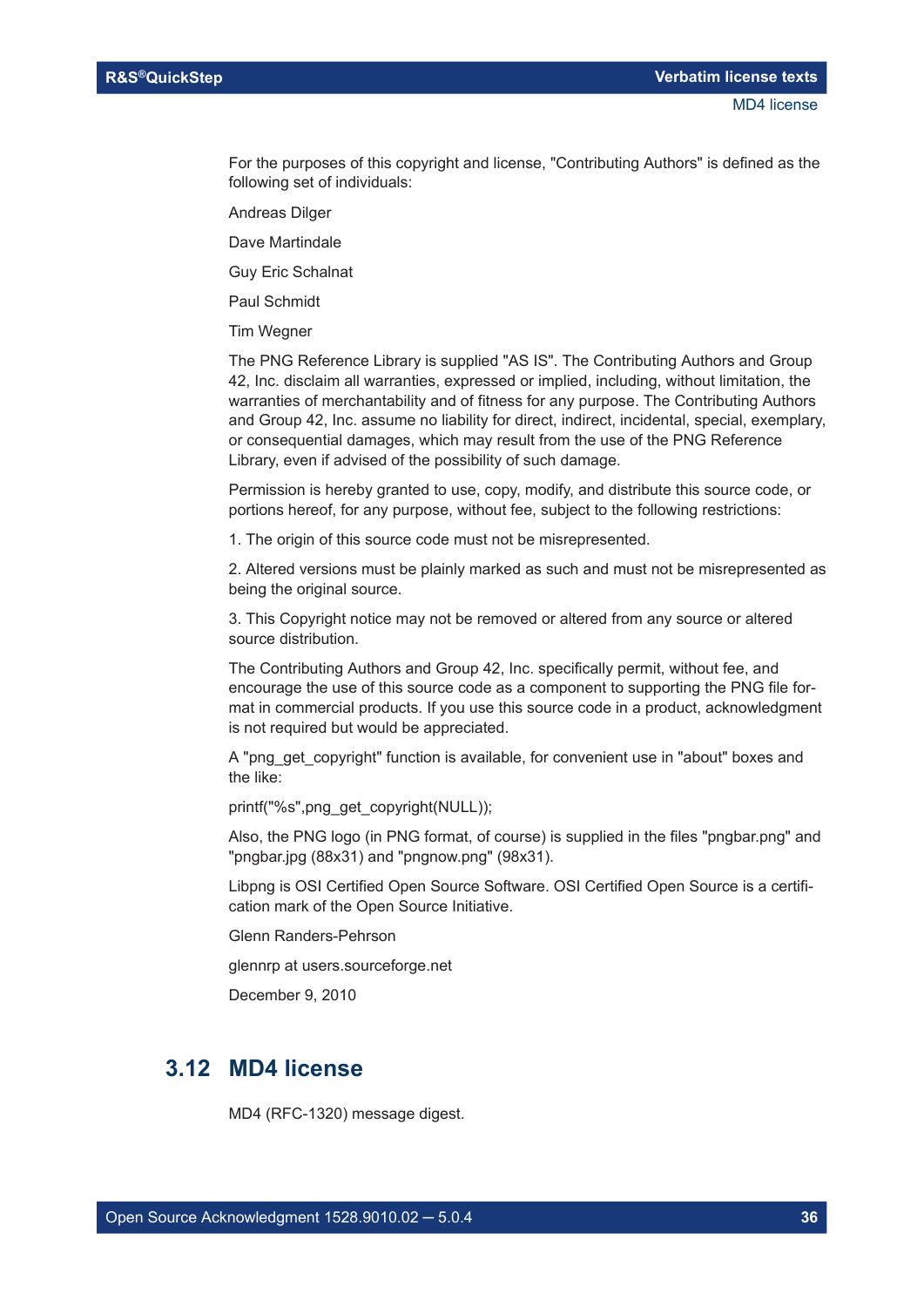<span id="page-36-0"></span>Modified from MD5 code  $\langle$  by Andrey Panin pazke@donpac.ru  $\rangle$ 

Written by Solar Designer  $\langle$  solar@openwall.com  $\rangle$  in 2001, and placed in the public domain. There's absolutely no warranty.

## **3.13 MIT License**

Permission is hereby granted, free of charge, to any person obtaining a copy of this software and associated documentation files (the "Software"), to deal in the Software without restriction, including without limitation the rights to use, copy, modify, merge, publish, distribute, sublicense, and/or sell copies of the Software, and to permit persons to whom the Software is furnished to do so, subject to the following conditions:

The above copyright notice and this permission notice shall be included in all copies or substantial portions of the Software.

THE SOFTWARE IS PROVIDED "AS IS", WITHOUT WARRANTY OF ANY KIND, EXPRESS OR IMPLIED, INCLUDING BUT NOT LIMITED TO THE WARRANTIES OF MERCHANTABILITY, FITNESS FOR A PARTICULAR PURPOSE AND NONIN-FRINGEMENT. IN NO EVENT SHALL THE AUTHORS OR COPYRIGHT HOLDERS BE LIABLE FOR ANY CLAIM, DAMAGES OR OTHER LIABILITY, WHETHER IN AN ACTION OF CONTRACT, TORT OR OTHERWISE, ARISING FROM, OUT OF OR IN CONNECTION WITH THE SOFTWARE OR THE USE OR OTHER DEALINGS IN THE SOFTWARE.

#### **3.14 Microsoft Public License**

Microsoft Public License (Ms-PL)

This license governs use of the accompanying software. If you use the software, you accept this license. If you do not accept the license, do not use the software.

1. Definitions

The terms "reproduce," "reproduction," "derivative works," and "distribution" have the same meaning here as under U.S. copyright law. A "contribution" is the original software, or any additions or changes to the software. A "contributor" is any person that distributes its contribution under this license. "Licensed patents" are a contributor's patent claims that read directly on its contribution.

#### 2. Grant of Rights

(A) Copyright Grant- Subject to the terms of this license, including the license conditions and limitations in section 3, each contributor grants you a non-exclusive, worldwide, royalty-free copyright license to reproduce its contribution, prepare derivative works of its contribution, and distribute its contribution or any derivative works that you create.

(B) Patent Grant- Subject to the terms of this license, including the license conditions and limitations in section 3, each contributor grants you a non-exclusive, worldwide,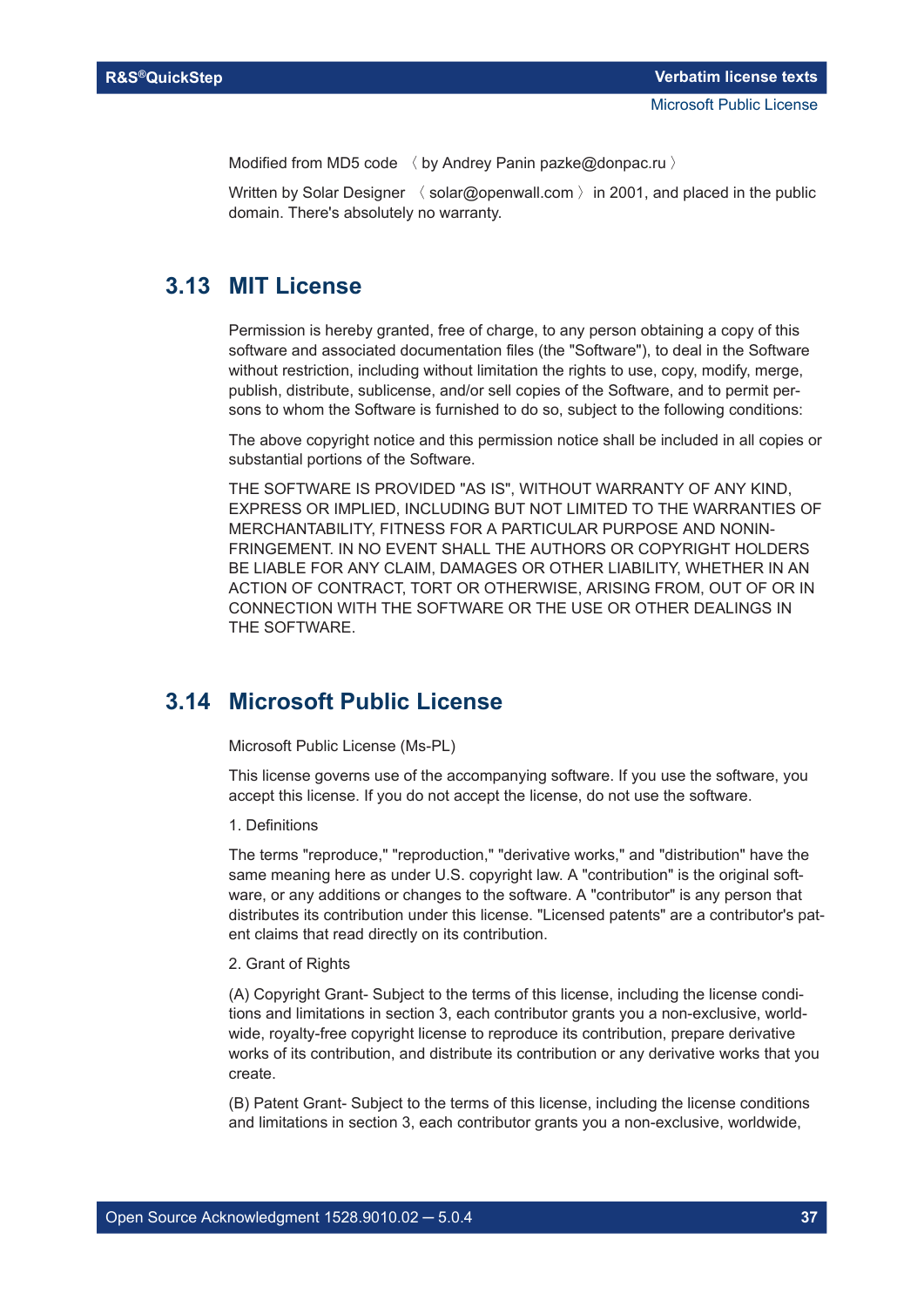<span id="page-37-0"></span>royalty-free license under its licensed patents to make, have made, use, sell, offer for sale, import, and/or otherwise dispose of its contribution in the software or derivative works of the contribution in the software.

3. Conditions and Limitations

(A) No Trademark License- This license does not grant you rights to use any contributors' name, logo, or trademarks.

(B) If you bring a patent claim against any contributor over patents that you claim are infringed by the software, your patent license from such contributor to the software ends automatically.

(C) If you distribute any portion of the software, you must retain all copyright, patent, trademark, and attribution notices that are present in the software.

(D) If you distribute any portion of the software in source code form, you may do so only under this license by including a complete copy of this license with your distribution. If you distribute any portion of the software in compiled or object code form, you may only do so under a license that complies with this license.

(E) The software is licensed "as-is." You bear the risk of using it. The contributors give no express warranties, guarantees, or conditions. You may have additional consumer rights under your local laws which this license cannot change. To the extent permitted under your local laws, the contributors exclude the implied warranties of merchantability, fitness for a particular purpose and non-infringement.

#### **3.15 Microsoft patterns & practices License**

This license governs use of the accompanying software. If you use the software, you accept this license. If you do not accept the license, do not use the software.

1. Definitions

The terms "reproduce," "reproduction," "derivative works," and "distribution" have the same meaning here as under U.S. copyright law.

A "contribution" is the original software, or any additions or changes to the software.

A "contributor" is any person that distributes its contribution under this license.

"Licensed patents" are a contributor's patent claims that read directly on its contribution.

2. Grant of Rights

(A) Code

Copyright Grant- Subject to the terms of this license, including the license conditions and limitations in section 3, each contributor grants you a non-exclusive, worldwide, royalty-free copyright license to reproduce its contribution, prepare derivative works of any contribution for which source code is provided, and distribute its contribution or any permitted derivative works that you create.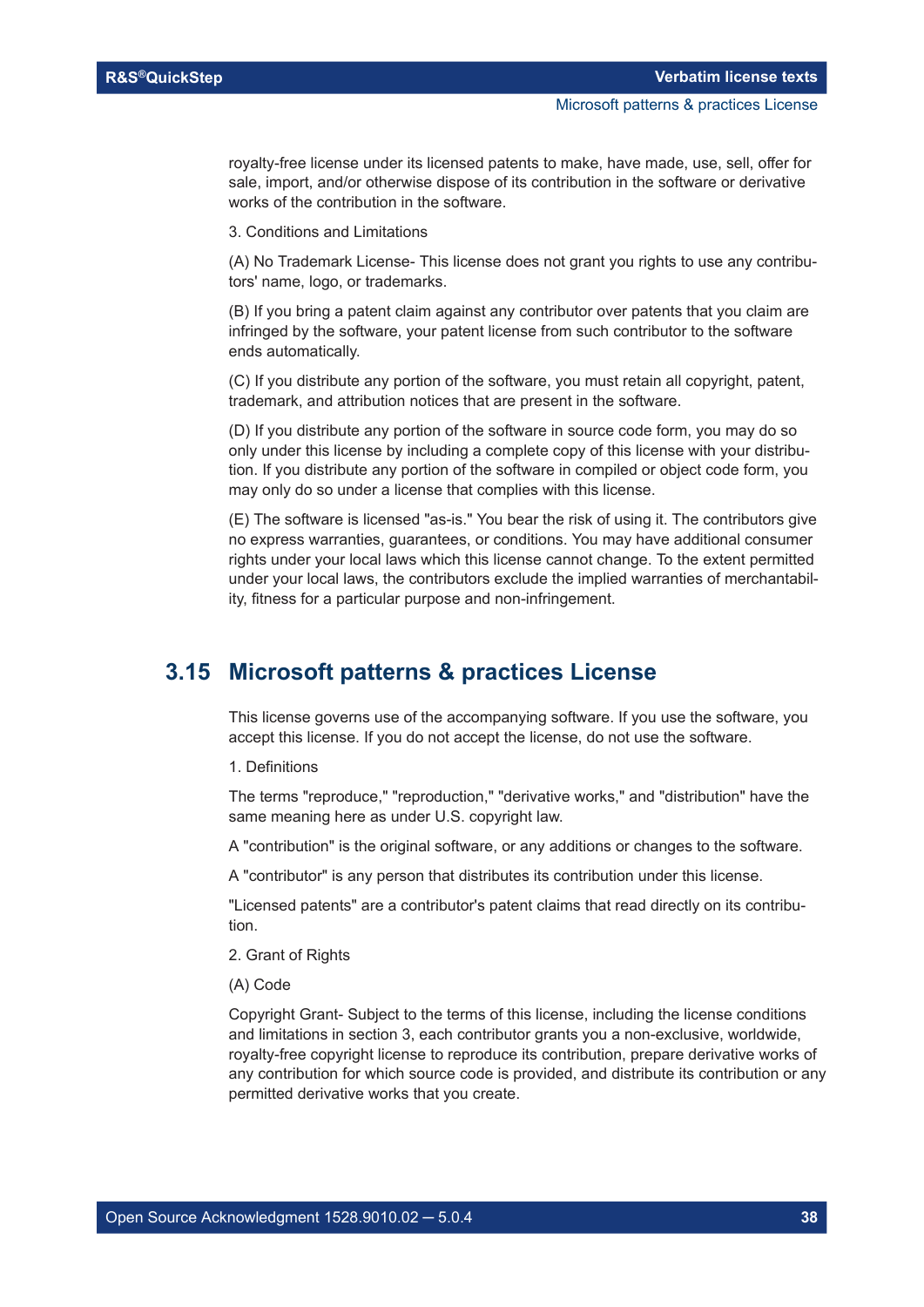Patent Grant- Subject to the terms of this license, including the license conditions and limitations in section 3, each contributor grants you a non-exclusive, worldwide, royaltyfree license under its licensed patents to make, have made, use, sell, offer for sale, import, and/or otherwise dispose of its contribution in the software or permitted derivative works of the contribution in the software.

(B) Documentation

Documentation is governed by the Creative Commons Attribution License 3.0, a copy of which is attached below, and not by the other terms of this Microsoft patterns & practices license.

3. Conditions and Limitations

(A) No Trademark License - This license does not grant you rights to use any contributors' name, logo, or trademarks.

(B) If you bring a patent claim against any contributor over patents that you claim are infringed by the software, your patent license from such contributor to the software ends automatically.

(C) If you distribute any portion of the software, you must retain all copyright, patent, trademark, and attribution notices that are present in the software.

(D) If you distribute any portion of the software in source code form, you may do so only under this license by including a complete copy of this license with your distribution. If you distribute any portion of the software in compiled or object code form, you may only do so under a license that complies with this license.

(E) The software is licensed "as-is." You bear the risk of using it. The contributors give no express warranties, guarantees or conditions. You may have additional consumer rights under your local laws which this license cannot change. To the extent permitted under your local laws, the contributors exclude the implied warranties of merchantability, fitness for a particular purpose and non-infringement.

(F) Platform Limitation - The licenses granted in section 2(A) extend only to the software or permitted derivative works that you create that run directly on a Microsoft Windows operating system product, Microsoft run-time technology (such as the .NET Framework or Silverlight), or Microsoft application platform (such as Microsoft Office or Microsoft Dynamics).

(G) Binary Code Files - The software may include certain binary code files for which its source code is not included as part of the software, or that are packaged without the source code in an installable or executable package. As to these binary code files, unless applicable law gives you more rights despite this limitation, you must comply with all technical limitations in those files that only allow you to use it in certain ways. You may not modify, work around any technical limitations in, or reverse engineer, decompile or disassemble these binary code files, except and only to the extent that applicable law expressly permits, despite this limitation.

(H) Feedback - If you give feedback about the software to Microsoft, you give to Microsoft, without charge, the right to use, share and commercialize your feedback in any way and for any purpose. You also give to third parties, without charge, any patent rights needed for their products, technologies and services to use or interface with any specific parts of a Microsoft software or service that includes the feedback. You will not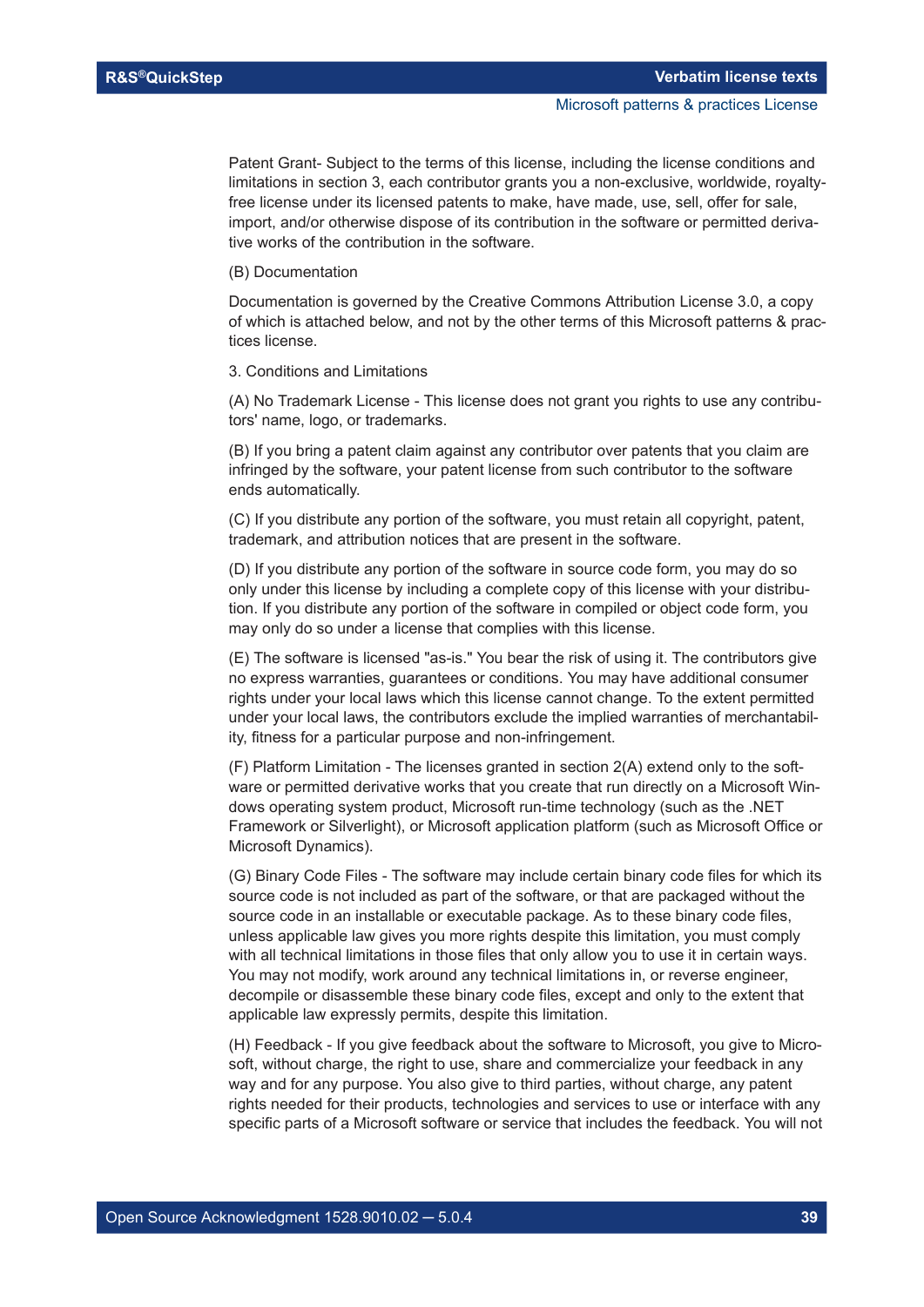give feedback that is subject to a license that requires Microsoft to license its software or documentation to third parties because we include your feedback in them. These rights survive this agreement.

#### Creative Commons Attribution License 3.0 Unported

THE WORK (AS DEFINED BELOW) IS PROVIDED UNDER THE TERMS OF THIS CREATIVE COMMONS PUBLIC LICENSE ("CCPL" OR "LICENSE"). THE WORK IS PROTECTED BY COPYRIGHT AND/OR OTHER APPLICABLE LAW. ANY USE OF THE WORK OTHER THAN AS AUTHORIZED UNDER THIS LICENSE OR COPY-RIGHT LAW IS PROHIBITED.

BY EXERCISING ANY RIGHTS TO THE WORK PROVIDED HERE, YOU ACCEPT AND AGREE TO BE BOUND BY THE TERMS OF THIS LICENSE. TO THE EXTENT THIS LICENSE MAY BE CONSIDERED TO BE A CONTRACT, THE LICENSOR GRANTS YOU THE RIGHTS CONTAINED HERE IN CONSIDERATION OF YOUR ACCEPTANCE OF SUCH TERMS AND CONDITIONS.

#### 1. Definitions

a. "Collective Work" means a work, such as a periodical issue, anthology or encyclopedia, in which the Work in its entirety in unmodified form, along with one or more other contributions, constituting separate and independent works in themselves, are assembled into a collective whole. A work that constitutes a Collective Work will not be considered a Derivative Work (as defined below) for the purposes of this License.

b. "Derivative Work" means a work based upon the Work or upon the Work and other pre-existing works, such as a translation, musical arrangement, dramatization, fictionalization, motion picture version, sound recording, art reproduction, abridgment, condensation, or any other form in which the Work may be recast, transformed, or adapted, except that a work that constitutes a Collective Work will not be considered a Derivative Work for the purpose of this License. For the avoidance of doubt, where the Work is a musical composition or sound recording, the synchronization of the Work in timedrelation with a moving image ("synching") will be considered a Derivative Work for the purpose of this License.

c. "Licensor" means the individual, individuals, entity or entities that offers the Work under the terms of this License.

d. "Original Author" means the individual, individuals, entity or entities who created the Work.

e. "Work" means the copyrightable work of authorship offered under the terms of this License.

f. "You" means an individual or entity exercising rights under this License who has not previously violated the terms of this License with respect to the Work, or who has received express permission from the Licensor to exercise rights under this License despite a previous violation.

2. Fair Use Rights. Nothing in this license is intended to reduce, limit, or restrict any rights arising from fair use, first sale or other limitations on the exclusive rights of the copyright owner under copyright law or other applicable laws.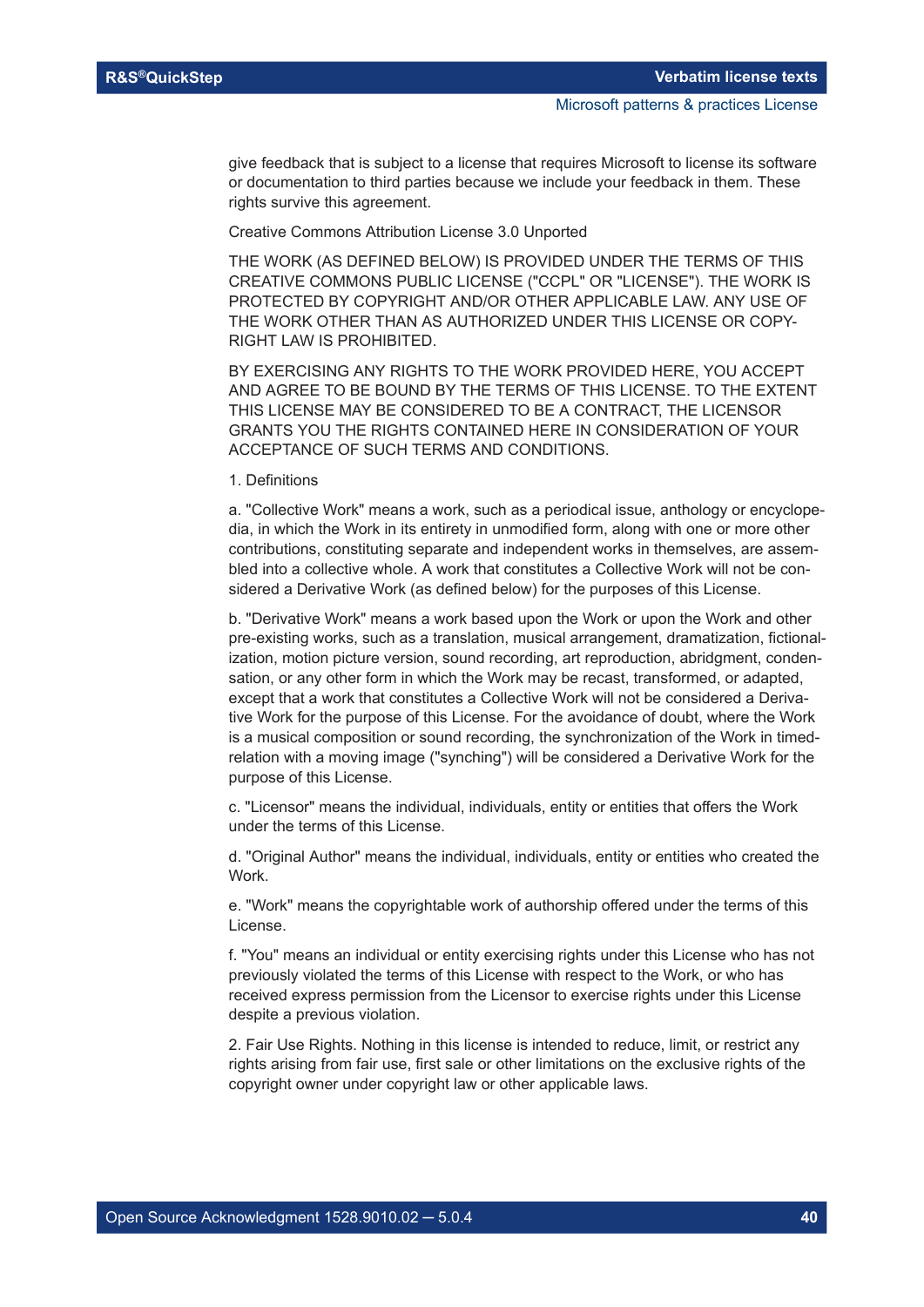3. License Grant. Subject to the terms and conditions of this License, Licensor hereby grants You a worldwide, royalty-free, non-exclusive, perpetual (for the duration of the applicable copyright) license to exercise the rights in the Work as stated below:

a. to reproduce the Work, to incorporate the Work into one or more Collective Works, and to reproduce the Work as incorporated in the Collective Works;

b. to create and reproduce Derivative Works provided that any such Derivative Work, including any translation in any medium, takes reasonable steps to clearly label, demarcate or otherwise identify that changes were made to the original Work. For example, a translation could be marked "The original work was translated from English to Spanish," or a modification could indicate "The original work has been modified.";

c. to distribute copies or phonorecords of, display publicly, perform publicly, and perform publicly by means of a digital audio transmission the Work including as incorporated in Collective Works;

d. to distribute copies or phonorecords of, display publicly, perform publicly, and perform publicly by means of a digital audio transmission Derivative Works.

e. For the avoidance of doubt, where the Work is a musical composition:

i. Performance Royalties Under Blanket Licenses. Licensor waives the exclusive right to collect, whether individually or, in the event that Licensor is a member of a performance rights society (e.g. ASCAP, BMI, SESAC), via that society, royalties for the public performance or public digital performance (e.g. webcast) of the Work.

ii. Mechanical Rights and Statutory Royalties. Licensor waives the exclusive right to collect, whether individually or via a music rights agency or designated agent (e.g. Harry Fox Agency), royalties for any phonorecord You create from the Work ("cover version") and distribute, subject to the compulsory license created by 17 USC Section 115 of the US Copyright Act (or the equivalent in other jurisdictions).

f. Webcasting Rights and Statutory Royalties. For the avoidance of doubt, where the Work is a sound recording, Licensor waives the exclusive right to collect, whether individually or via a performance-rights society (e.g. SoundExchange), royalties for the public digital performance (e.g. webcast) of the Work, subject to the compulsory license created by 17 USC Section 114 of the US Copyright Act (or the equivalent in other jurisdictions).

The above rights may be exercised in all media and formats whether now known or hereafter devised. The above rights include the right to make such modifications as are technically necessary to exercise the rights in other media and formats. All rights not expressly granted by Licensor are hereby reserved.

4. Restrictions. The license granted in Section 3 above is expressly made subject to and limited by the following restrictions:

a. You may distribute, publicly display, publicly perform, or publicly digitally perform the Work only under the terms of this License, and You must include a copy of, or the Uniform Resource Identifier for, this License with every copy or phonorecord of the Work You distribute, publicly display, publicly perform, or publicly digitally perform. You may not offer or impose any terms on the Work that restrict the terms of this License or the ability of a recipient of the Work to exercise the rights granted to that recipient under the terms of the License. You may not sublicense the Work. You must keep intact all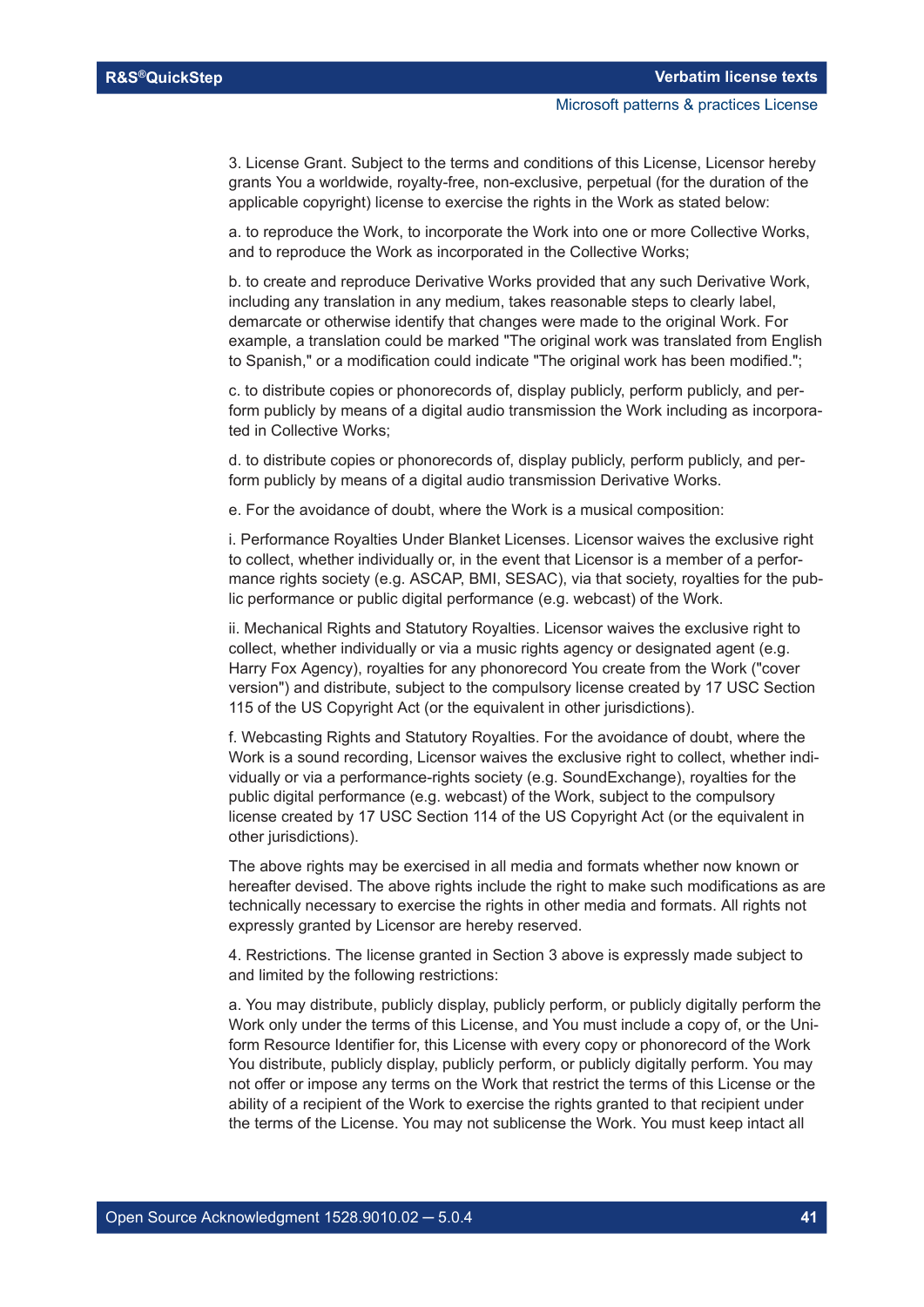notices that refer to this License and to the disclaimer of warranties. When You distribute, publicly display, publicly perform, or publicly digitally perform the Work, You may not impose any technological measures on the Work that restrict the ability of a recipient of the Work from You to exercise the rights granted to that recipient under the terms of the License. This Section 4(a) applies to the Work as incorporated in a Collective Work, but this does not require the Collective Work apart from the Work itself to be made subject to the terms of this License. If You create a Collective Work, upon notice from any Licensor You must, to the extent practicable, remove from the Collective Work any credit as required by Section 4(b), as requested. If You create a Derivative Work, upon notice from any Licensor You must, to the extent practicable, remove from the Derivative Work any credit as required by Section 4(b), as requested.

b. If You distribute, publicly display, publicly perform, or publicly digitally perform the Work (as defined in Section 1 above) or any Derivative Works (as defined in Section 1 above) or Collective Works (as defined in Section 1 above), You must, unless a request has been made pursuant to Section 4(a), keep intact all copyright notices for the Work and provide, reasonable to the medium or means You are utilizing: (i) the name of the Original Author (or pseudonym, if applicable) if supplied, and/or (ii) if the Original Author and/or Licensor designate another party or parties (e.g. a sponsor institute, publishing entity, journal) for attribution ("Attribution Parties") in Licensor's copyright notice, terms of service or by other reasonable means, the name of such party or parties; the title of the Work if supplied; to the extent reasonably practicable, the Uniform Resource Identifier, if any, that Licensor specifies to be associated with the Work, unless such URI does not refer to the copyright notice or licensing information for the Work; and, consistent with Section 3(b) in the case of a Derivative Work, a credit identifying the use of the Work in the Derivative Work (e.g., "French translation of the Work by Original Author," or "Screenplay based on original Work by Original Author"). The credit required by this Section 4(b) may be implemented in any reasonable manner; provided, however, that in the case of a Derivative Work or Collective Work, at a minimum such credit will appear, if a credit for all contributing authors of the Derivative Work or Collective Work appears, then as part of these credits and in a manner at least as prominent as the credits for the other contributing authors. For the avoidance of doubt, You may only use the credit required by this Section for the purpose of attribution in the manner set out above and, by exercising Your rights under this License, You may not implicitly or explicitly assert or imply any connection with, sponsorship or endorsement by the Original Author, Licensor and/or Attribution Parties, as appropriate, of You or Your use of the Work, without the separate, express prior written permission of the Original Author, Licensor and/or Attribution Parties.

#### 5. Representations, Warranties and Disclaimer

UNLESS OTHERWISE MUTUALLY AGREED TO BY THE PARTIES IN WRITING, LICENSOR OFFERS THE WORK AS-IS AND ONLY TO THE EXTENT OF ANY RIGHTS HELD IN THE LICENSED WORK BY THE LICENSOR. THE LICENSOR MAKES NO REPRESENTATIONS OR WARRANTIES OF ANY KIND CONCERNING THE WORK, EXPRESS, IMPLIED, STATUTORY OR OTHERWISE, INCLUDING, WITHOUT LIMITATION, WARRANTIES OF TITLE, MARKETABILITY, MERCHANTI-BILITY, FITNESS FOR A PARTICULAR PURPOSE, NONINFRINGEMENT, OR THE ABSENCE OF LATENT OR OTHER DEFECTS, ACCURACY, OR THE PRESENCE OF ABSENCE OF ERRORS, WHETHER OR NOT DISCOVERABLE. SOME JURIS-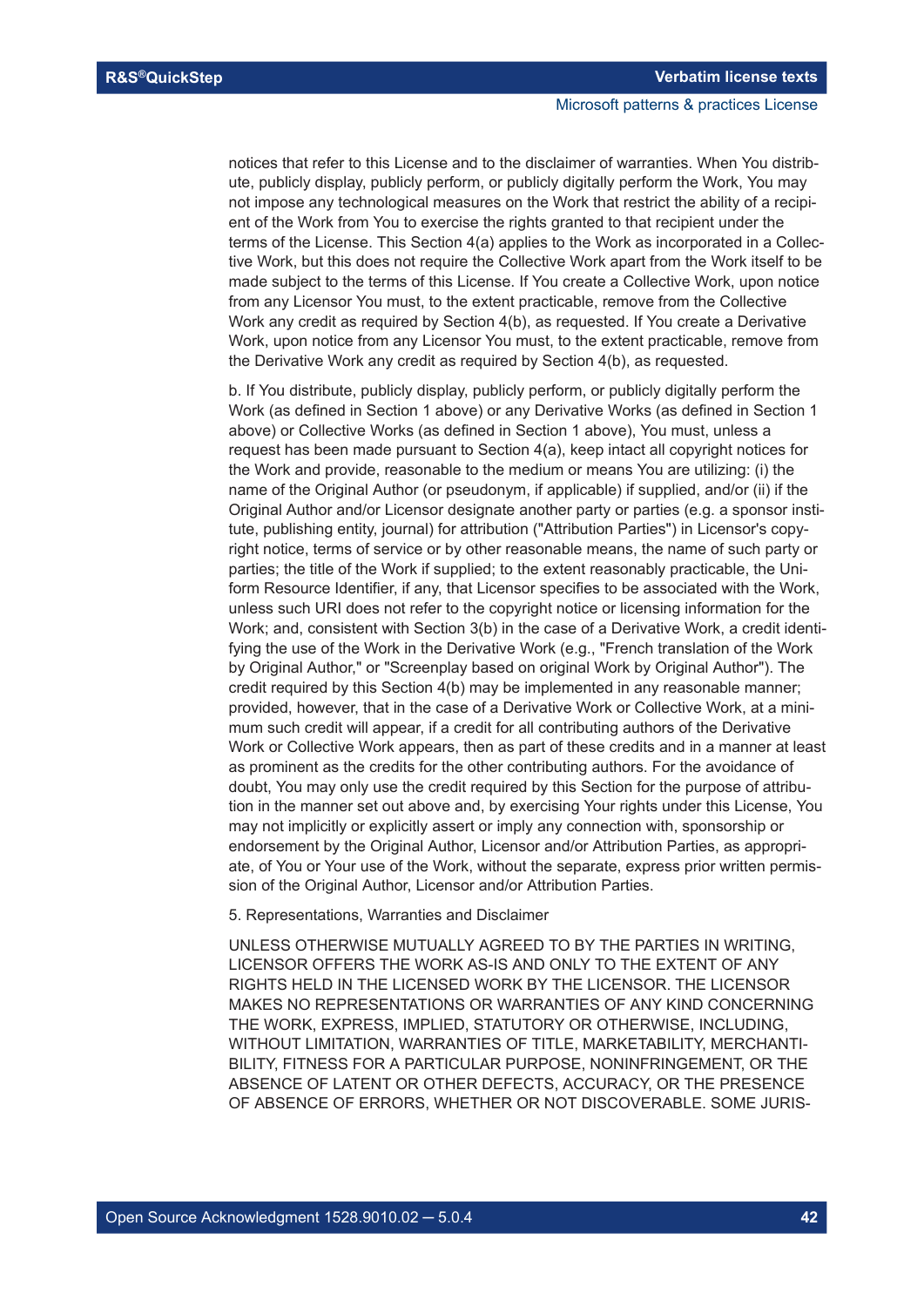DICTIONS DO NOT ALLOW THE EXCLUSION OF IMPLIED WARRANTIES, SO SUCH EXCLUSION MAY NOT APPLY TO YOU.

6. Limitation on Liability. EXCEPT TO THE EXTENT REQUIRED BY APPLICABLE LAW, IN NO EVENT WILL LICENSOR BE LIABLE TO YOU ON ANY LEGAL THEORY FOR ANY SPECIAL, INCIDENTAL, CONSEQUENTIAL, PUNITIVE OR EXEMPLARY DAMAGES ARISING OUT OF THIS LICENSE OR THE USE OF THE WORK, EVEN IF LICENSOR HAS BEEN ADVISED OF THE POSSIBILITY OF SUCH DAMAGES.

7. Termination

a. This License and the rights granted hereunder will terminate automatically upon any breach by You of the terms of this License. Individuals or entities who have received Derivative Works (as defined in Section 1 above) or Collective Works (as defined in Section 1 above) from You under this License, however, will not have their licenses terminated provided such individuals or entities remain in full compliance with those licenses. Sections 1, 2, 5, 6, 7, and 8 will survive any termination of this License.

b. Subject to the above terms and conditions, the license granted here is perpetual (for the duration of the applicable copyright in the Work). Notwithstanding the above, Licensor reserves the right to release the Work under different license terms or to stop distributing the Work at any time; provided, however that any such election will not serve to withdraw this License (or any other license that has been, or is required to be, granted under the terms of this License), and this License will continue in full force and effect unless terminated as stated above.

8. Miscellaneous

a. Each time You distribute or publicly digitally perform the Work (as defined in Section 1 above) or a Collective Work (as defined in Section 1 above), the Licensor offers to the recipient a license to the Work on the same terms and conditions as the license granted to You under this License.

b. Each time You distribute or publicly digitally perform a Derivative Work, Licensor offers to the recipient a license to the original Work on the same terms and conditions as the license granted to You under this License.

c. If any provision of this License is invalid or unenforceable under applicable law, it shall not affect the validity or enforceability of the remainder of the terms of this License, and without further action by the parties to this agreement, such provision shall be reformed to the minimum extent necessary to make such provision valid and enforceable.

d. No term or provision of this License shall be deemed waived and no breach consented to unless such waiver or consent shall be in writing and signed by the party to be charged with such waiver or consent.

e. This License constitutes the entire agreement between the parties with respect to the Work licensed here. There are no understandings, agreements or representations with respect to the Work not specified here. Licensor shall not be bound by any additional provisions that may appear in any communication from You. This License may not be modified without the mutual written agreement of the Licensor and You.

201011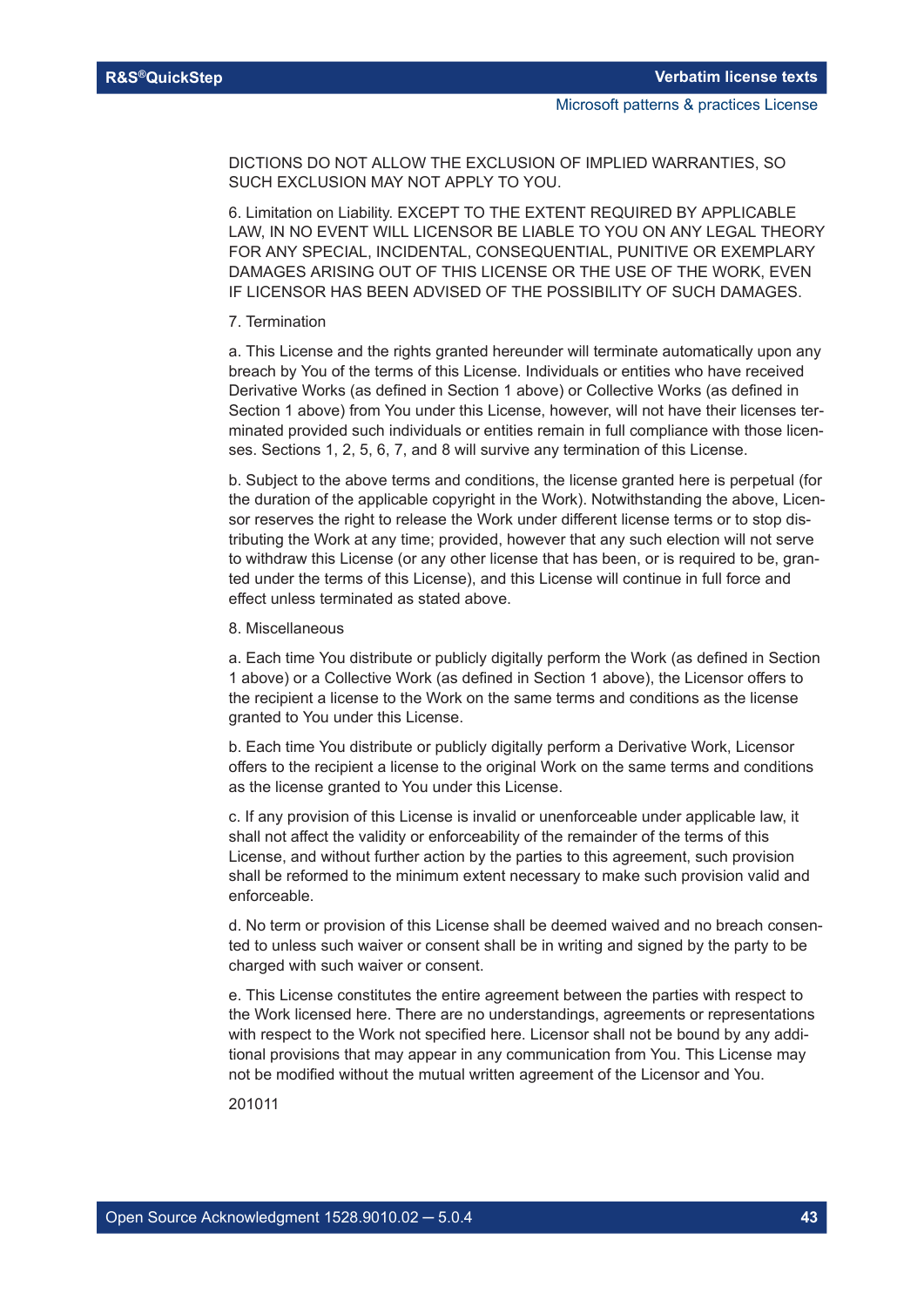## <span id="page-43-0"></span>**3.16 Microsoft Reciprocal License**

Microsoft Reciprocal License (Ms-RL)

This license governs use of the accompanying software. If you use the software, you accept this license. If you do not accept the license, do not use the software.

1. Definitions

The terms "reproduce," "reproduction," "derivative works," and "distribution" have the same meaning here as under U.S. copyright law.

A "contribution" is the original software, or any additions or changes to the software.

A "contributor" is any person that distributes its contribution under this license.

"Licensed patents" are a contributor's patent claims that read directly on its contribution.

2. Grant of Rights

(A) Copyright Grant- Subject to the terms of this license, including the license conditions and limitations in section 3, each contributor grants you a non-exclusive, worldwide, royalty-free copyright license to reproduce its contribution, prepare derivative works of its contribution, and distribute its contribution or any derivative works that you create.

(B) Patent Grant- Subject to the terms of this license, including the license conditions and limitations in section 3, each contributor grants you a non-exclusive, worldwide, royalty-free license under its licensed patents to make, have made, use, sell, offer for sale, import, and/or otherwise dispose of its contribution in the software or derivative works of the contribution in the software.

#### 3. Conditions and Limitations

(A) Reciprocal Grants- For any file you distribute that contains code from the software (in source code or binary format), you must provide recipients the source code to that file along with a copy of this license, which license will govern that file. You may license other files that are entirely your own work and do not contain code from the software under any terms you choose.

(B) No Trademark License- This license does not grant you rights to use any contributors' name, logo, or trademarks.

(C) If you bring a patent claim against any contributor over patents that you claim are infringed by the software, your patent license from such contributor to the software ends automatically.

(D) If you distribute any portion of the software, you must retain all copyright, patent, trademark, and attribution notices that are present in the software.

(E) If you distribute any portion of the software in source code form, you may do so only under this license by including a complete copy of this license with your distribution. If you distribute any portion of the software in compiled or object code form, you may only do so under a license that complies with this license.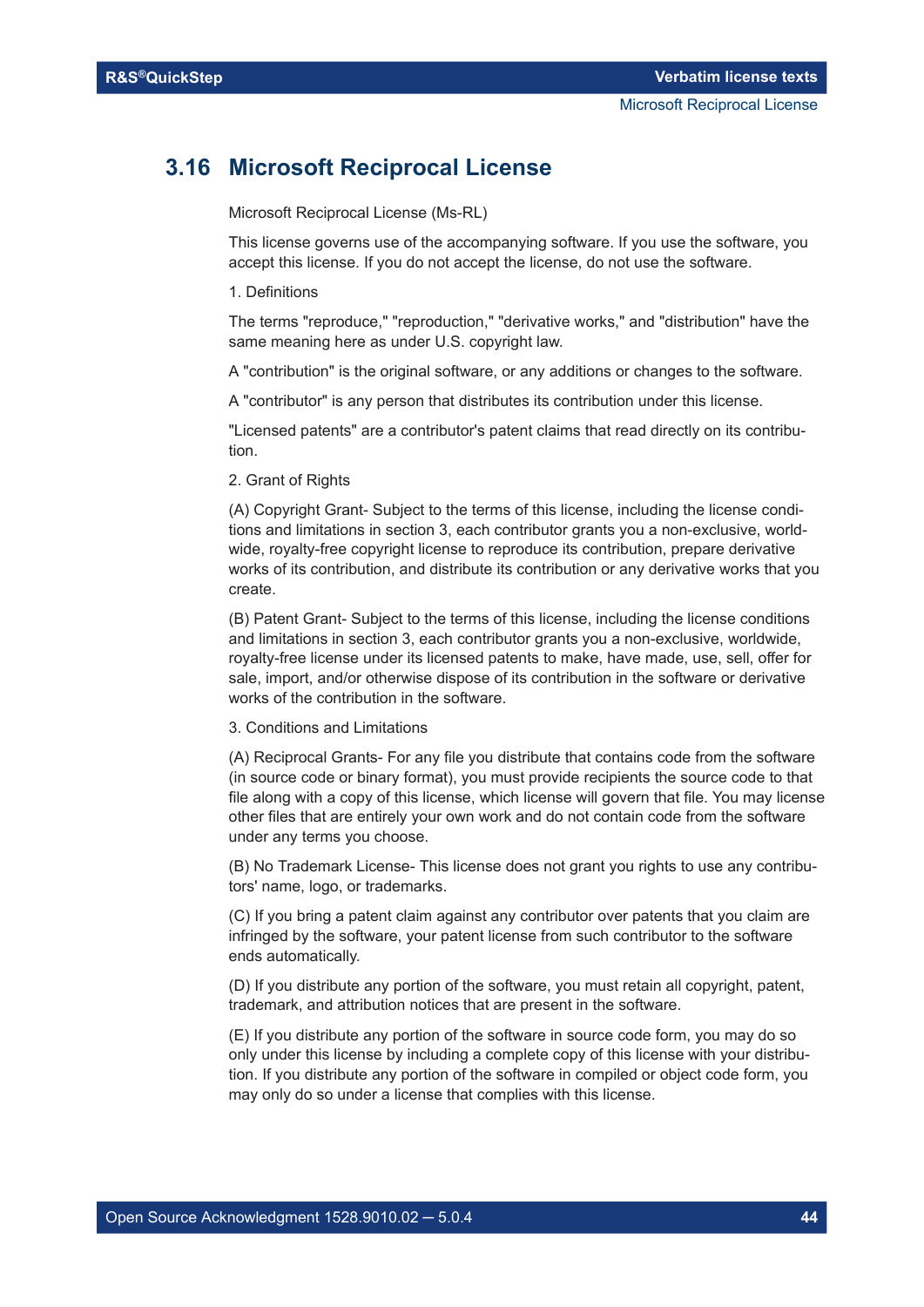<span id="page-44-0"></span>(F) The software is licensed "as-is." You bear the risk of using it. The contributors give no express warranties, guarantees, or conditions. You may have additional consumer rights under your local laws which this license cannot change. To the extent permitted under your local laws, the contributors exclude the implied warranties of merchantability, fitness for a particular purpose and non-infringement.

## **3.17 The University of Illinois - NCSA Open Source License**

Permission is hereby granted, free of charge, to any person obtaining a copy of this software and associated documentation files (the "Software"), to deal with the Software without restriction, including without limitation the rights to use, copy, modify, merge, publish, distribute, sublicense, and/or sell copies of the Software, and to permit persons to whom the Software is furnished to do so, subject to the following conditions:

- Redistributions of source code must retain the above copyright notice, this list of conditions and the following disclaimers.

- Redistributions in binary form must reproduce the above copyright notice, this list of conditions and the following disclaimers in the documentation and/or other materials provided with the distribution.

- Neither the names of "Name of Development Group, Name of Institution", nor the names of its contributors may be used to endorse or promote products derived from this Software without specific prior written permission.

THE SOFTWARE IS PROVIDED "AS IS", WITHOUT WARRANTY OF ANY KIND, EXPRESS OR IMPLIED, INCLUDING BUT NOT LIMITED TO THE WARRANTIES OF MERCHANTABILITY, FITNESS FOR A PARTICULAR PURPOSE AND NONIN-FRINGEMENT. IN NO EVENT SHALL THE CONTRIBUTORS OR COPYRIGHT HOLDERS BE LIABLE FOR ANY CLAIM, DAMAGES OR OTHER LIABILITY, WHETHER IN AN ACTION OF CONTRACT, TORT OR OTHERWISE, ARISING FROM, OUT OF OR IN CONNECTION WITH THE SOFTWARE OR THE USE OR OTHER DEALINGS WITH THE SOFTWARE.

#### **3.18 OpenSSL License**

OpenSSL License

Copyright (c) 1998-2008 The OpenSSL Project. All rights reserved.

Redistribution and use in source and binary forms, with or without modification, are permitted provided that the following conditions are met:

1. Redistributions of source code must retain the above copyright notice, this list of conditions and the following disclaimer.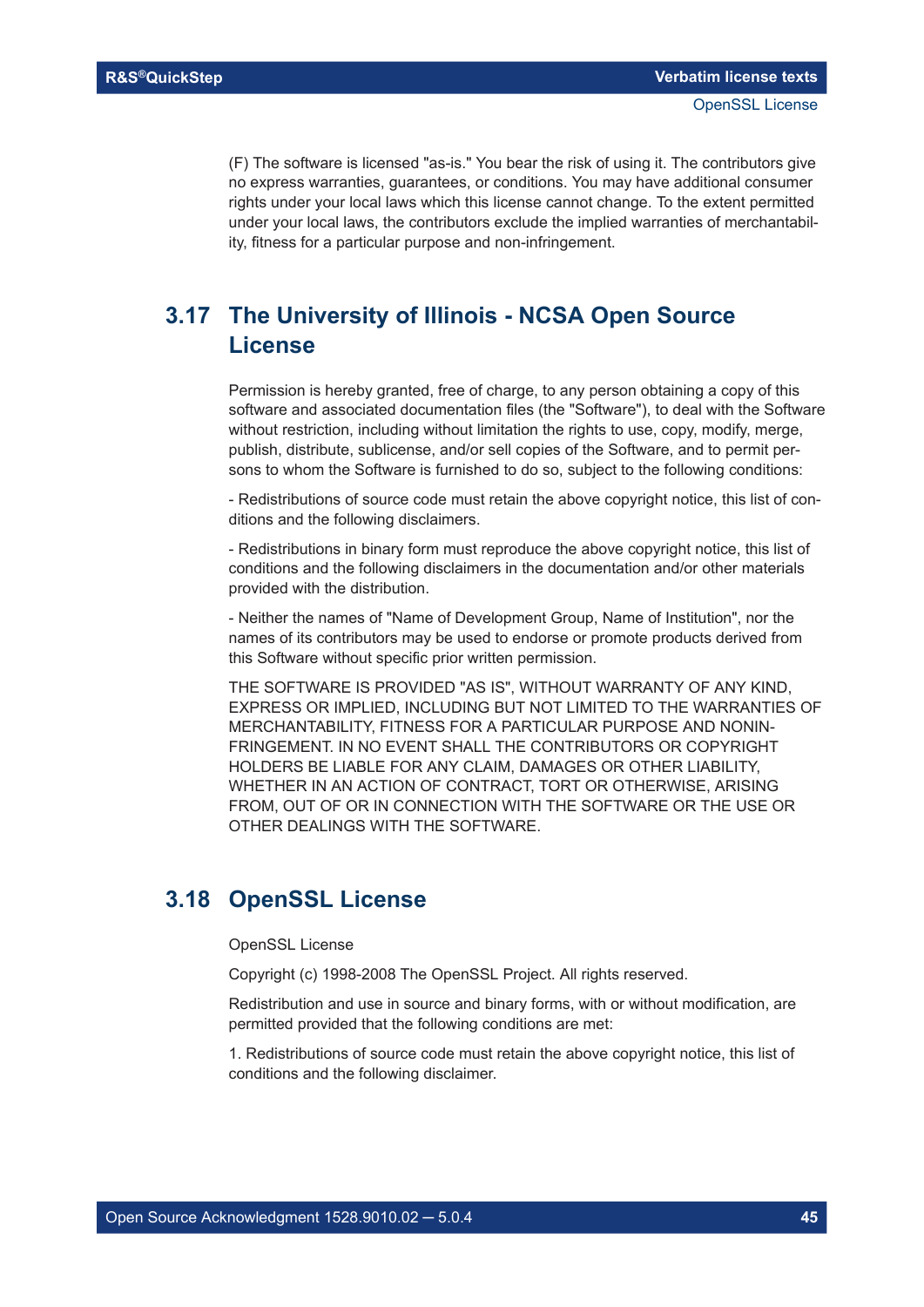2. Redistributions in binary form must reproduce the above copyright notice, this list of conditions and the following disclaimer in the documentation and/or other materials provided with the distribution.

3. All advertising materials mentioning features or use of this software must display the following acknowledgment: "This product includes software developed by the OpenSSL Project for use in the OpenSSL Toolkit. (http://www.openssl.org/)"

4. The names "OpenSSL Toolkit" and "OpenSSL Project" must not be used to endorse or promote products derived from this software without prior written permission. For written permission, please contact openssl-core@openssl.org.

5. Products derived from this software may not be called "OpenSSL" nor may "OpenSSL" appear in their names without prior written permission of the OpenSSL Project.

6. Redistributions of any form whatsoever must retain the following acknowledgment: "This product includes software developed by the OpenSSL Project for use in the OpenSSL Toolkit (http://www.openssl.org/)"

THIS SOFTWARE IS PROVIDED BY THE COPYRIGHT HOLDER ``AS IS'' AND ANY EXPRESSED OR IMPLIED WARRANTIES, INCLUDING, BUT NOT LIMITED TO, THE IMPLIED WARRANTIES OF MERCHANTABILITY AND FITNESS FOR A PARTICU-LAR PURPOSE ARE DISCLAIMED. IN NO EVENT SHALL THE COPYRIGHT HOLDER BE LIABLE FOR ANY DIRECT, INDIRECT, INCIDENTAL, SPECIAL, EXEM-PLARY, OR CONSEQUENTIAL DAMAGES (INCLUDING, BUT NOT LIMITED TO, PROCUREMENT OF SUBSTITUTE GOODS OR SERVICES; LOSS OF USE, DATA, OR PROFITS; OR BUSINESS INTERRUPTION) HOWEVER CAUSED AND ON ANY THEORY OF LIABILITY, WHETHER IN CONTRACT, STRICT LIABILITY, OR TORT (INCLUDING NEGLIGENCE OR OTHERWISE) ARISING IN ANY WAY OUT OF THE USE OF THIS SOFTWARE, EVEN IF ADVISED OF THE POSSIBILITY OF SUCH DAMAGE.

This product includes cryptographic software written by Eric Young (eay@cryptsoft.com). This product includes software written by Tim Hudson (tjh@cryptsoft.com).

Original SSLeay License

Copyright (C) 1995-1998 Eric Young (eay@cryptsoft.com) All rights reserved.

This package is an SSL implementation written by Eric Young (eay@cryptsoft.com). The implementation was written so as to conform with Netscapes SSL.

This library is free for commercial and non-commercial use as long as the following conditions are aheared to. The following conditions apply to all code found in this distribution, be it the RC4, RSA, lhash, DES, etc., code; not just the SSL code. The SSL documentation included with this distribution is covered by the same copyright terms except that the holder is Tim Hudson (tjh@cryptsoft.com).

Copyright remains Eric Young's, and as such any Copyright notices in the code are not to be removed. If this package is used in a product, Eric Young should be given attribution as the author of the parts of the library used. This can be in the form of a textual message at program startup or in documentation (online or textual) provided with the package.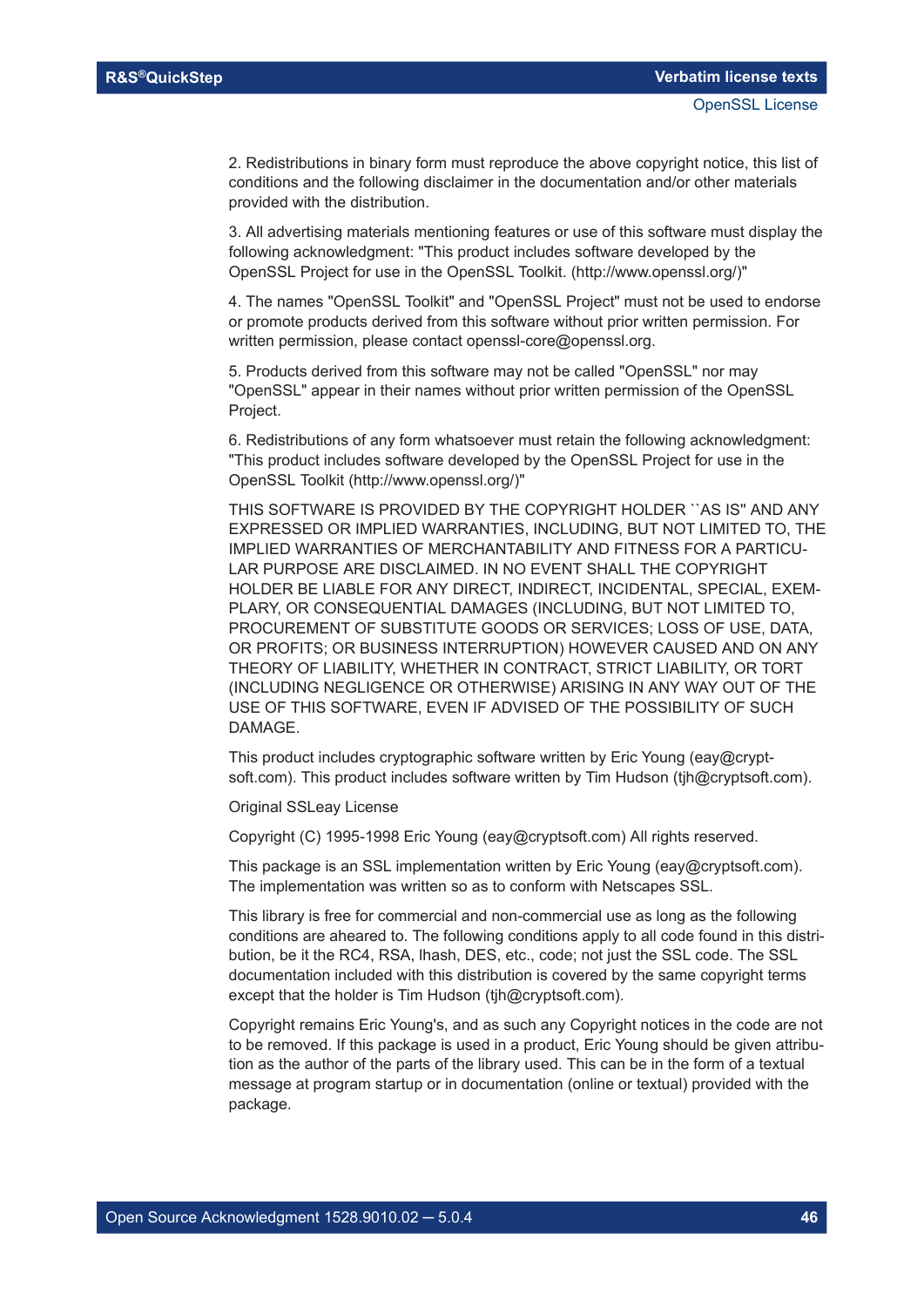<span id="page-46-0"></span>Redistribution and use in source and binary forms, with or without modification, are permitted provided that the following conditions are met:

1. Redistributions of source code must retain the copyright notice, this list of conditions and the following disclaimer.

2. Redistributions in binary form must reproduce the above copyright notice, this list of conditions and the following disclaimer in the documentation and/or other materials provided with the distribution.

3. All advertising materials mentioning features or use of this software must display the following acknowledgement:

"This product includes cryptographic software written by Eric Young (eay@cryptsoft.com)"

The word 'cryptographic' can be left out if the rouines from the library being used are not cryptographic related :-).

4. If you include any Windows specific code (or a derivative thereof) from the apps directory (application code) you must include an acknowledgement: "This product includes software written by Tim Hudson (tjh@cryptsoft.com)"

THIS SOFTWARE IS PROVIDED BY THE COPYRIGHT HOLDER ``AS IS'' AND ANY EXPRESS OR IMPLIED WARRANTIES, INCLUDING, BUT NOT LIMITED TO, THE IMPLIED WARRANTIES OF MERCHANTABILITY AND FITNESS FOR A PARTICU-LAR PURPOSE ARE DISCLAIMED. IN NO EVENT SHALL THE AUTHOR OR CON-TRIBUTORS BE LIABLE FOR ANY DIRECT, INDIRECT, INCIDENTAL, SPECIAL, EXEMPLARY, OR CONSEQUENTIAL DAMAGES (INCLUDING, BUT NOT LIMITED TO, PROCUREMENT OF SUBSTITUTE GOODS OR SERVICES; LOSS OF USE, DATA, OR PROFITS; OR BUSINESS INTERRUPTION) HOWEVER CAUSED AND ON ANY THEORY OF LIABILITY, WHETHER IN CONTRACT, STRICT LIABILITY, OR TORT (INCLUDING NEGLIGENCE OR OTHERWISE) ARISING IN ANY WAY OUT OF THE USE OF THIS SOFTWARE, EVEN IF ADVISED OF THE POSSIBILITY OF SUCH DAMAGE.

The licence and distribution terms for any publically available version or derivative of this code cannot be changed. i.e. this code cannot simply be copied and put under another distribution licence [including the GNU Public Licence.]

#### **3.19 RSA Message-Digest License**

All rights reserved.

License to copy and use this software is granted provided that it is identified as the "RSA Data Security, Inc. MD5 Message-Digest Algorithm" in all material mentioning or referencing this software or this function.

License is also granted to make and use derivative works provided that such works are identified as "derived from the RSA Data Security, Inc. MD5 Message-Digest Algorithm" in all material mentioning or referencing the derived work.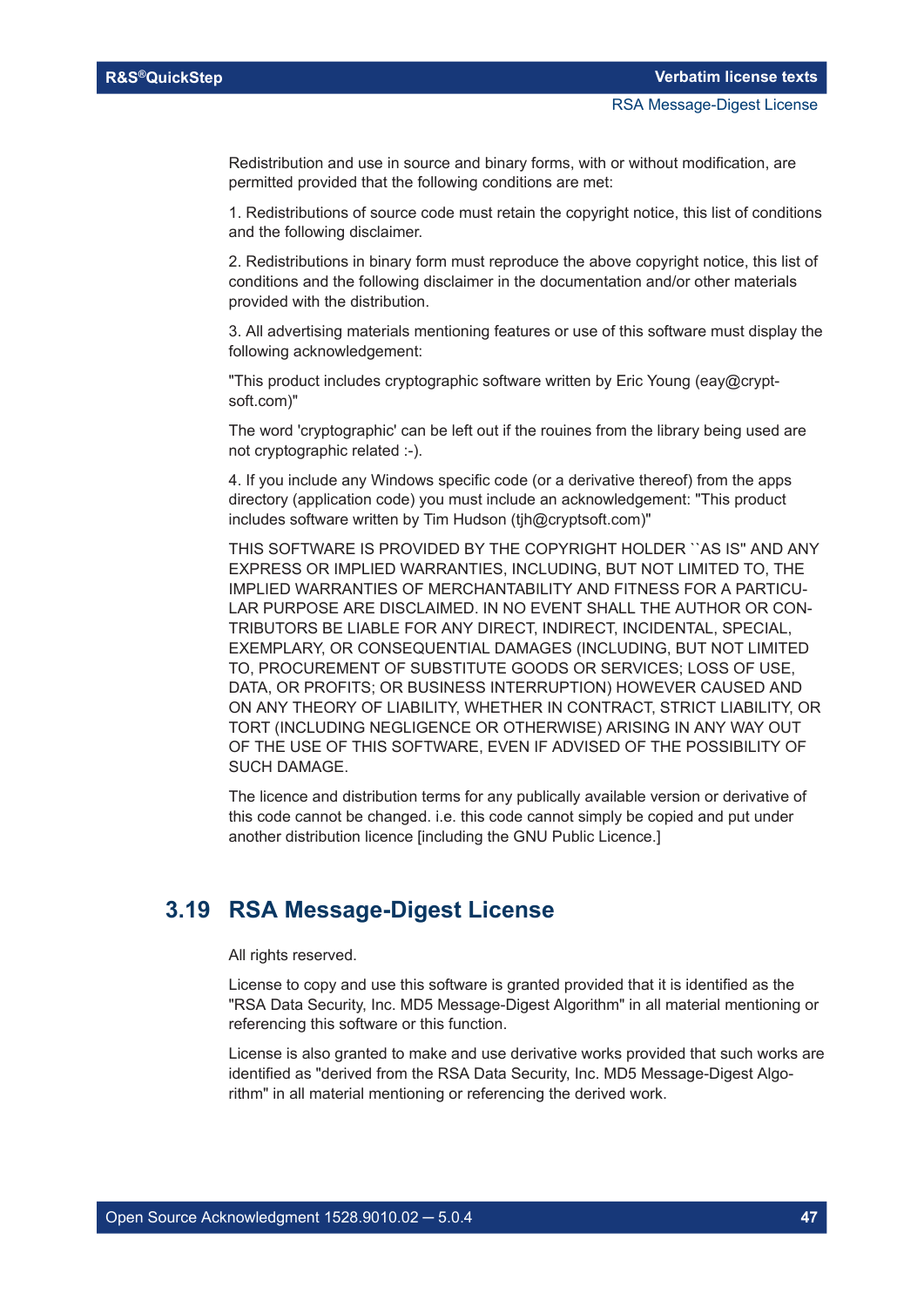<span id="page-47-0"></span>RSA Data Security, Inc. makes no representations concerning either the merchantability of this software or the suitability of this software for any particular purpose. It is provided "as is" without express or implied warranty of any kind.

These notices must be retained in any copies of any part of this documentation and/or software.

#### **3.20 SGI Free Software License B v2.0**

SGI FREE SOFTWARE LICENSE B (Version 2.0, Sept. 18, 2008)

Permission is hereby granted, free of charge, to any person obtaining a copy of this software and associated documentation files (the "Software"), to deal in the Software without restriction, including without limitation the rights to use, copy, modify, merge, publish, distribute, sublicense, and/or sell copies of the Software, and to permit persons to whom the Software is furnished to do so, subject to the following conditions:

The above copyright notice including the dates of first publication and either this permission notice or a reference to http://oss.sgi.com/projects/FreeB/ shall be included in all copies or substantial portions of the Software.

THE SOFTWARE IS PROVIDED "AS IS", WITHOUT WARRANTY OF ANY KIND, EXPRESS OR IMPLIED, INCLUDING BUT NOT LIMITED TO THE WARRANTIES OF MERCHANTABILITY, FITNESS FOR A PARTICULAR PURPOSE AND NONIN-FRINGEMENT. IN NO EVENT SHALL THE COPYRIGHT HOLDER BE LIABLE FOR ANY CLAIM, DAMAGES OR OTHER LIABILITY, WHETHER IN AN ACTION OF CON-TRACT, TORT OR OTHERWISE, ARISING FROM, OUT OF OR IN CONNECTION WITH THE SOFTWARE OR THE USE OR OTHER DEALINGS IN THE SOFTWARE.

Except as contained in this notice, the name of Silicon Graphics, Inc. shall not be used in advertising or otherwise to promote the sale, use or other dealings in this Software without prior written authorization from Silicon Graphics, Inc.

## **3.21 SQLITE Copyright Notice**

#### SQLite Copyright

All of the code and documentation in SQLite has been dedicated to the public domain by the authors. All code authors, and representatives of the companies they work for, have signed affidavits dedicating their contributions to the public domain and originals of those signed affidavits are stored in a firesafe at the main offices of Hwaci. Anyone is free to copy, modify, publish, use, compile, sell, or distribute the original SQLite code, either in source code form or as a compiled binary, for any purpose, commercial or non-commercial, and by any means.

The previous paragraph applies to the deliverable code and documentation in SQLite those parts of the SQLite library that you actually bundle and ship with a larger application. Some scripts used as part of the build process (for example the "configure" scripts generated by autoconf) might fall under other open-source licenses. Nothing from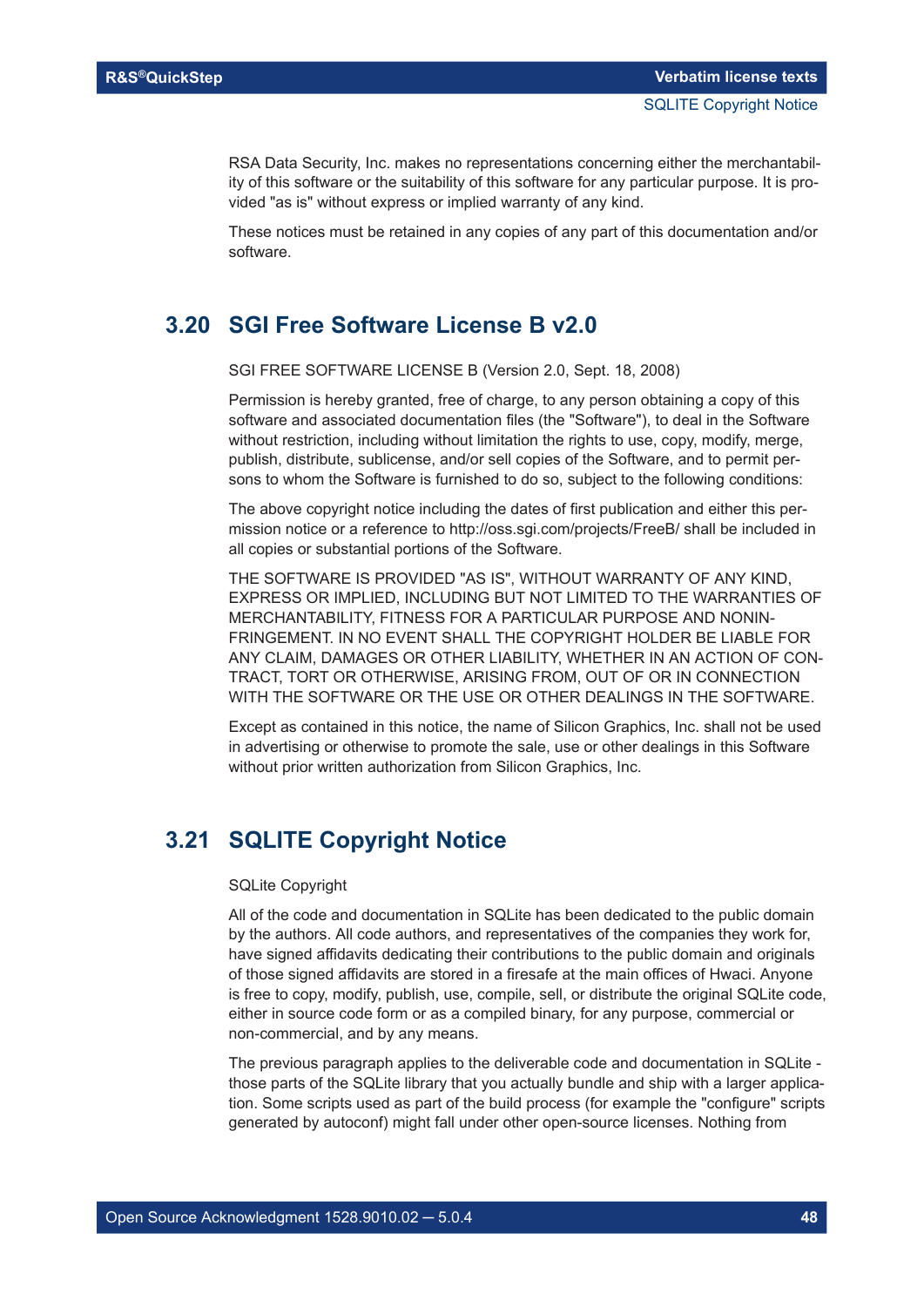these build scripts ever reaches the final deliverable SQLite library, however, and so the licenses associated with those scripts should not be a factor in assessing your rights to copy and use the SQLite library.

All of the deliverable code in SQLite has been written from scratch. No code has been taken from other projects or from the open internet. Every line of code can be traced back to its original author, and all of those authors have public domain dedications on file. So the SQLite code base is clean and is uncontaminated with licensed code from other projects.

Obtaining An License To Use SQLite

Even though SQLite is in the public domain and does not require a license, some users want to obtain a license anyway. Some reasons for obtaining a license include:

- Your company desires warranty of title and indemnity against claims of copyright infringement.

- You are using SQLite in a jurisdiction that does not recognize the public domain.

- You are using SQLite in a jurisdiction that does not recognize the right of an author to dedicate their work to the public domain.

- You want to hold a tangible legal document as evidence that you have the legal right to use and distribute SQLite.

- Your legal department tells you that you have to purchase a license.

If you feel like you really need to purchase a license for SQLite, Hwaci, the company that employs the architect and principal developers of SQLite, will sell you one. All proceeds from the sale of SQLite licenses are used to fund further improvements to SQLite.

#### Contributed Code

In order to keep SQLite completely free and unencumbered by copyright, all new contributors to the SQLite code base are asked to dedicate their contributions to the public domain. If you want to send a patch or enhancement for possible inclusion in the SQLite source tree, please accompany the patch with the following statement:

The author or authors of this code dedicate any and all copyright interest in this code to the public domain. We make this dedication for the benefit of the public at large and to the detriment of our heirs and successors. We intend this dedication to be an overt act of relinquishment in perpetuity of all present and future rights to this code under copyright law.

We are not able to accept patches or changes to SQLite that are not accompanied by a statement such as the above. In addition, if you make changes or enhancements as an employee, then a simple statement such as the above is insufficient. You must also send by surface mail a copyright release signed by a company officer. A signed original of the copyright release should be mailed to:

**Hwaci** 

6200 Maple Cove Lane

Charlotte, NC 28269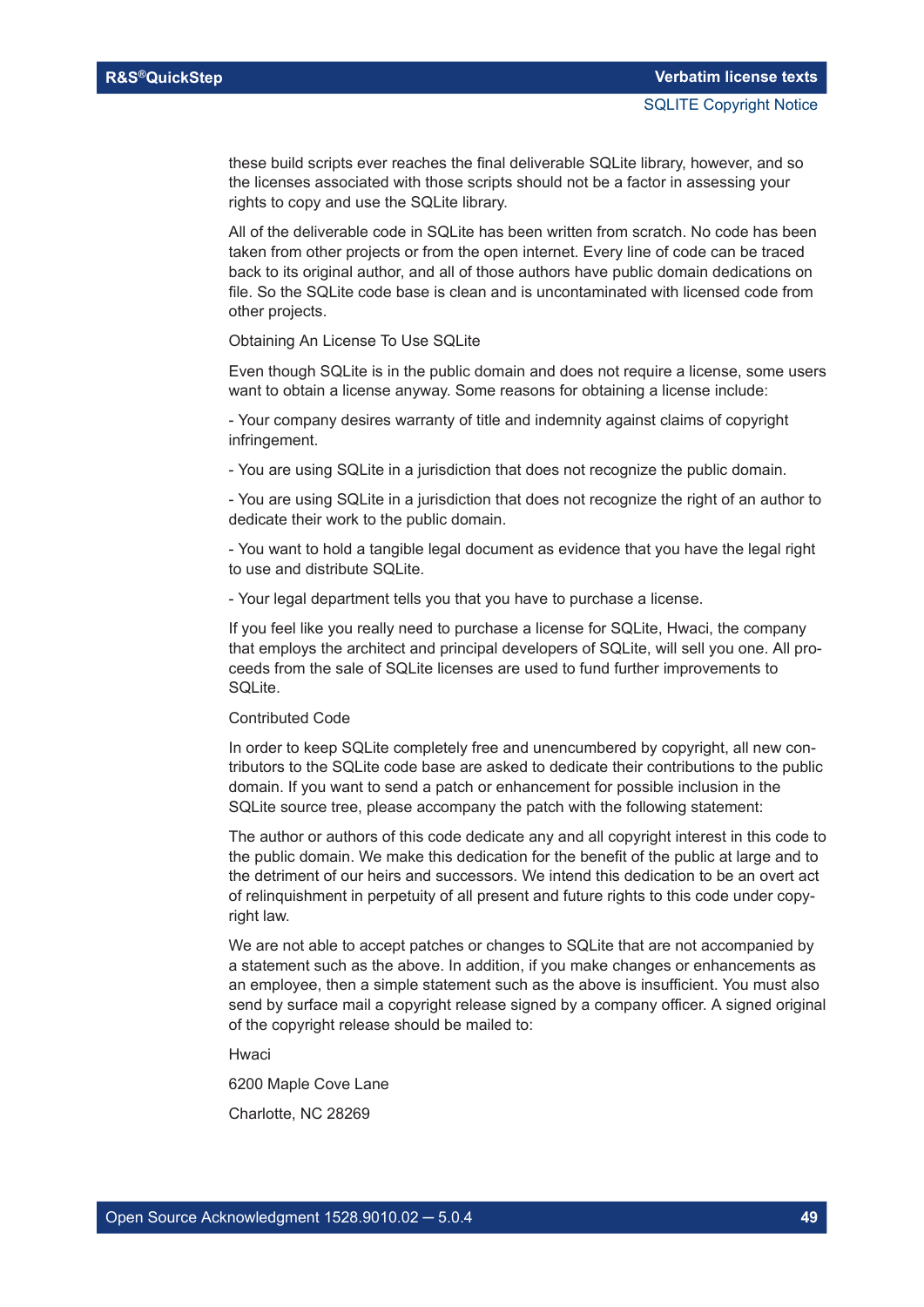<span id="page-49-0"></span>USA

### **3.22 The Unlicense**

This is free and unencumbered software released into the public domain.

Anyone is free to copy, modify, publish, use, compile, sell, or distribute this software, either in source code form or as a compiled binary, for any purpose, commercial or non-commercial, and by any means.

In jurisdictions that recognize copyright laws, the author or authors of this software dedicate any and all copyright interest in the software to the public domain. We make this dedication for the benefit of the public at large and to the detriment of our heirs and

successors. We intend this dedication to be an overt act of relinquishment in perpetuity of all present and future rights to this software under copyright law.

THE SOFTWARE IS PROVIDED "AS IS", WITHOUT WARRANTY OF ANY KIND, EXPRESS OR IMPLIED, INCLUDING BUT NOT LIMITED TO THE WARRANTIES OF MERCHANTABILITY, FITNESS FOR A PARTICULAR PURPOSE AND NONIN-FRINGEMENT. IN NO EVENT SHALL THE COPYRIGHT HOLDER BE LIABLE FOR ANY CLAIM, DAMAGES OR OTHER LIABILITY, WHETHER IN AN ACTION OF CON-TRACT, TORT OR OTHERWISE, ARISING FROM, OUT OF OR IN CONNECTION WITH THE SOFTWARE OR THE USE OR OTHER DEALINGS IN THE SOFTWARE.

For more information, please refer to http://unlicense.org/

#### **3.23 zlib License**

This software is provided 'as-is', without any express or implied warranty. In no event will the authors be held liable for any damages arising from the use of this software.

Permission is granted to anyone to use this software for any purpose, including commercial applications, and to alter it and redistribute it freely, subject to the following restrictions:

1. The origin of this software must not be misrepresented; you must not claim that you wrote the original software. If you use this software in a product, an acknowledgment in the product documentation would be appreciated but is not required.

2. Altered source versions must be plainly marked as such, and must not be misrepresented as being the original software.

3. This notice may not be removed or altered from any source distribution.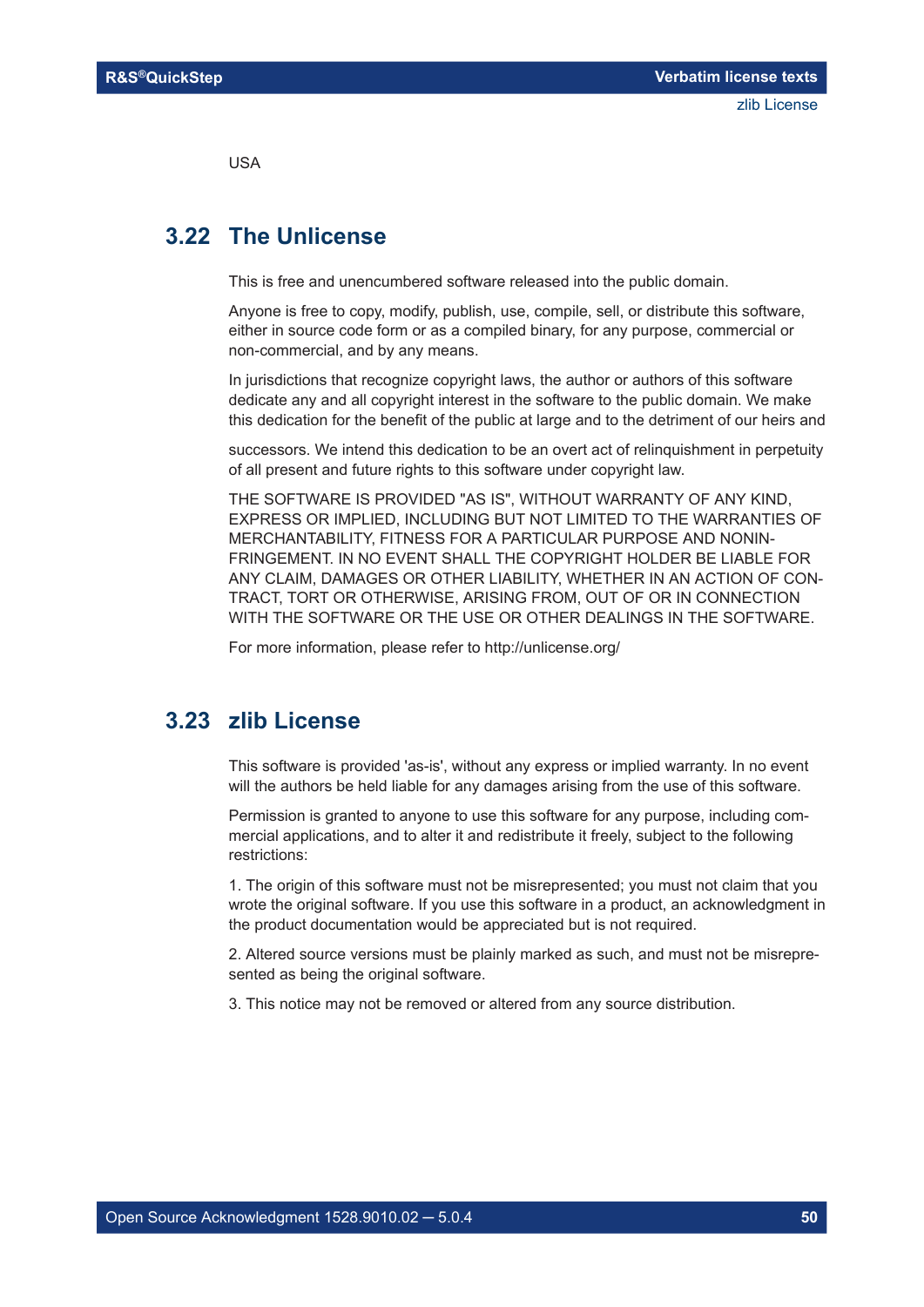## <span id="page-50-0"></span>**3.24 ZeroMQ-static-linking-exception**

The copyright holders give you permission to link this library with independent modules to produce an executable, regardless of the license terms of these independent modules, and to copy and distribute the resulting executable under terms of your choice, provided that you also meet, for each linked independent module, the terms and conditions of the license of that module. An independent module is a module which is not derived from or based on this library. If you modify this library, you must extend this exception to your version of the library.

### **3.25 zlib License**

This software is provided 'as-is', without any express or implied warranty. In no event will the authors be held liable for any damages arising from the use of this software.

Permission is granted to anyone to use this software for any purpose, including commercial applications, and to alter it and redistribute it freely, subject to the following restrictions:

1. The origin of this software must not be misrepresented; you must not claim that you wrote the original software. If you use this software in a product, an acknowledgment in the product documentation would be appreciated but is not required.

2. Altered source versions must be plainly marked as such, and must not be misrepresented as being the original software.

3. This notice may not be removed or altered from any source distribution.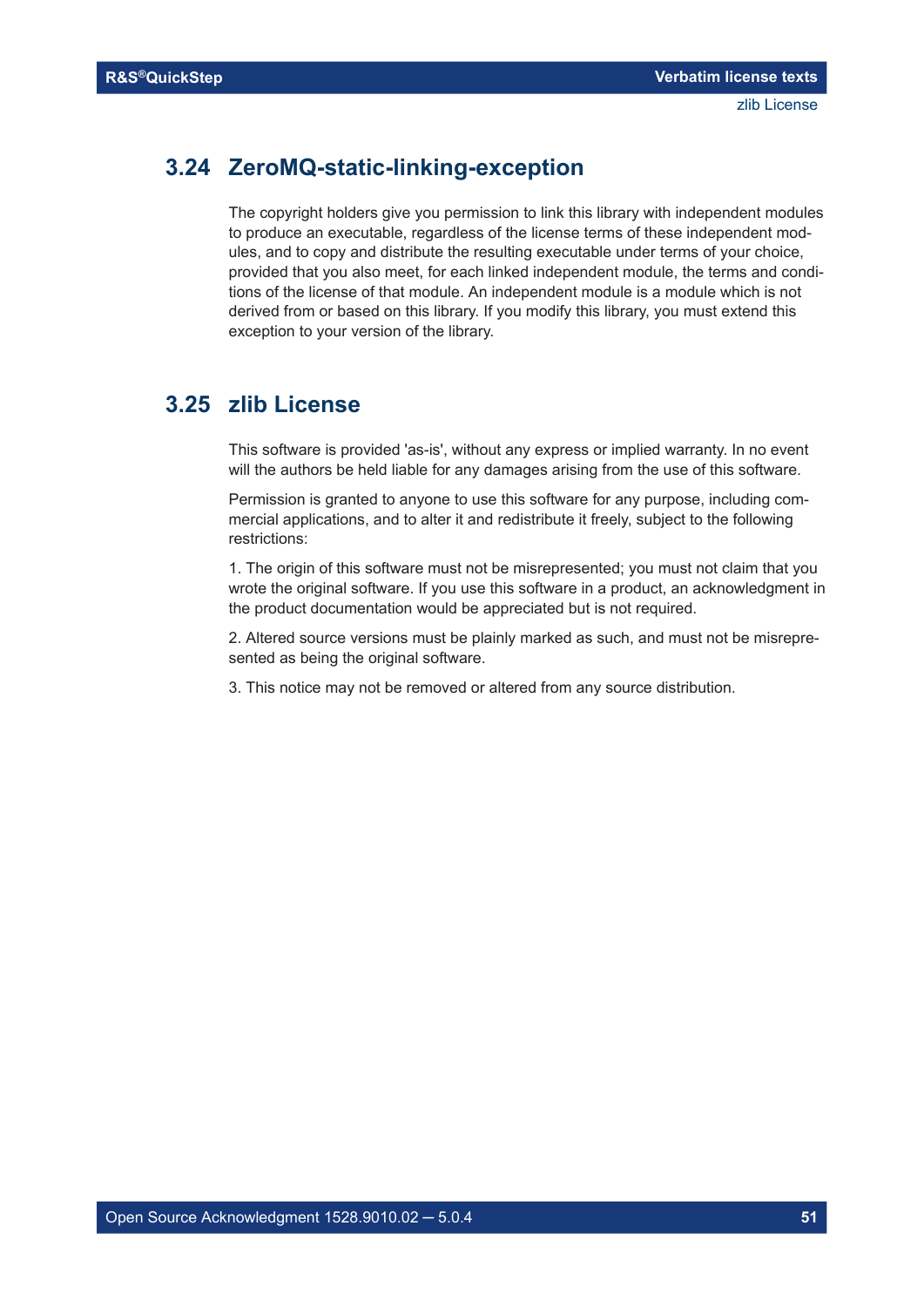## <span id="page-51-0"></span>4 Copyrights

The following table lists copyright notices for open source software packages (or parts of such software packages).

| Package                                                 | <b>Version</b> | Copyright                                                                                      |
|---------------------------------------------------------|----------------|------------------------------------------------------------------------------------------------|
| angular/anima-<br>tions                                 | 6.1.9          | Copyright (c) 2014-2018 Google, Inc. http://angular.io                                         |
| angular/common                                          | 6.1.9          | Copyright (c) 2014-2018 Google, Inc. http://angular.io                                         |
| angular/compiler                                        | 6.1.9          | Copyright (c) 2014-2018 Google, Inc. http://angular.io                                         |
| angular/core                                            | 6.1.9          | Copyright (c) 2014-2018 Google, Inc. http://angular.io                                         |
| angular/forms                                           | 6.1.9          | Copyright (c) 2014-2018 Google, Inc. http://angular.io                                         |
| angular/platform-<br>browser                            | 6.1.9          | Copyright (c) 2014-2018 Google, Inc. http://angular.io                                         |
| angular/platform-<br>browser-dynamic                    | 6.1.9          | Copyright (c) 2014-2018 Google, Inc. http://angular.io                                         |
| angular/router                                          | 6.1.9          | Copyright (c) 2014-2018 Google, Inc. http://angular.io                                         |
| ap_snprintf.c                                           | 1.2.40         | Copyright 2002-2014 The Apache Software Foundation                                             |
| ASN.1 Compiler                                          | 1.0            | Copyright (c) 2003-2016 Lev Walkin <vlm@lionet.info> and contrib-<br/>utors.</vlm@lionet.info> |
| Boost C++ libra-<br>ries                                | 1.67.0         | Copyright (c)1984-2018 The Boost community                                                     |
| Castle.Core                                             | 4.3.1          | Copyright (c) 2004-2019 Castle Project                                                         |
| Code from the<br>FreeBSD Project                        | unspecific     | Copyright (c) 1983, 1993 The Regents of the University of Califor-<br>nia.                     |
| Code from the<br><b>LLVM Compiler</b><br>Infrastructure | unspecific     | Copyright (c) 2007-2012 University of Illinois at Urbana-Champaign.                            |
| ControlzEx                                              | 3.0.2.4        | Copyright (c) 2015-2019 Jan Karger, Bastian Schmidt, James Wil-<br>lock                        |
| core-js                                                 | 2.5.7          | Copyright (c) 2014-2018 Denis Pushkarev                                                        |
| double-conver-<br>sion (V8 project)                     | unspecific     | Copyright 2010 the V8 project authors.                                                         |
| DynCall                                                 | 0.9            | Copyright (c) 2007-2015 Daniel Adler < dadler AT uni-goettingen<br>DOT de>,                    |
|                                                         |                | Tassilo Philipp <tphilipp at="" com="" dot="" potion-studios=""></tphilipp>                    |
| Emscripten                                              | 1.37.9         | Copyright (c) 2010-2014 Emscripten authors, see AUTHORS file.                                  |
| Expat XML<br>Parser Toolkit                             | 2.2.8          | Copyright (c) 1998, 1999, 2000 Thai Open Source Software Center<br>Ltd and Clark Cooper        |
|                                                         |                | Copyright (c) 2001-2019 Expat maintainers.                                                     |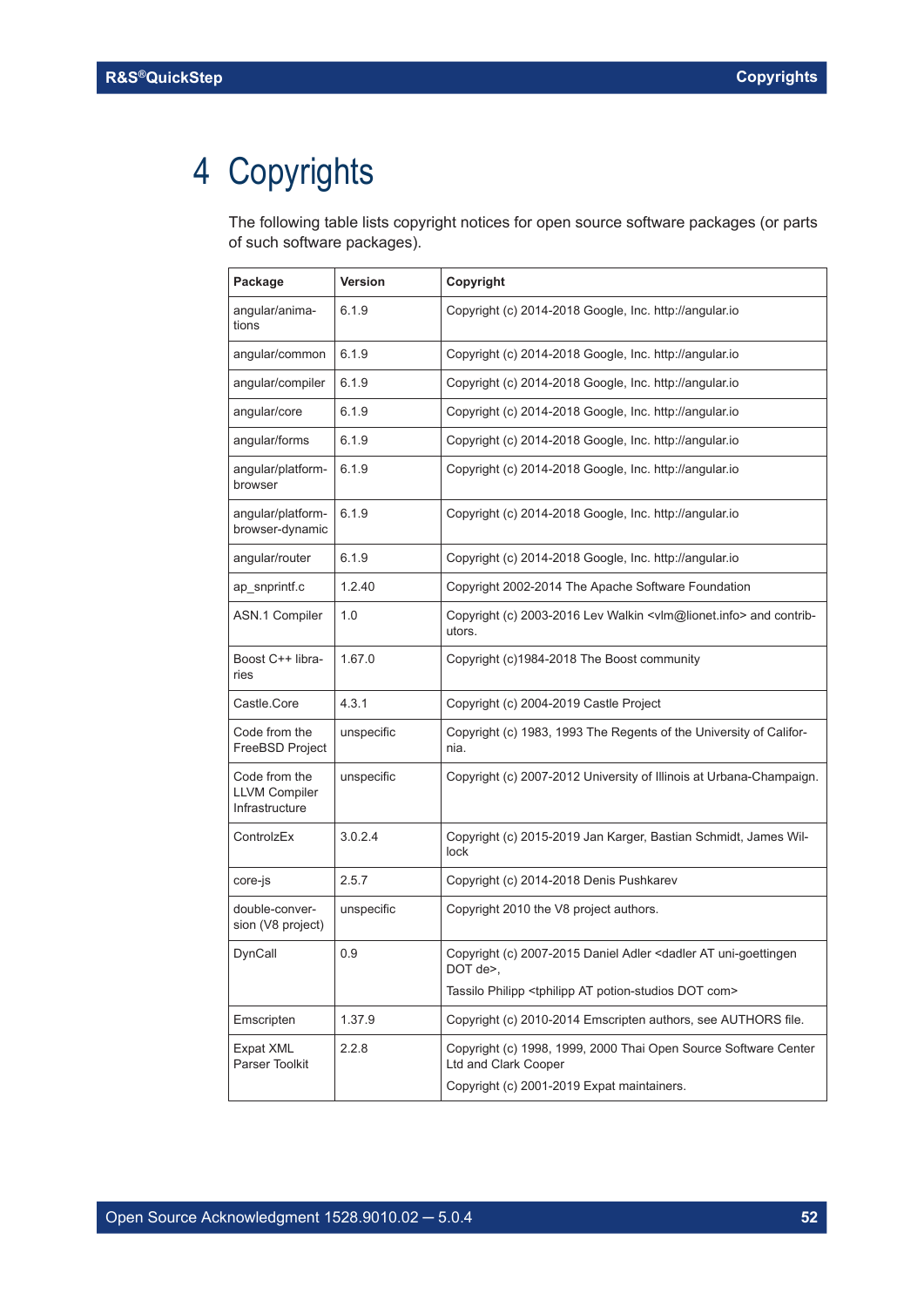| Package                                           | <b>Version</b>      | Copyright                                                                        |
|---------------------------------------------------|---------------------|----------------------------------------------------------------------------------|
| Fast C++ Math<br>Expression<br>Parser             | 2018-07-12          | Copyright (c) 1999-2018, Arash Partow.                                           |
| file-saver                                        | 1.3.8               | Copyright © 2016 [Eli Grey][1].                                                  |
| FreeType                                          | 2.6.3               | Copyright 1996-2002, 2006 by David Turner, Robert Wilhelm, and<br>Werner Lemberg |
| GenericParser                                     | 1.1.3               | Copyright (c) 1999 - 2015, CodeProject.                                          |
| <b>GitVersionTask</b>                             | 4.0.0               | Copyright (c) 2013 NServiceBus Ltd                                               |
| Glu                                               | 9.0.0               | Copyright (C) 1991-2000 Silicon Graphics, Inc. All Rights Reserved.              |
| Google Break-<br>pad crash report-<br>ing library | Chrome 58<br>branch | Copyright <sup>©</sup> 2017, Google Inc.                                         |
| Google com-<br>mandline flags<br>module for C++   | 2.0                 | Copyright <sup>©</sup> 2006, Google Inc.                                         |
| Google Glog log-<br>ging library for C<br>$^{++}$ | 0.3.4               | Copyright <sup>®</sup> 1999, Google Inc.                                         |
| Google Protobuf<br>protocol buffers<br>library    | 2.6.1               | Copyright <sup>©</sup> 2008, Google Inc.                                         |
| Google Protobuf<br>protocol buffers<br>library    | 3.5.2               | Copyright <sup>©</sup> 2008, Google Inc.                                         |
| High perfor-<br>mance WPF 3D<br>Chart             | $0.1(2009-09-07)$   | Copyright (c) Jianzhong Zhang.                                                   |
| Html Agility Pack                                 | 1.8.7               | Copyright (c) ZZZ Projects Inc.                                                  |
| libpng                                            | 1.5.13              | Copyright (c) 2004, 2006-2012 Glenn Randers-Pehrson                              |
| LingStatistics                                    | 1.1                 | Copyright (c) 1999 - 2015, CodeProject.                                          |
| MahApps.Metro                                     | 1.6.5               | Copyright (c) 2019 MahApps                                                       |
| MD4 (RFC 1320)<br>Message-Digest<br>Algorithm     | unspecific          | Copyright (C) 1991-2, RSA Data Security, Inc. Created 1991.                      |
| MD5 (RFC 1321)<br>Message-Digest<br>Algorithm     | unspecific          | Copyright (C) 1991-2, RSA Data Security, Inc. Created 1991.                      |
| Mono.cecile                                       | 0.10.0              | Copyright (c) 2008 - 2015 Jb Evain                                               |
|                                                   |                     | Copyright (c) 2008 - 2011 Novell, Inc.                                           |
| Moq                                               | 4.10.1              | Copyright (c) 2007, Clarius Consulting, Manas Technology Solu-<br>tions, InSTEDD |
| <b>MSBuildTasks</b>                               | 1.5.0.235           | Copyright (c) 2014, LoreSoft                                                     |
| Newtonsoft.Json                                   | 7.0.1               | Copyright (c) 2007 James Newton-King                                             |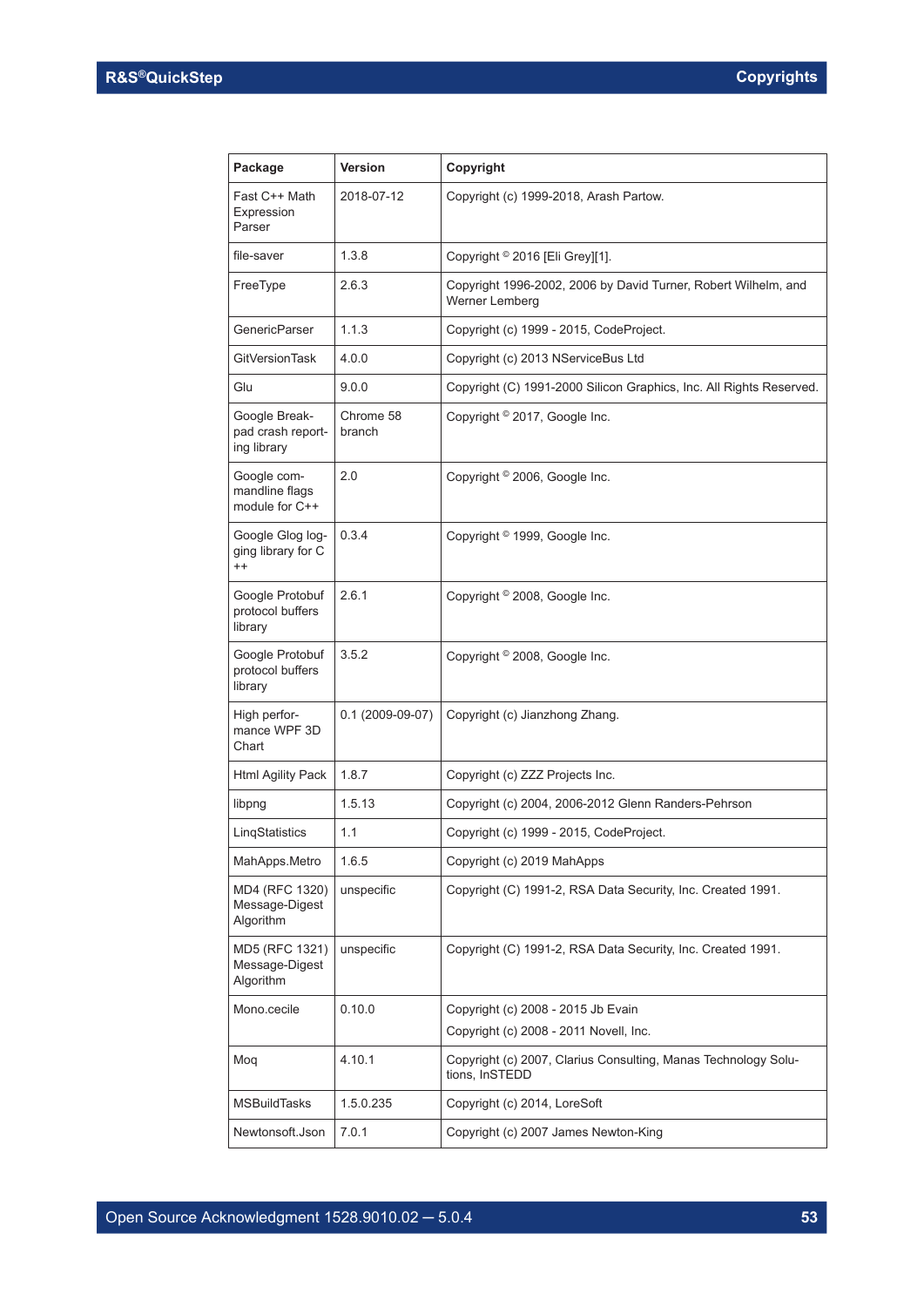| Package                                             | Version                                          | Copyright                                                                                                                   |
|-----------------------------------------------------|--------------------------------------------------|-----------------------------------------------------------------------------------------------------------------------------|
| Newtonsoft.Json                                     | 11.0.2                                           | Copyright (c) 2007 James Newton-King                                                                                        |
| ngrx/store                                          | 6.1.0                                            | Copyright (c) 2015 ngrx                                                                                                     |
| ngx-translate/<br>core                              | 10.0.2                                           | Copyright (c) 2018 Olivier Combe                                                                                            |
| ngx-translate/<br>http-loader                       | 3.0.1                                            | Copyright (c) 2018 Olivier Combe                                                                                            |
| OpenSSL crypto-<br>graphic library                  | 1.1.1c                                           | Copyright <sup>©</sup> 1998-2019, The OpenSSL Project.                                                                      |
| PCRE library                                        | 8.43                                             | Copyright <sup>©</sup> 1997-2019, University of Cambridge.                                                                  |
| POCO C++ libra-<br>ries                             | 1.9.4 & 1.10.0                                   | Copyright © 2004-2020, Applied Informatics Software Engineering<br>GmbH and other contributors.                             |
| primeicons                                          | 1.0.0-beta.10                                    | Copyright (c) 2018 PrimeTek                                                                                                 |
| primeng                                             | 6.1.4                                            | Copyright (c) 2016-2017 PrimeTek                                                                                            |
| Prism                                               | 4.1                                              | Copyright (c) 2008-2012 Microsoft Corporation. All rights reserved.                                                         |
| <b>Public Domain</b><br><b>JSON Parser for</b><br>С | unspecific                                       | This is free and unencumbered software released into the public<br>domain.                                                  |
| pugixml                                             | 1.9                                              | Copyright (c) 2006-2018 Arseny Kapoulkine                                                                                   |
| RapidXml XML<br>parser                              | 1.13                                             | Copyright <sup>©</sup> 2006-2009, Marcin Kalicinski.                                                                        |
| rxjs                                                | 6.3.3                                            | Copyright (c) 2015-2018 Google, Inc., Netflix, Inc., Microsoft Corp.<br>and contributors                                    |
| SQLite                                              | 3.29.0                                           | The author disclaims copyright to this source code.                                                                         |
| <b>StackWalker</b>                                  | 2014-12-28                                       | Copyright (c) 2009, Jochen Kalmbach.                                                                                        |
| Tray (cross plat-<br>form tray icon<br>library)     | 8dd1358b92562f<br>af7c032cf5362fa<br>97cbc7e13e9 | Copyright (c) 2017 Serge Zaitsev                                                                                            |
| tslib                                               | 1.9.3                                            | Copyright (c) Microsoft Corporation. All rights reserved.                                                                   |
| types/node                                          | 10.11.6                                          | Copyright (c) Microsoft Corporation. All rights reserved.                                                                   |
| types/uuid                                          | 3.4.4                                            | Copyright (c) Microsoft Corporation. All rights reserved.                                                                   |
| Util-<br>Pack.NuGet.MS<br><b>Build</b>              | 2.9.1                                            | Copyright (c) Stanislav Muhametsin                                                                                          |
| winsock2.h                                          | 2.2.x                                            | This file includes parts which are Copyright (c) 1982-1986 Regents<br>of the University of California. All rights reserved. |
| WiX installer<br>toolset                            | 3.11                                             | Copyright (c) .NET Foundation and contributors.                                                                             |
| WPF ImageBut-<br>ton                                | 1.0.0.0                                          | Copyright (c) 2014 Soroosh Davaee                                                                                           |
| Xerces                                              | 3.2.0.2                                          | Copyright (c) 1999-2017 The Apache Software Foundation.                                                                     |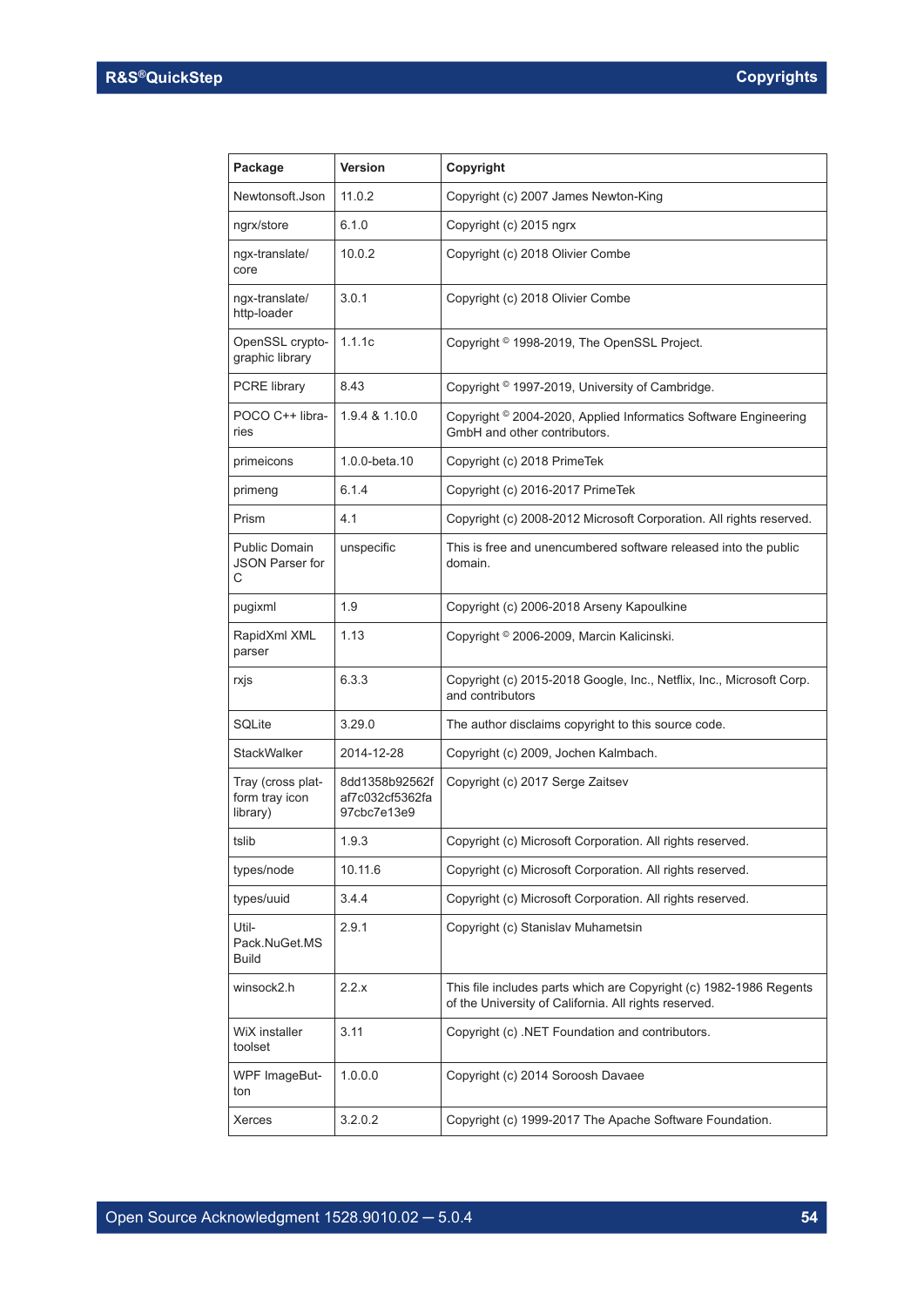| Package                     | <b>Version</b> | Copyright                                                          |
|-----------------------------|----------------|--------------------------------------------------------------------|
| ZLib                        | 1.2.5          | Copyright (C) 1995-2010 Jean-loup Gailly and Mark Adler            |
| Zlib compression<br>library | 1 2 11         | Copyright <sup>©</sup> 1995-2017, Jean-loup Gailly and Mark Adler. |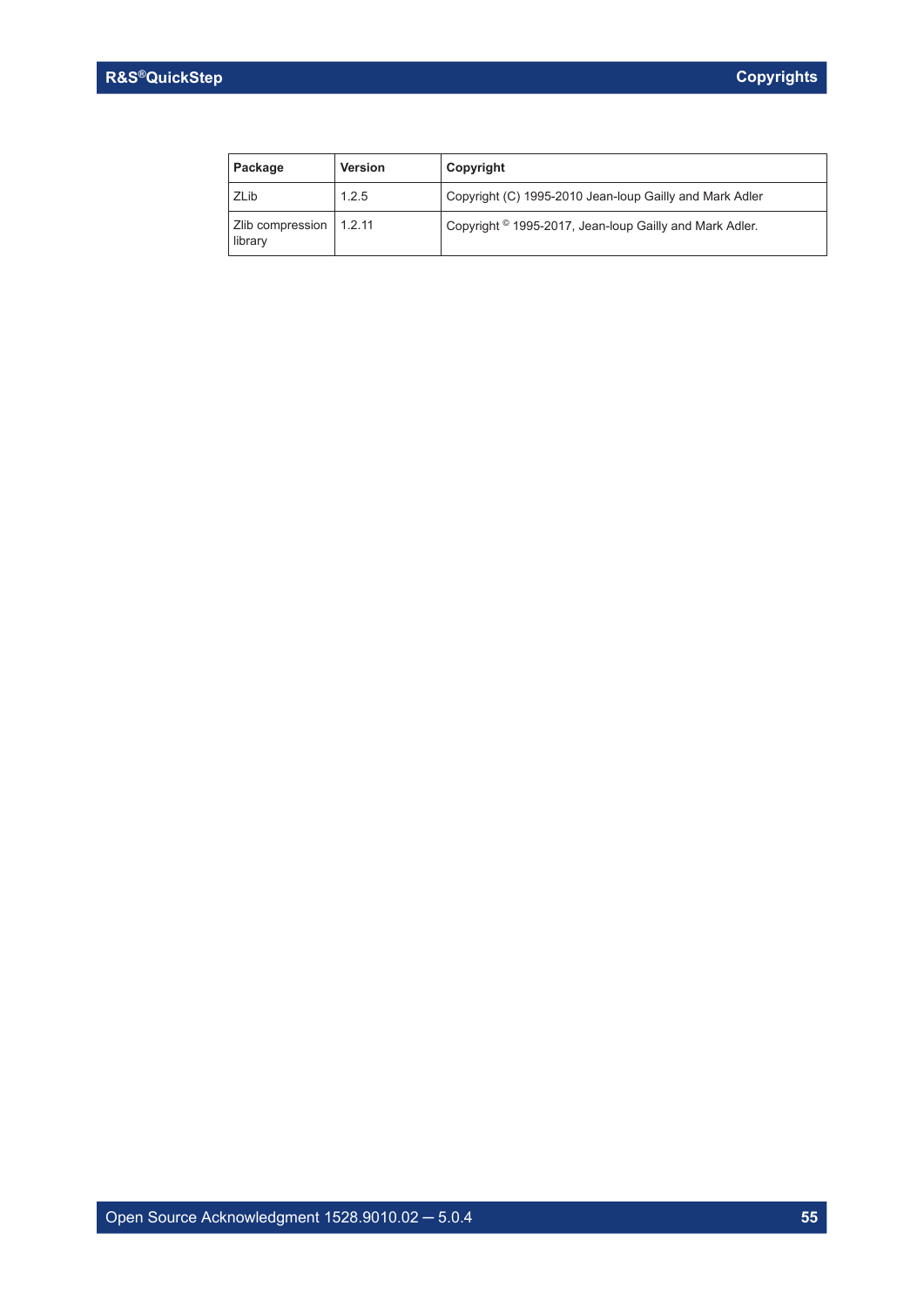| Package | Version | Copyright                                                             |
|---------|---------|-----------------------------------------------------------------------|
| ZMQ     | 4.1.4   | Copyright (c) 2007-2015 Contributors as noted in the AUTHORS<br>file: |
|         |         | <b>Corporate Contributors</b>                                         |
|         |         | ======================                                                |
|         |         | Copyright (c) 2007-2015 iMatix Corporation                            |
|         |         | Copyright (c) 2009-2011 250bpm s.r.o.                                 |
|         |         | Copyright (c) 2010-2011 Miru Limited                                  |
|         |         | Copyright (c) 2011 VMware, Inc.                                       |
|         |         | Copyright (c) 2012 Spotify AB                                         |
|         |         | Copyright (c) 2013 Ericsson AB                                        |
|         |         | Copyright (c) 2014 AppDynamics Inc.                                   |
|         |         | <b>Individual Contributors</b>                                        |
|         |         | =======================                                               |
|         |         | AJ Lewis                                                              |
|         |         | Alexej Lotz                                                           |
|         |         | Andrew Thompson                                                       |
|         |         | Asko Kauppi                                                           |
|         |         | <b>Attila Mark</b>                                                    |
|         |         | <b>Barak Amar</b>                                                     |
|         |         | Ben Gray                                                              |
|         |         | <b>Bernd Prager</b>                                                   |
|         |         | <b>Bernd Melchers</b>                                                 |
|         |         | <b>Bob Beaty</b>                                                      |
|         |         | <b>Brandon Carpenter</b>                                              |
|         |         | Brian Buchanan                                                        |
|         |         | <b>Brett Cameron</b>                                                  |
|         |         | <b>Burak Arslan</b>                                                   |
|         |         | <b>Carl Clemens</b>                                                   |
|         |         | Chia-liang Kao                                                        |
|         |         | Chris Busbey                                                          |
|         |         | <b>Chris Rempel</b>                                                   |
|         |         | Chris Wong                                                            |
|         |         | Christian Gudrian                                                     |
|         |         | Christian Kamm                                                        |
|         |         | <b>Chuck Remes</b>                                                    |
|         |         | Conrad D. Steenberg                                                   |
|         |         | Dhammika Pathirana                                                    |
|         |         | Dhruva Krishnamurthy                                                  |
|         |         | Dirk O. Kaar                                                          |
|         |         | Douglas Creager                                                       |
|         |         | Drew Crawford                                                         |
|         |         | Erich Heine                                                           |
|         |         | Erik Hugne                                                            |
|         |         | Erik Rigtorp                                                          |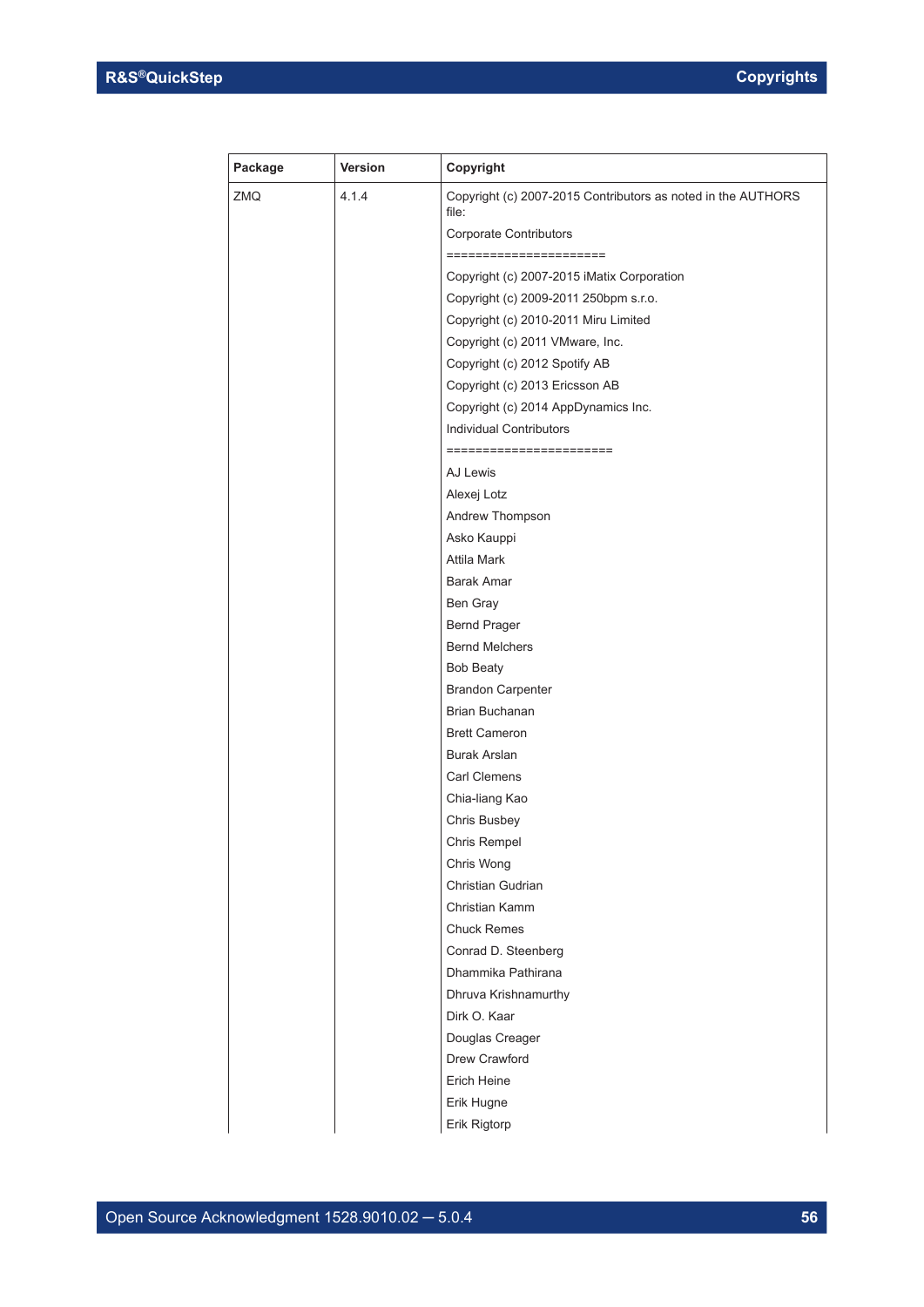| Package | Version | Copyright              |
|---------|---------|------------------------|
|         |         | <b>Fabien Ninoles</b>  |
|         |         | Frank Denis            |
|         |         | George Neill           |
|         |         | Gerard Toonstra        |
|         |         | <b>Ghislain Putois</b> |
|         |         | Gonzalo Diethelm       |
|         |         | Guido Goldstein        |
|         |         | lan Barber             |
|         |         | Ilja Golshtein         |
|         |         | Ivo Danihelka          |
|         |         | Jacob Rideout          |
|         |         | Joe Thornber           |
|         |         | Jon Dyte               |
|         |         | Kamil Shakirov         |
|         |         | Ken Steele             |
|         |         | Laurent Alebarde       |
|         |         | Marc Rossi             |
|         |         | Mark Barbisan          |
|         |         | Martin Hurton          |
|         |         | Martin Lucina          |
|         |         | <b>Martin Pales</b>    |
|         |         | Martin Sustrik         |
|         |         | Matus Hamorsky         |
|         |         | Max Wolf               |
|         |         | McClain Looney         |
|         |         | Michael Compton        |
|         |         | Mika Fischer           |
|         |         | Mikael Helbo Kjaer     |
|         |         | Mike Gatny             |
|         |         | Mikko Koppanen         |
|         |         | Min Ragan-Kelley       |
|         |         | Neale Ferguson         |
|         |         | Nir Soffer             |
|         |         | Paul Betts             |
|         |         | Paul Colomiets         |
|         |         | Pavel Gushcha          |
|         |         | Pavol Malosek          |
|         |         | Perry Kundert          |
|         |         | Peter Bourgon          |
|         |         | Philip Kovacs          |
|         |         | Pieter Hintjens        |
|         |         | Piotr Trojanek         |
|         |         | Richard Newton         |
|         |         | Rik van der Heijden    |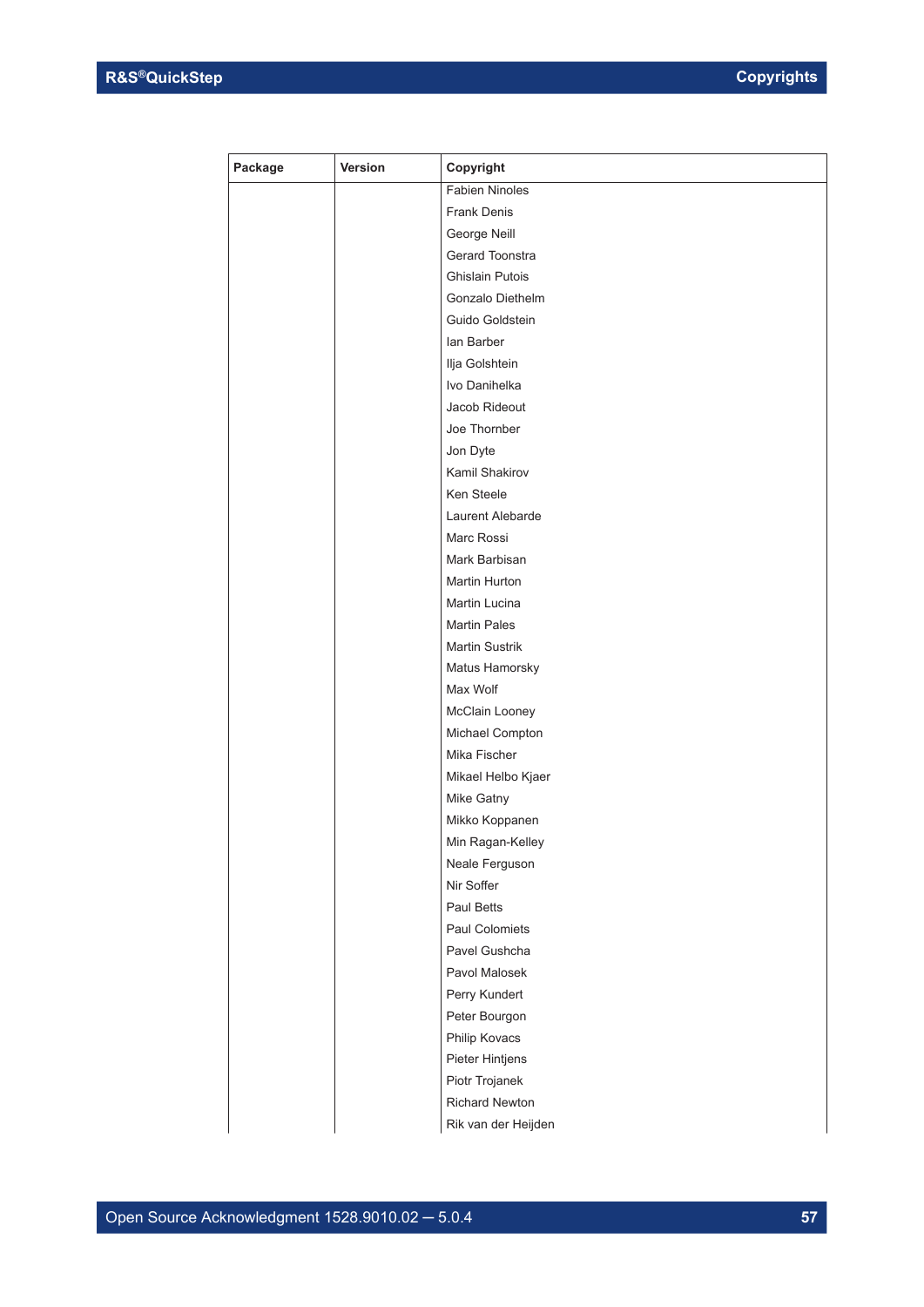| Package | Version | Copyright                                                                                                                                                                             |
|---------|---------|---------------------------------------------------------------------------------------------------------------------------------------------------------------------------------------|
|         |         | Robert G. Jakabosky                                                                                                                                                                   |
|         |         | Sebastian Otaegui                                                                                                                                                                     |
|         |         | Stefan Radomski                                                                                                                                                                       |
|         |         | Steven McCoy                                                                                                                                                                          |
|         |         | <b>Stuart Webster</b>                                                                                                                                                                 |
|         |         | Tamara Kustarova                                                                                                                                                                      |
|         |         | Taras Shpot                                                                                                                                                                           |
|         |         | Tero Marttila                                                                                                                                                                         |
|         |         | Terry Wilson                                                                                                                                                                          |
|         |         | Thijs Terlouw                                                                                                                                                                         |
|         |         | Thomas Rodgers                                                                                                                                                                        |
|         |         | <b>Toralf Wittner</b>                                                                                                                                                                 |
|         |         | Tore Halvorsen                                                                                                                                                                        |
|         |         | <b>Trevor Bernard</b>                                                                                                                                                                 |
|         |         | Vitaly Mayatskikh                                                                                                                                                                     |
|         |         | Lourens Naude                                                                                                                                                                         |
|         |         | Hardeep Singh                                                                                                                                                                         |
|         |         | Andre Caron                                                                                                                                                                           |
|         |         | Tim Mossbarger                                                                                                                                                                        |
|         |         | Credits                                                                                                                                                                               |
|         |         | =======                                                                                                                                                                               |
|         |         | Aamir Mohammad                                                                                                                                                                        |
|         |         | Adrian von Bidder                                                                                                                                                                     |
|         |         | Aleksey Yeschenko                                                                                                                                                                     |
|         |         | Alessio Spadaro                                                                                                                                                                       |
|         |         | Alexander Majorov                                                                                                                                                                     |
|         |         | Anh Vu                                                                                                                                                                                |
|         |         | Bernd Schumacher                                                                                                                                                                      |
|         |         | <b>Brian Granger</b>                                                                                                                                                                  |
|         |         | Carsten Dinkelmann                                                                                                                                                                    |
|         |         | David Bahi                                                                                                                                                                            |
|         |         | Dirk Eddelbuettel                                                                                                                                                                     |
|         |         | Evgueny Khartchenko                                                                                                                                                                   |
|         |         |                                                                                                                                                                                       |
|         |         | lan Barber                                                                                                                                                                            |
|         |         |                                                                                                                                                                                       |
|         |         |                                                                                                                                                                                       |
|         |         |                                                                                                                                                                                       |
|         |         |                                                                                                                                                                                       |
|         |         |                                                                                                                                                                                       |
|         |         |                                                                                                                                                                                       |
|         |         |                                                                                                                                                                                       |
|         |         |                                                                                                                                                                                       |
|         |         |                                                                                                                                                                                       |
|         |         | Frank Vanden Berghen<br>John Apps<br>Markus Fischer<br>Matt Muggeridge<br>Michael Santy<br>Oleg Sevostyanov<br>Paulo Henrique Silva<br>Peter Busser<br>Peter Lemenkov<br>Robert Zhang |